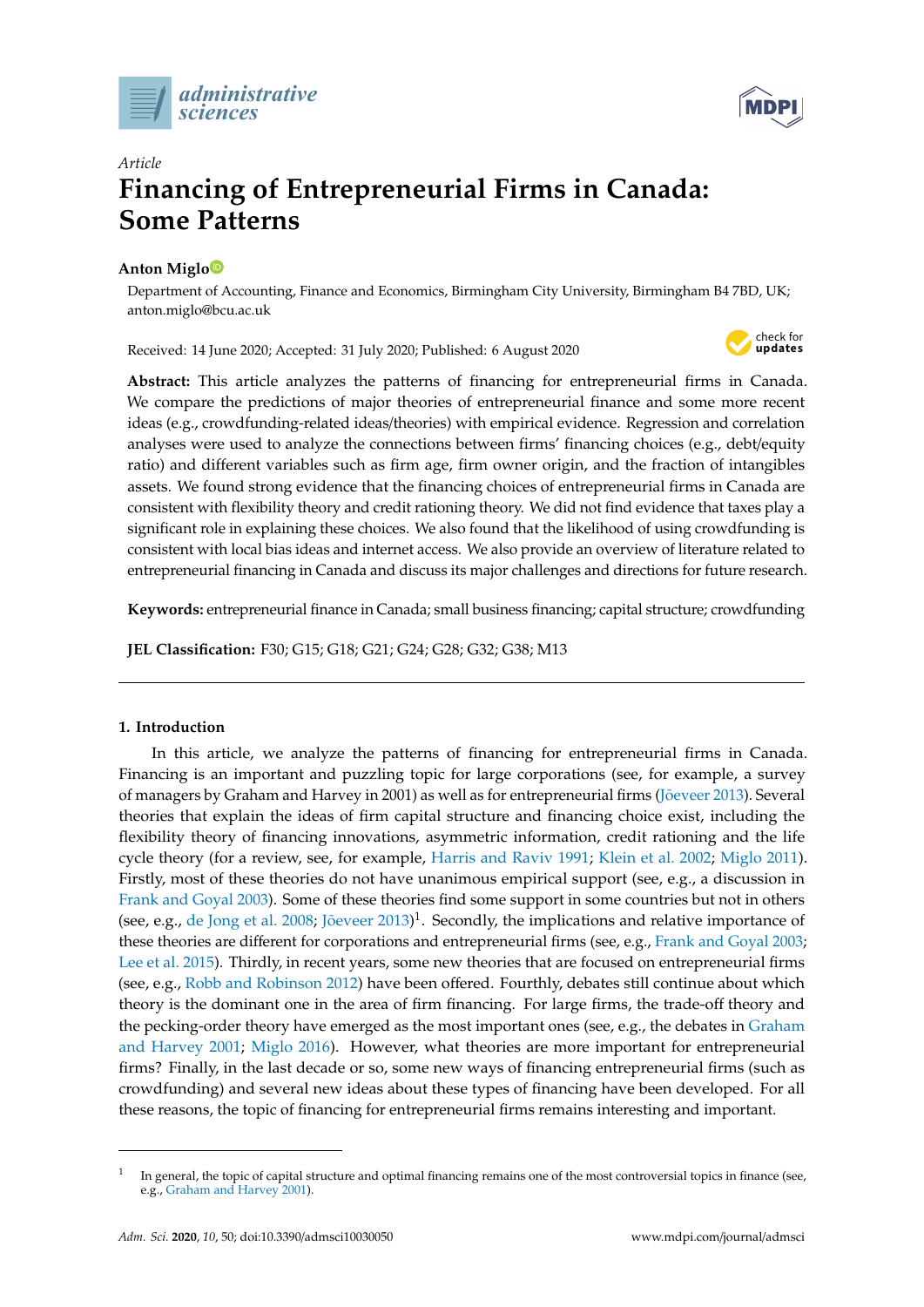Several articles address the capital structure choice by large corporations in Canada (see, e.g., [King and Santor](#page-24-5) [2008;](#page-24-5) [Gill and Mathur](#page-24-6) [2011\)](#page-24-6). The financing of entrepreneurial firms has been studied in several articles that focus on some specific types of financing (e.g., [Cumming and MacIntosh](#page-23-1) [2003,](#page-23-1) [2006;](#page-23-2) [Suret](#page-26-0) [2008](#page-26-0) (focused on venture capital finance)). An analysis of the effect of different theories on the financing choices of entrepreneurial firms that takes into account all types of financing, as well as a comparison of theories' relative importance, has not been done. At the same time, Canada is one of the top countries in terms of developing new ways of financing, such as crowdfunding<sup>2</sup>, as well as one of the best countries in terms of entrepreneurial support<sup>3</sup>. In this article, we aim to analyze the implications of the main theories of financing with regard to entrepreneurial firms in Canada.

Below, we briefly describe the main theories of financing and formulate the hypothesis of our research.

Signalling by risk-bearing [\(Leland and Pyle](#page-25-4) [1977\)](#page-25-4) predicts that the good quality entrepreneur would keep a higher fraction of shares in his/her company than the low-quality entrepreneur. It assumes that firms have private information about the quality of their projects, and on the other hand, entrepreneurs are risk-averse. By holding a relatively high fraction of equity, the entrepreneur sends a signal to market participants that the firm has good quality projects and that he/she is ready to bear the risk of these projects.

The flexibility theory [\(Diamond](#page-23-3) [1991\)](#page-23-3) suggests that if a firm has too much debt or it does not have any credit experience, it will be harder for it to obtain loans when necessary. Firms, therefore, preserve debt capacity or hold back on issuing debt because they want to maintain flexibility. Firms maintain excess debt capacity or larger cash balances than warranted by current needs in order to meet unexpected future requirements. The flexibility theory predicts that firms with a lot of potential investment and growth opportunities should have a lower debt/equity ratio. While maintaining this financing flexibility has value to firms, it also has a cost; the excess debt capacity implies that the firm is giving up some value and has a higher cost of capital.

The credit rationing idea suggests that if an investment yields large returns, the firm's owners capture most of the gains. If, however, the investment fails, debt holders bear the consequences. As a result, the firm's owners may benefit from investing in high-risk projects, even if the projects are value-decreasing. This leads to a decrease in the value of debt and reduces the incentive to provide loans when the investment choice is difficult to monitor, especially in the case of start-up firms. In some cases, it leads to the credit rationing phenomenon [\(Stiglitz and Weiss](#page-26-1) [1981\)](#page-26-1) when there is no equilibrium for bank loans, even if a firm has a positive net present value (NPV) project available. The main implication of the credit rationing idea is that banks may refuse to provide a loan if the uncertainty regarding the firm's projects is very high, which is often the case for small or start-up companies.

In contrast to dividends, interest paid on debt reduces the firm's taxable income. Debt also increases the probability of bankruptcy. Trade-off theory suggests that capital structure reflects a trade-off between the tax benefits of debt and the expected costs of bankruptcy [\(Kraus and Litzenberger](#page-24-7) [1973\)](#page-24-7). As the expected bankruptcy costs increase, the advantages of using equity also increase. This result has several interpretations. Small firms that are less diversified and have a higher default risk should use less debt. Tangible assets suffer a smaller loss of value when firms go into distress. Hence, firms with more tangible assets should have higher leverage compared to those that have more intangible assets, such as research firms. Growth firms tend to lose more of their value than nongrowth firms when they go into distress. Thus, the theory predicts a negative relationship between leverage and growth. Higher taxes lead to the greater tax advantage of using debt. Hence, firms with higher tax rates should have higher debt ratios compared to firms with lower tax rates. Inversely, firms that have substantial nondebt tax shields, such as depreciation, should be less likely to use debt than firms that do not have these tax shields. If tax rates increase over time, debt ratios should also increase. Debt ratios in countries where debt has a much larger tax benefit should be higher than debt ratios in countries whose debt has a lower tax benefit.

<sup>2</sup> https://[www.statista.com](https://www.statista.com/outlook/335/108/crowdfunding/Canada)/outlook/335/108/crowdfunding/Canada.<br>3 https://www.cphe.com/2018/02/05/us-world-news-report-2018-tor

<sup>3</sup> https://www.cnbc.com/2018/02/05/[us-world-news-report-2018-top-10-best-countries-for-entrepreneurs.html.](https://www.cnbc.com/2018/02/05/us-world-news-report-2018-top-10-best-countries-for-entrepreneurs.html)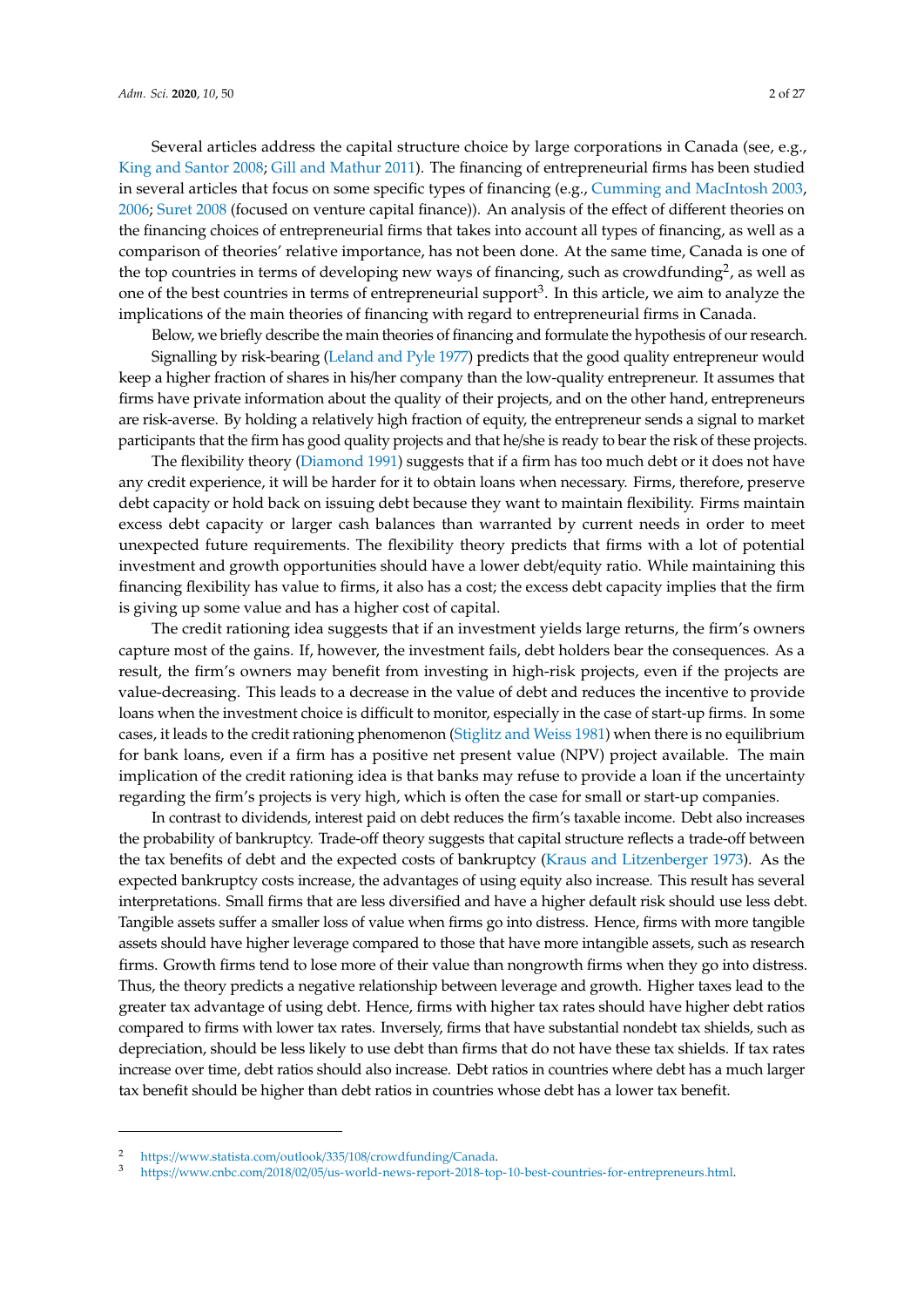The life cycle theory of capital structure (e.g., [Damodaran](#page-23-4) [2003\)](#page-23-4) predicts that firms in the development stage will abstain from issuing risky debt and will instead issue equity. Firms in the growth stage will begin generating positive earnings. Accordingly, these firms rely on debt financing to fund their growth options as they face less financing constraints and as they expect to repay their debt with growing future earnings. Thus, firms in the growth stage tend to have high leverage ratios. Firms in the maturity stage generate large cash flows from assets already in place and rely mainly on self-financing for their investment needs. They are more concerned with servicing the debt they raised during the growth stage than they are with issuing more debt because they expect future cash flows to deteriorate. Accordingly, mature firms prefer to maintain moderate debt levels.

In recent years, Canada has been quite successful in developing new forms of financing for entrepreneurial firms, including crowdfunding. This area belongs to FinTech, which refers to innovative technologies used to improve the financial sector [\(Das](#page-23-5) [2019\)](#page-23-5). Crowdfunding is a form of fundraising usually performed online, where firms raise funds from a large number of investors/funders (see, e.g., [Ahlers et al.](#page-22-0) [2015\)](#page-22-0). In the literature, it has been suggested that crowdfunding relaxes geographic constraints on fundraising, which inhibit venture capital and angel financing [\(Agrawal et al.](#page-22-1) [2010\)](#page-22-1). By volume of these sources of finance, Canada is consistently ranked among the top 10 countries (see, e.g., [Huang et al.](#page-24-8) [2019\)](#page-24-8)<sup>4</sup>. Research in these areas is quickly growing.

The main aim of this paper is to gain new scientific knowledge about the patterns of financing for entrepreneurial firms in Canada. In particular, we will look at different variables describing the financing strategies of these firms (such as the sources of finance used and debt/equity ratios) and connect them with different features of these firms, such as size, age of the owner, and asset structures. The key research question for us is to identify what theory of financing is able to highlight the behaviour of entrepreneurial firms in Canada. Based on the analysis of major theories of financing for entrepreneurial firms described previously, we will analyze the following hypotheses.

**Hypothesis 1 (H1).** *Smaller firms have a lower percentage of approved requests compared to larger firms.*

**Hypothesis 2 (H2).** *Entrepreneurs born outside Canada have a lower approval rate.*

**Hypothesis 3 (H3).** *Younger firms have a lower approval rate compared to mature firms.*

**Hypothesis 4 (H4).** *Firms in knowledge-based industries and industries with a high fraction of intangible assets have lower debt*/*equity ratios compared to other industries.*

**Hypothesis 5 (H5).** *Firms with higher expected bankruptcy costs have lower debt*/*equity ratios than firms with lower expected bankruptcy costs.*

**Hypothesis 6 (H6).** *Firms with higher tax rates have higher debt*/*equity ratios than firms with lower tax rates.*

**Hypothesis 7 (H7).** *Younger firms have lower debt*/*equity ratios than older firms.*

**Hypothesis 8 (H8).** *The likelihood of using crowdfunding is positively correlated with the provincial population.*

**Hypothesis 9 (H9).** *The likelihood of using crowdfunding is positively correlated with internet access.*

The rest of the paper is organized as follows. Section [2](#page-3-0) provides a literature review. Section [3](#page-4-0) describes the methodology and data sources. Section [4](#page-5-0) describes the results of our analysis. Section [5](#page-11-0) provides concluding remarks, discusses the limitations of our analysis, directions for future research, as well as the state of entrepreneurial finance education in Canada.

<sup>4</sup> In addition, see https://p2pmarketdata.com/[crowdfunding-statistics-worldwide.](https://p2pmarketdata.com/crowdfunding-statistics-worldwide)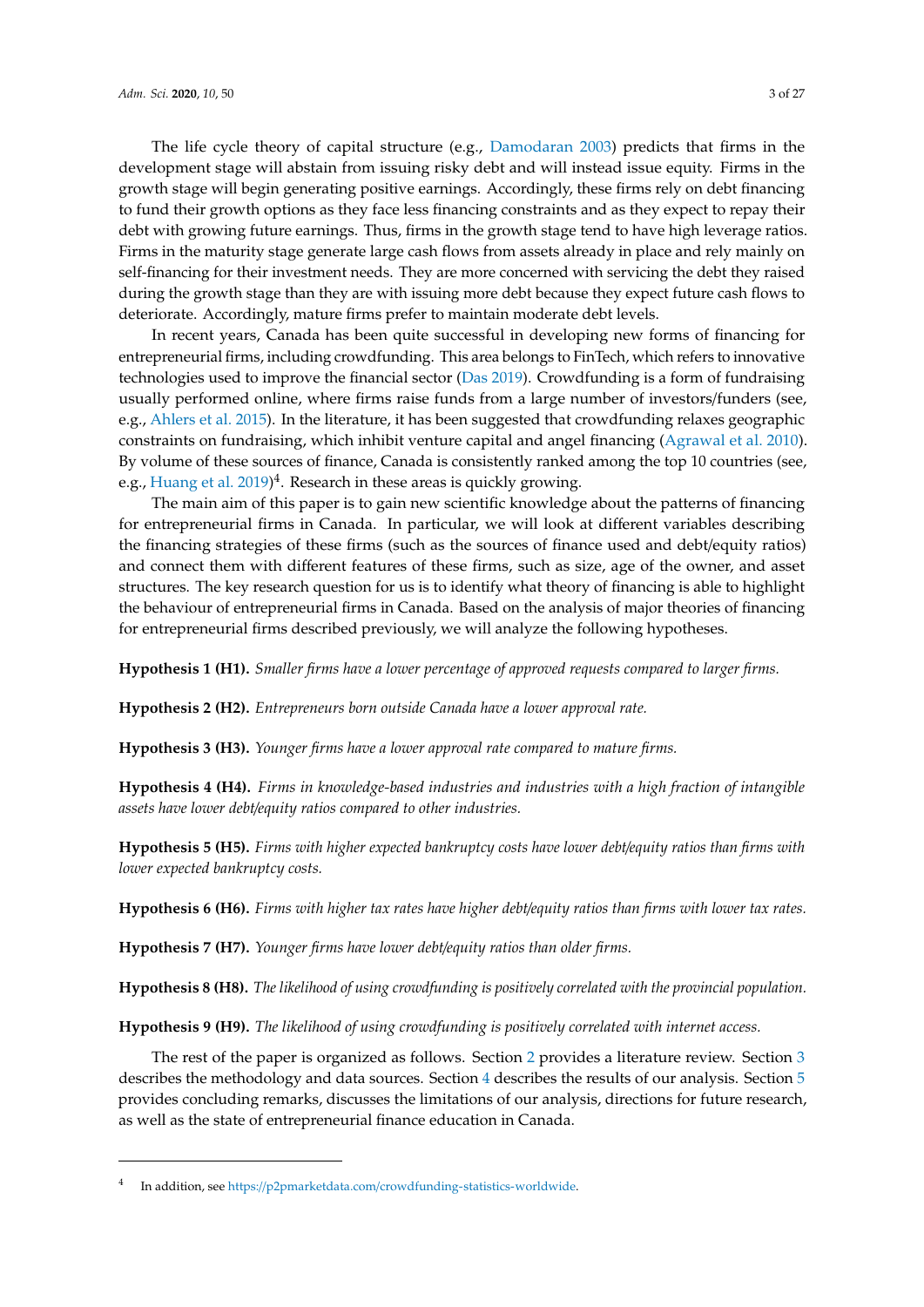## <span id="page-3-0"></span>**2. Literature Review**

Existing literature on traditional debt and equity financing for entrepreneurial firms in Canada usually focuses on explaining the problems of external financing for entrepreneurial firms or why interest rates on loans are typically higher for small- and medium-sized enterprises (SMEs) than for large firms<sup>5</sup>. For example, [Beck et al.](#page-23-6) [\(2008\)](#page-23-6) analyzed the financing patterns of firms in 48 countries, including Canada, and found that the ability of smaller cash-constrained firms to obtain external financing, including bank financing, was more limited as compared to larger firms.

Some literature focuses on venture capital financing for entrepreneurial firms. Historically, venture capital financing reached its peak in 2000, and afterwards, its growth rates were not very impressive. One factor behind this pattern was the great recession of 2008/2009. Furthermore, in Canada, the venture capital industry has problems such as relatively low listing requirements. This reduces the incentive for SMEs to partner with venture capital firms on the one hand, and on the other hand, it creates a lot of asymmetric information about SMEs [\(Carpentier and Suret](#page-23-7) [2010\)](#page-23-7), which creates difficulties in raising public funds and a reduced interest from venture capital firms. Another interesting aspect of the venture capital industry in Canada is the large presence of labour-sponsored funds  $(LSVCF)^6$ . Historically they played an important role in the creation of the venture capital industry, especially in Quebec. However, it seems like their institutional structure needs some major revisions in order to move the venture capital industry forward [\(Cumming and MacIntosh](#page-23-1) [2003,](#page-23-1) [2006;](#page-23-2) [Cumming et al.](#page-23-8) [2007;](#page-23-8) [Lerner](#page-25-5) [2009;](#page-25-5) [MacIntosh](#page-25-6) [2012;](#page-25-6) [Suret](#page-26-0) [2008\)](#page-26-0). There have been some improvements in the venture capital industry during the last 10 years. The government implemented a venture capital support program in 2013 that included deploying CAD400 million in new capital over the next 7 to 10 years to reinvigorate the venture capital sector in Canada<sup>7</sup>. As a result, we observed a sharp increase (2014/2015) in the amounts of venture financing. Additionally, the growth of angel financing and accelerators is observed in most OCDE countries, including Canada.

Crowdfunding is a new way of financing for entrepreneurial firms that has become very popular around the world, including in Canada, in the last 10 years or so. It is a highly growing area of interest among practitioners and theorists (see, e.g., [Ahlstrom et al.](#page-22-2) [2018\)](#page-22-2). As we write this article, the number of empirical papers significantly exceeds the number of theoretical papers. [Rainey et al.](#page-25-7) [\(2017\)](#page-25-7) discussed major types of crowdfunding and their growth before focusing on equity crowdfunding as a method of financing for small businesses and start-ups in light of the recent legislative changes related to equity crowdfunding in both the United States (US) and Canada. The authors covered the current global market and both countries' new legislation, as well as the specific challenges and benefits of equity crowdfunding. They also touched on what the new trends in crowdfunding could mean for impact investing, with a spotlight on the millennial generation's investing patterns $^8$ .

For large companies, the implications of different theories of financing and capital structure have been analyzed, for example, by [Gill and Mathur](#page-24-6) [\(2011\)](#page-24-6). In this article, we aim to analyze the implications of the main theories of financing with regard to entrepreneurial firms.

We seek to make several conceptual and empirical contributions. Firstly, we hope to make an important contribution to our knowledge about the theories of financing and capital structure choice theories [\(Harris and Raviv](#page-24-1) [1991;](#page-24-1) [Cumming et al.](#page-23-9) [2019\)](#page-23-9). This topic remains controversial and puzzling for large companies [\(Graham and Harvey](#page-24-4) [2001\)](#page-24-4) as well as for entrepreneurial firms [\(Bhaumik et al.](#page-23-10) [2015\)](#page-23-10). Secondly, we would like to help fill the research gap related to the patterns of

The interest rate on loans to SMEs is, on average, 4 percentage points higher than the rate charged to large firms (https://www.oecd.org/cfe/smes/[SME-Scoreboard-2016-Highlights.pdf\)](https://www.oecd.org/cfe/smes/SME-Scoreboard-2016-Highlights.pdf).

For a history of LSVCF and their major features see, for example, [Vaiiancourt](#page-26-2) [\(1998\)](#page-26-2).

<sup>7</sup> We use traditional notations for currencies (see, for example, https://[ca.finance.yahoo.com](https://ca.finance.yahoo.com/currencies/investing.html)/currencies/investing.html): CAD for Canadian dollars, USD for American dollars.

<sup>8</sup> A more detailed description of different sources of financing available for entrepreneurial firms in Canada is present in Appendix [A.](#page-12-0)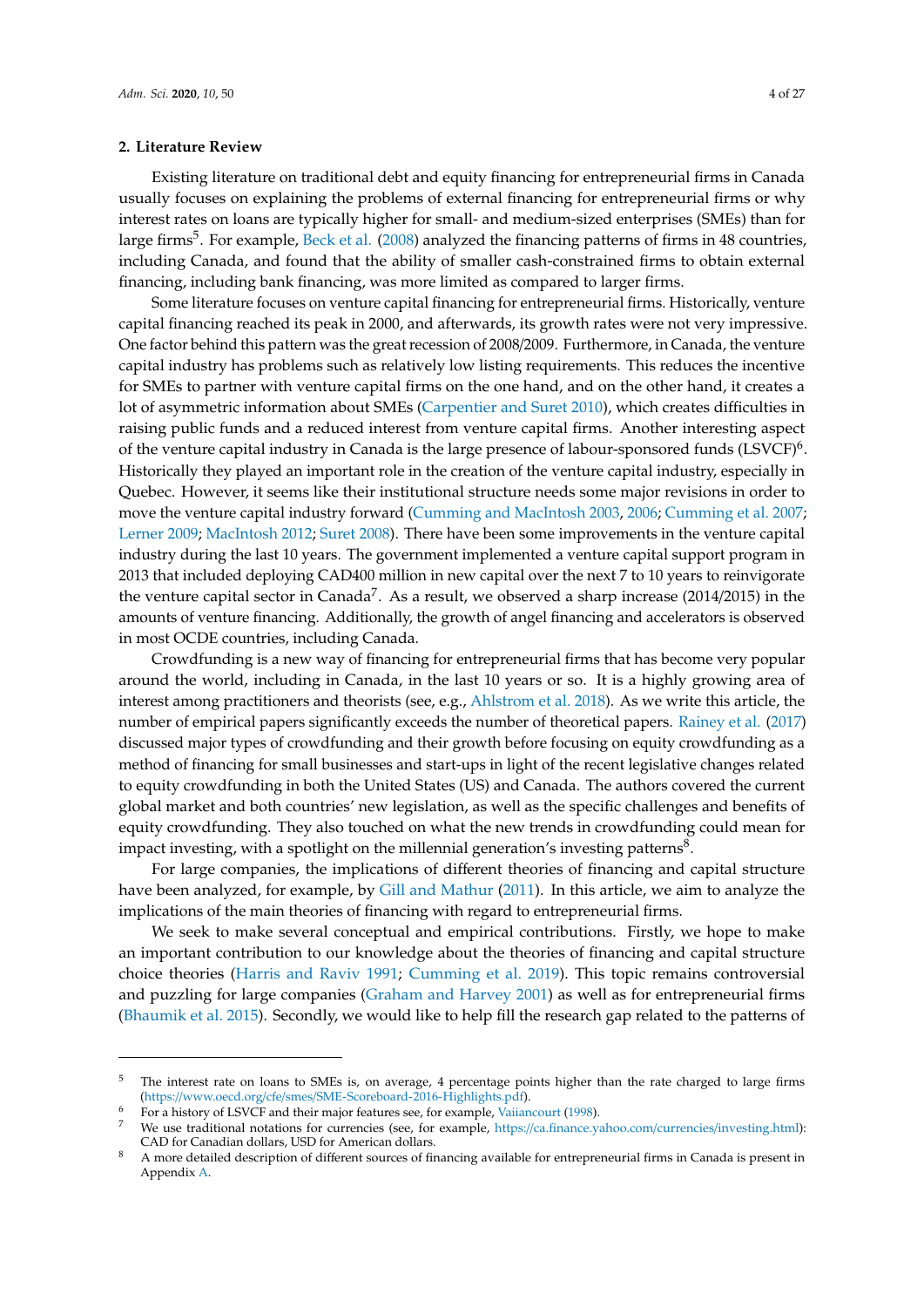financing of entrepreneurial firms in Canada. Many previous studies have focused on some specific types of finance for these firms (e.g., private equity [\(Cumming et al.](#page-23-8) [2007\)](#page-23-8)) but not on a systematic analysis of these patterns. Thirdly, this article contributes to the growing line of research in finance and entrepreneurship that uses surveys (see, e.g., [Jude and Adamou](#page-24-9) [2018\)](#page-24-9). The survey provided by Statistics Canada is quite unique and should help researchers with a lot of data about entrepreneurial firms' access to finance, which, in many countries, is quite limited [\(Schmidt et al.](#page-25-8) [2017\)](#page-25-8). Finally, this paper contributes to the entrepreneurship literature in general. The reason is that, as many studies argue and many surveys, including surveys we use, confirm, the financial activities of entrepreneurial firms are the key problem for the majority of these firms. For many of them, it is the key reason for failure. The problem of entrepreneurial firms is that they do not have a large number of assets, nor do they have a long credit history or liquid market for their shares. As a result, they do not have easy access to external sources of capital. Obviously, they do not generate a lot of profits, especially in the initial stages of their development, so the internal sources of financing for them are also limited. In these conditions, it is vital for these firms to understand the major theoretical ideas of financing, as well as the knowledge of how these ideas interact practically with available data in order to be as efficient as possible when dealing with different sources of financing and to increase the chances of their survival. In this regard, we also look at student education related to entrepreneurial finance in Canada. The quality of this education is crucial for developing entrepreneurial finance and, ultimately, for developing entrepreneurship in Canada (for similar ideas, see, e.g., [Solesvik et al.](#page-25-9) [2014\)](#page-25-9).

#### <span id="page-4-0"></span>**3. Methodology**

We mostly use two sources of data. Firstly, we use OCDE data that compares entrepreneurial finance in Canada with other OCDE members $^9$ . Secondly, we use the Statistics Canada/Industry Canada data about the financial needs of small- and medium-sized businesses because most entrepreneurial businesses are found in this group<sup>10</sup>. Thus, we will use information about the financing of small- and medium-sized enterprises (SMEs) as a proxy for the financing experience of entrepreneurial businesses<sup>11</sup>.

Regression analysis (the ordinary least square model) and correlation analysis will be the methods used to determine the strength of the relationship between firm financing choices and other variables.

For example, to test H3, the formula for regression is

Debt/equity ratio = 
$$
\alpha + \beta_1 \times ICT + \beta_2 \times RD + \beta_3 \times New + \beta_4 \times C + \epsilon
$$
,

where the dependent variable is the debt/equity ratio. The independent variables are the fraction of the firm's total assets invested in communication and technology (ICT), research and development (RD) and new machinery (New), and the control variables (C) include different variables such as firm sales.

To test H7, the formula for regression is

Number of crowdfunding providers =  $\alpha + \beta_1 \times$  Population +  $\beta_2 \times$  GDP/capita +  $\beta_3 \times$  Market income/capita +  $\beta_4 \times$  HC +  $\beta_5 \times$  HI +  $\beta_6 \times$  Entrepren + ε,

where the dependent variable is the number of crowdfunding providers in a province. The independent variables include provincial population (Population), GDP per capita (GDP/capita), market income per capita (Market income/capita), the number of households with a computer at home (HC), the number of households with access to the internet (HI) and a variable (Entrepren) that measures the level of provincial support for entrepreneurship (as a proxy, we used the international ranking of the province's largest city). We normalized data using an approach similar to [Beck et al.](#page-23-6) [\(2008\)](#page-23-6).

http://www.oecd-ilibrary.org/industry-and-services/[financing-smes-and-entrepreneurs\\_23065265;jsessionid](http://www.oecd-ilibrary.org/industry-and-services/financing-smes-and-entrepreneurs_23065265;jsessionid=a4qc4i6hdobm3.x-oecd-live-02)= [a4qc4i6hdobm3.x-oecd-live-02.](http://www.oecd-ilibrary.org/industry-and-services/financing-smes-and-entrepreneurs_23065265;jsessionid=a4qc4i6hdobm3.x-oecd-live-02)

<sup>&</sup>lt;sup>10</sup> Throughout this article, if the source of data is not explicitly indicated, then it is one of the two sources indicated above.

<sup>11</sup> Industry Canada defines small- and medium-sized enterprises as those with fewer than 500 employees. http://[www.ic.gc.ca](http://www.ic.gc.ca/eic/site/061.nsf/eng/Home)/ eic/site/[061.nsf](http://www.ic.gc.ca/eic/site/061.nsf/eng/Home)/eng/Home.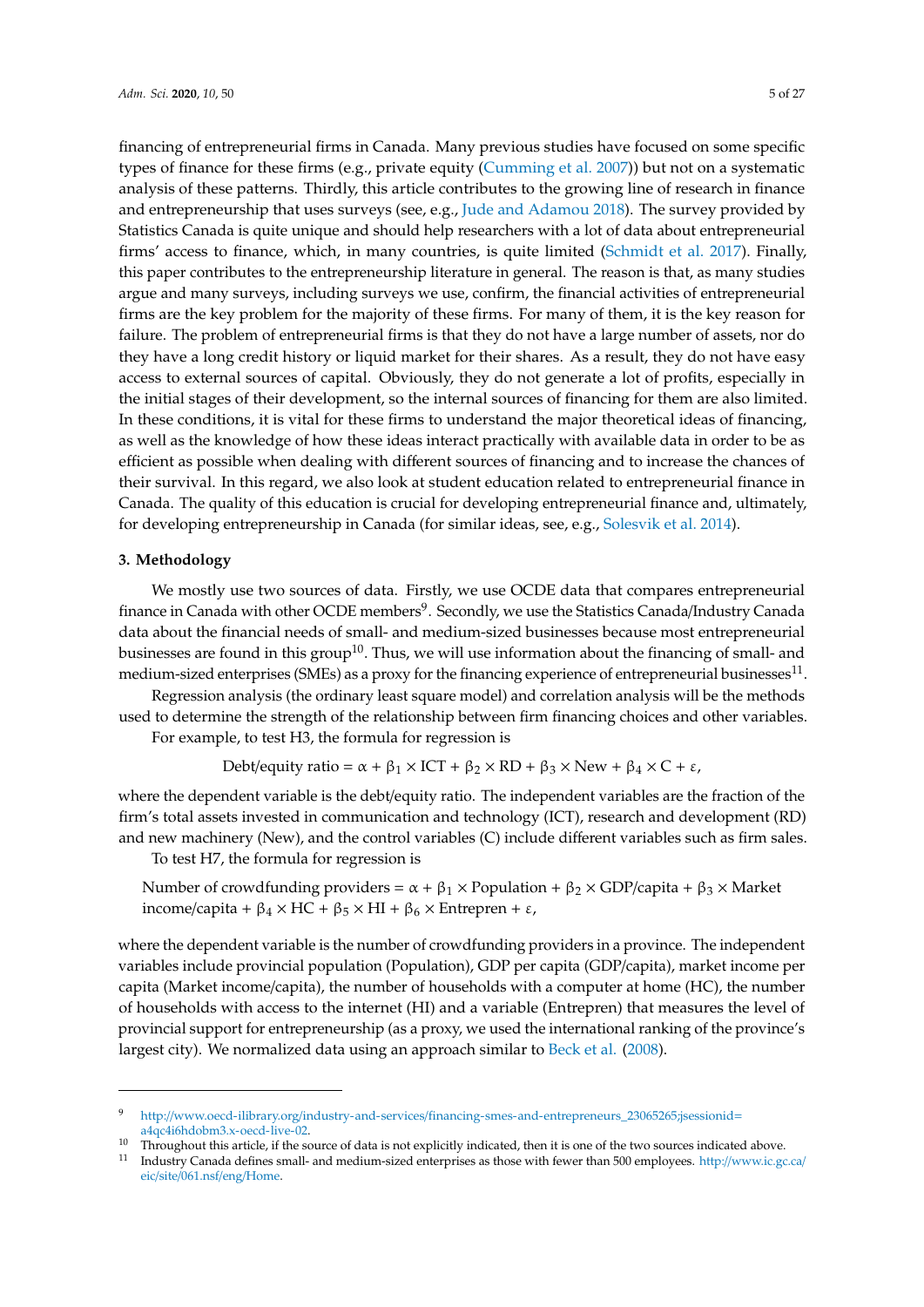In some cases where the available data were limited, comparison or qualitative methods were used.

#### <span id="page-5-0"></span>**4. Patterns of Financing for Entrepreneurial Firms in Canada**

The main implication of the credit rationing idea [\(Stiglitz and Weiss](#page-26-1) [1981\)](#page-26-1) is that banks may refuse to provide a loan if the uncertainty regarding the firm's projects is very high, which is often the case for small or start-up companies. Typically, banks and other potential investors have more information about large companies.

This table shows the amounts of requested and approved debt financing of different types by Canadian SMEs in 2013. In most cases (as follows from lines 2–6 of Table [1\)](#page-5-1), smaller firms had a lower percentage of approved requests compared to larger firms. Similarly, firms in knowledge-based industries also had a lower approval rate (75.5%) compared to the SME average (86.1%). Additionally, younger firms had a lower approval rate than older firms (see section "Age of Business"), and entrepreneurs born outside Canada had a lower approval rate (see section "Place of birth"). It is reasonable to assume that in all these cases, banks have less information regarding the category of firms with lower approval rates than the category(ies) with higher approval rates. This provides strong support for our Hypotheses H1–H3.

<span id="page-5-1"></span>

|                        |                                                                                                                                                                                                                                   |                                                                                  |                             | Total Amount Authorized-to-Requested, % |                   |                |                           |  |
|------------------------|-----------------------------------------------------------------------------------------------------------------------------------------------------------------------------------------------------------------------------------|----------------------------------------------------------------------------------|-----------------------------|-----------------------------------------|-------------------|----------------|---------------------------|--|
|                        |                                                                                                                                                                                                                                   |                                                                                  | Nonresidential<br>Mortgages | Term<br>Loan                            | Line of<br>Credit | Credit<br>Card | Overall Debt<br>Financing |  |
| All SMEs               |                                                                                                                                                                                                                                   | 1 to 499 employees                                                               | 85.5                        | 88.0                                    | 85.2              | 91.5           | 86.1                      |  |
| <b>Employment Size</b> |                                                                                                                                                                                                                                   | 1 to 4 employees                                                                 | 81.7                        | X                                       | 84.4              | X              | 82.8                      |  |
|                        |                                                                                                                                                                                                                                   | 5 to 19 employees                                                                | 83.8                        | 86.2                                    | 76.5              | 88.8           | 81.2                      |  |
|                        |                                                                                                                                                                                                                                   | 20 to 99 employees                                                               | 84.6                        | 92.2                                    | 86.9              | 94.9           | 87.8                      |  |
|                        |                                                                                                                                                                                                                                   | 100 to 499 employees                                                             | 98.8                        | X                                       | 97.5              | X              | 98.2                      |  |
|                        |                                                                                                                                                                                                                                   | Agriculture, Forestry, Fishing and Hunting,<br>Mining and Oil and Gas Extraction | 96.8                        | 93.2                                    | 92.3              | 90.9           | 93.9                      |  |
|                        |                                                                                                                                                                                                                                   | Construction                                                                     | 85.9                        | 94.2                                    | 88.3              | 93.0           | 89.1                      |  |
|                        |                                                                                                                                                                                                                                   | Manufacturing                                                                    | 91.2                        | 90.2                                    | 84.7              | 90.2           | 87.1                      |  |
|                        | Wholesale Trade                                                                                                                                                                                                                   | 96.4                                                                             | 95.9                        | 92.4                                    | 98.4              | 94.1           |                           |  |
|                        |                                                                                                                                                                                                                                   | 87.2                                                                             | 88.4                        | 74.8                                    | 92.3              | 80.9           |                           |  |
|                        | Transportation and Warehousing                                                                                                                                                                                                    | 98.2                                                                             | 84.3                        | 89.0                                    | 90.6              | 89.9           |                           |  |
|                        | Professional, Scientific and Technical Services                                                                                                                                                                                   | 83.1                                                                             | 96.0                        | 88.6                                    | 93.3              | 89.1           |                           |  |
| Industries             | Accommodation and Food Services                                                                                                                                                                                                   | 68.4                                                                             | 75.7                        | 48.7                                    | 74.8              | 67.2           |                           |  |
|                        | <b>Other Services</b>                                                                                                                                                                                                             | 82.1                                                                             | 84.2                        | 78.3                                    | 84.0              | 81.2           |                           |  |
|                        | Information and Cultural Industries, Real<br>Estate and Rental and Leasing, Administrative<br>and Support, Waste Management and<br>Remediation Services, Health Care and Social<br>Assistance, Arts, Entertainment and Recreation | 79.1                                                                             | 74.9                        | 88.3                                    | 92.3              | 82.0           |                           |  |
|                        |                                                                                                                                                                                                                                   | Tourism                                                                          | 52.9                        | 98.1                                    | 64.8              | 86.1           | 66.5                      |  |
|                        | Special<br>industry<br>aggregations                                                                                                                                                                                               | Information and<br>Communication<br>Technologies                                 | 83.9                        | 94.1                                    | 69.9              | 99.6           | 81.3                      |  |
|                        | Knowledge-Based Industries                                                                                                                                                                                                        |                                                                                  | 49.5                        | 68.8                                    | 81.6              | 83.1           | 75.5                      |  |
|                        |                                                                                                                                                                                                                                   | 2012-2014 (2 years or younger)                                                   | 77.2                        | 63.4                                    | 79.6              | 86.0           | 75.0                      |  |
| Age of Business        |                                                                                                                                                                                                                                   | 2004–2011 (3 to 10 years old)                                                    | 81.9                        | 80.5                                    | 79.6              | 92.2           | 81.4                      |  |
|                        |                                                                                                                                                                                                                                   | 1994-2003 (11 to 20 years old)                                                   | 86.8                        | 91.6                                    | 87.6              | 91.3           | 88.3                      |  |
|                        |                                                                                                                                                                                                                                   | Prior to 1994 (more than 20 years old)                                           | 87.7                        | 94.8                                    | 87.0              | 92.4           | 89.0                      |  |
|                        | In Canada                                                                                                                                                                                                                         |                                                                                  | 86.6                        | 89.3                                    | 87.0              | 91.7           | 87.6                      |  |
| Place of birth         |                                                                                                                                                                                                                                   | Outside Canada                                                                   | 81.0                        | 80.5                                    | 74.2              | 90.5           | 78.6                      |  |

**Table 1.** Canadian small- and medium-sized enterprises (SMEs) debt financing.

Source: IndustryCanada/Statistics Canada, Survey on Financing and Growth of Small and Medium Enterprises, 2014.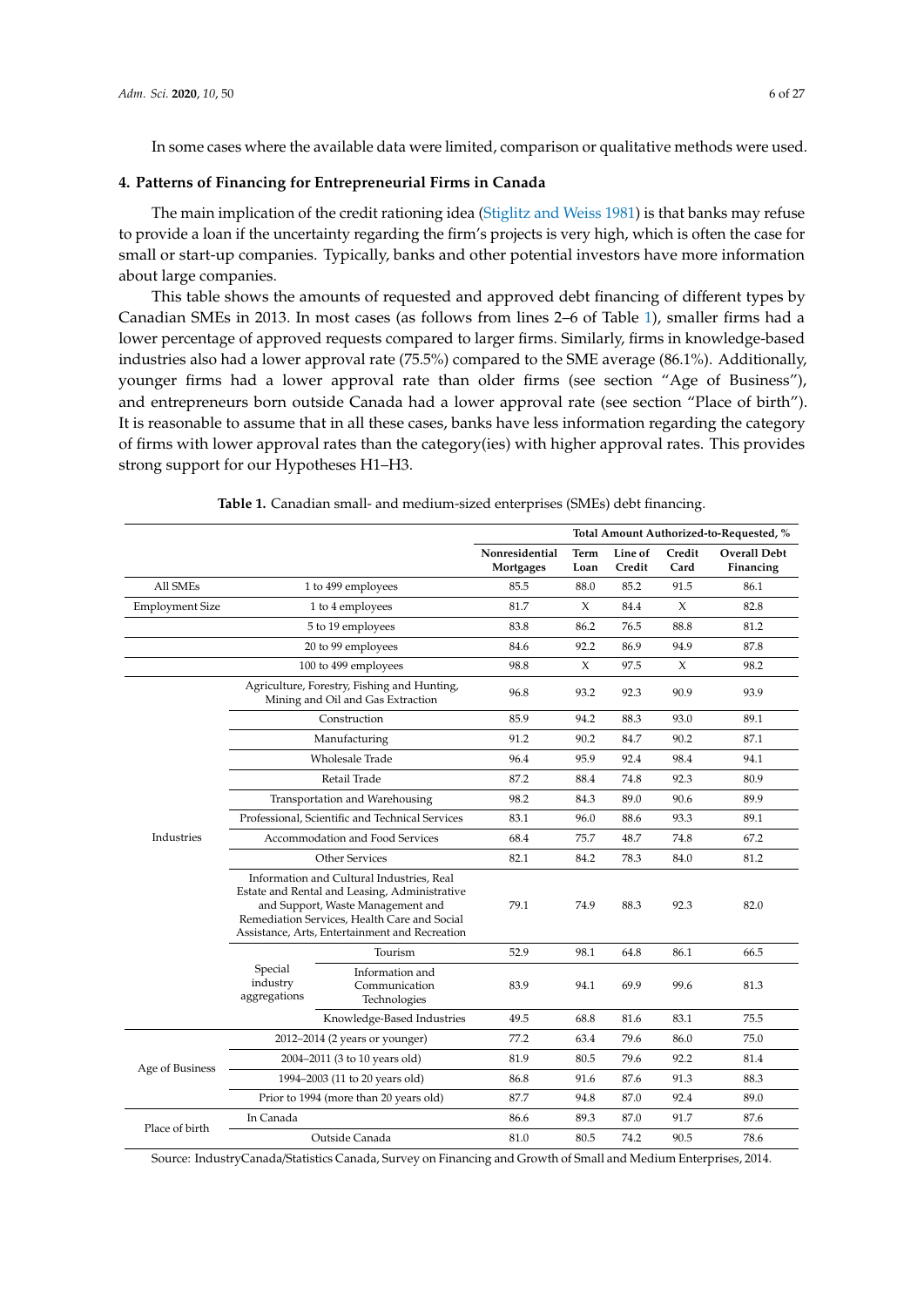These patterns of financing of Canadian SMEs are consistent with patterns in many other countries. For example, in the Euro area, access to finance and finance conditions appear to be consistently more favourable for large enterprises than for SMEs, with a smaller percentage of large firms reporting supply restrictions in the provision of bank loans, consistently higher rates of success and lower rejection rates and a considerably lower net percentage of large firms reporting an increase in interest rates and collateral requirements (See e.g., [Hashi and Toçi](#page-24-10) [2010;](#page-24-10) [OECD](#page-25-10) [2012\)](#page-25-10).

Signalling by risk-bearing [\(Leland and Pyle](#page-25-4) [1977\)](#page-25-4) predicts that the good-quality entrepreneur would keep a higher fraction of shares in his/her company than the low-quality entrepreneur. One can see an implication of the signalling idea in some cases discussed in Appendix [A.](#page-12-0) For example, it is often the case for government funding or different grants for entrepreneurial firms: it often requires the owner to keep a significant fraction of the firm's equity or to make additional investments in the firm's equity. It can be used as a signal of an entrepreneurial idea's quality. For example, one of the requirements of the microvoucher program in Alberta is that the entrepreneur provides 25% of financing using his/her own funds in order to obtain government financing for research and development investments (Table [A2\)](#page-14-0).

The flexibility theory suggests that firms maintain excess debt capacity or larger cash balances than warranted by current needs in order to meet unexpected future requirements.

Tables [2](#page-6-0) and [3](#page-7-0) demonstrate that firms that invest in RD, new machinery and ICT (i.e., firms with uncertain growth) have a smaller fraction of debt<sup>12</sup>. Additionally, the debt/assets ratio in knowledge-based industries, which by their nature require a lot of flexibility, is significantly below the average ratio among all SMEs, and, in fact, knowledge-based industries have one of the lowest ratios among all industries<sup>13</sup>. This analysis provides strong support for H4.

<span id="page-6-0"></span>

|            |                                                                                                                  | R&D/Assets | $(R&D + ICT * +$<br>New Machine +<br>Edu)/Assets | $(ICT + New)$<br>Machine +<br>Edu)/Assets | <b>Total Debt</b><br>Provided/(Total Debt<br>+ Total Equity) |
|------------|------------------------------------------------------------------------------------------------------------------|------------|--------------------------------------------------|-------------------------------------------|--------------------------------------------------------------|
| All SMEs   |                                                                                                                  | 0.101423   | 0.185788                                         | 0.084365                                  | 0.876402                                                     |
|            | Agriculture, Forestry, Fishing and<br>Hunting, Mining and Oil and<br>Gas Extraction                              | 0.030194   | 0.09795                                          | 0.067756                                  | 0.851103                                                     |
|            | Construction                                                                                                     | 0.024912   | 0.103518                                         | 0.078606                                  | 0.879258                                                     |
|            | Manufacturing                                                                                                    | 0.107341   | 0.187031                                         | 0.07969                                   | 0.914535                                                     |
|            | Wholesale Trade                                                                                                  | 0.078696   | 0.155541                                         | 0.076845                                  | 0.932882                                                     |
|            | Retail Trade                                                                                                     | 0.019579   | 0.144089                                         | 0.12451                                   | 0.954592                                                     |
| Industries | Transportation and Warehousing                                                                                   | 0.069976   | 0.31067                                          | 0.240694                                  | 0.820551                                                     |
|            | Professional, Scientific and<br><b>Technical Services</b>                                                        | 0.358487   | 0.447588                                         | 0.089101                                  | 0.839725                                                     |
|            | Accommodation and Food Services                                                                                  | NA         | NA                                               | 0.0661                                    | 0.948222                                                     |
|            | Other Services                                                                                                   | <b>NA</b>  | NA                                               | 0.034778                                  | 0.636527                                                     |
|            | Health Care and Social Assistance,<br>Information and Cultural Industries,<br>Arts, Entertainment and Recreation | 0.054745   | 0.121457                                         | 0.066712                                  | 0.736784                                                     |
|            | Knowledge-Based Industries                                                                                       | 0.255537   | 0.344665                                         | 0.089128                                  | 0.668598                                                     |

#### **Table 2.** Capital structure of SMEs in different industries.

Sources: Statistics Canada, Survey on Financing and Growth of Small and Medium Enterprises 2011. \* ICT—investments in communications and technology.

<sup>&</sup>lt;sup>12</sup> See [Baldwin and Johnson](#page-23-11) [\(1996\)](#page-23-11) for an example of a comparison of innovative firms and other firms based on large list of criteria.

<sup>&</sup>lt;sup>13</sup> The calculations are present for 2011. They are very similar for 2014.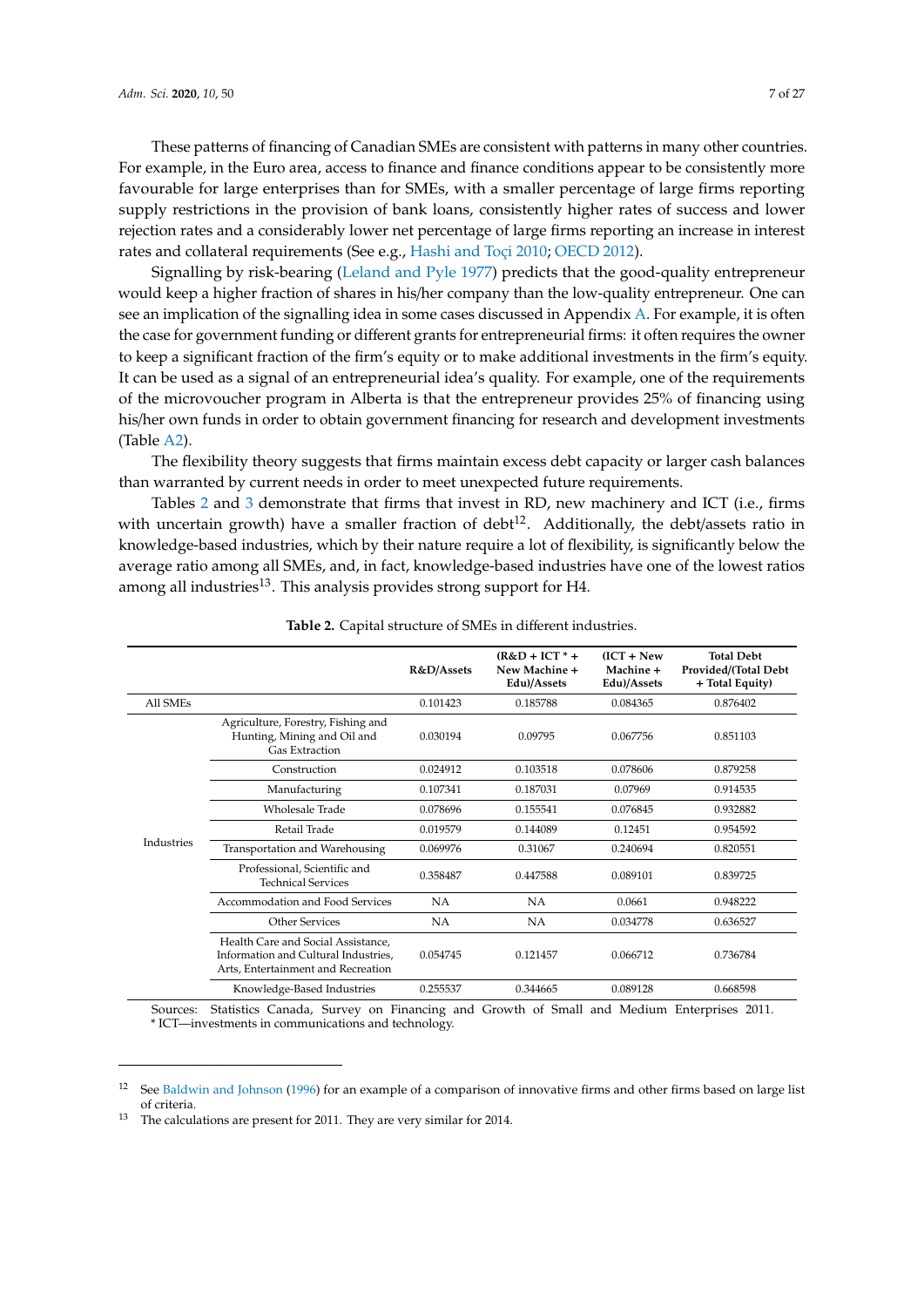| Variables           | (1)                   | (2)                    | (3)                     | (4)                         |
|---------------------|-----------------------|------------------------|-------------------------|-----------------------------|
| Intercept           | $0.8849(15.0750)$ *** | $0.8386(21.0297)$ ***  | $0.8348(24.2261)$ ***   | $0.8019(142.2934)$ ***      |
| R&D                 | $-0.4138(-1.1011)$ ** | $-0.4138(-1.1011)$ *** | $-0.7642$ (-1.9316) *** | $-0.3617$ ( $-5.5060$ ) *** |
| <b>ICT</b>          | $-5.7091(-2.9636)$ ** | $-5.7091(-2.9636)$ **  | $-3.6529(-1.7157)$ **   | $-6.0310(-16.6178)$ ***     |
| new machine         | $-0.5933(-1.1839)$ ** | $-0.5933(-1.1839)$ *** | $-1.0699(-2.0147)$ ***  | $-1.2679(-16.3216)$ ***     |
| Personnel cost      |                       | 23.8033 (2.9661) **    | 22.9318 (3.3036) **     | 30.9827 (25.8864) **        |
| <b>Sales</b>        |                       |                        | $0.0339(1.5433)*$       | $0.0441(13.5520)$ *         |
| Income              |                       |                        |                         | $-0.1426(-12.0323)$ **      |
| Adj. $\mathbb{R}^2$ | 0.4160                | 0.7718                 | 0.8304                  | 0.9965                      |
| F-value             | 2.9002                | 7.7671                 | 8.8370                  | 384.4273                    |

<span id="page-7-0"></span>**Table 3.** Regression results. The dependent variable is the total debt provided/total liabilities (2011) ratio.

\*\*\* indicates significance at a 1% level, \*\* indicates significance at a 5% level, and \* indicates significance at a 10% level.

The trade-off theory suggests that capital structure reflects a trade-off between the tax benefits of debt and the expected costs of bankruptcy [\(Kraus and Litzenberger](#page-24-7) [1973\)](#page-24-7).

*Expected Bankruptcy Costs and Debt.* As the expected bankruptcy costs increase, the advantages of using equity also increase. This result has several interpretations. Large firms should have more debt because they are more diversified and have a lower default risk (see, e.g., [Adair and Adaskou](#page-22-3) [2015\)](#page-22-3). Start-up and small firms should use less debt. Tangible assets suffer a smaller loss of value when firms go into distress. Hence, firms with more tangible assets, such as airplane manufacturers, should have higher leverage compared to those that have more intangible assets, such as research firms [\(Ozkan](#page-25-11) [1996\)](#page-25-11). Growth firms tend to lose more of their value than nongrowth firms when they go into distress. Thus, the theory predicts a negative relationship between leverage and growth. Tables [2](#page-6-0) and [3](#page-7-0) provide some evidence that is consistent with these predictions. Firms with high amounts of intangible assets (and respectively high indirect bankruptcy costs) have smaller debt/equity ratios. This supports the hypothesis H5.

*Taxes and Debt.* Higher taxes lead to the greater tax advantage of using debt. Hence, firms with higher tax rates should have higher debt ratios compared to firms with lower tax rates (see, e.g., [Modigliani and Miller](#page-25-12) [1963;](#page-25-12) [Devereux et al.](#page-23-12) [2017\)](#page-23-12). Inversely, firms that have substantial nondebt tax shields, such as depreciation, should be less likely to use debt than firms that do not have these tax shields. If tax rates increase over time, debt ratios should also increase. Debt ratios in countries where debt has a much larger tax benefit should be higher than debt ratios in countries whose debt has a lower tax benefit. In Canada, the tax rate is lower for small businesses. This implies that there is less incentive to issue debt for tax-saving purposes.

From the above tables, we can see that for small businesses, the tax argument of capital structure does not have a strong confirmation. Otherwise, one should see a positive correlation between the tax rate and the debt ratio. One does not see this relationship when looking at data from different countries and different provinces in Canada. For example, from Table [4,](#page-8-0) Manitoba has smaller tax rates for small businesses than the Atlantic Provinces, while the debt ratio is lower in Manitoba. The correlation coefficients between debt ratios and small business tax rates are negative in Table [5.](#page-8-1) As follows from Table [6,](#page-8-2) the debt ratio is higher in Korea, for example, than in Canada, while the tax rates for small businesses are lower in Korea. The correlation coefficients are insignificant in Table [7,](#page-8-3) although it is slightly negative between the small business tax rate (all levels of government) and the debt ratio. The fact that the tax argument does not have a lot of support among small businesses is consistent, for instance, with [Kashefi-Pour et al.](#page-24-11) [\(2010\)](#page-24-11).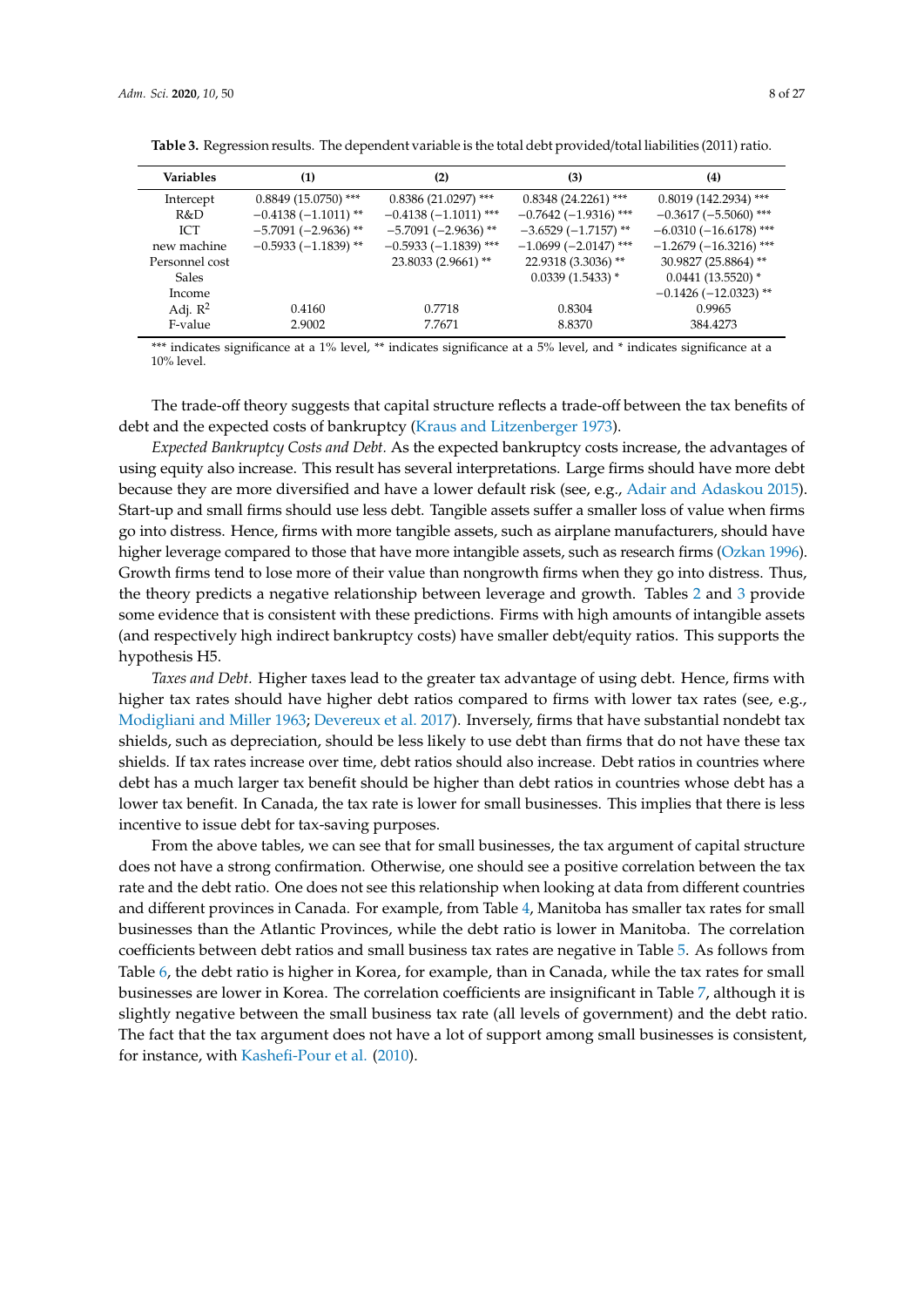<span id="page-8-0"></span>

|          |                                     | <b>Total Debt Provided/(Total</b><br>Debt + Total Equity) | Average Debt/(Average<br>Debt + Average Equity) | <b>Small Business</b><br><b>Tax Rate</b> |
|----------|-------------------------------------|-----------------------------------------------------------|-------------------------------------------------|------------------------------------------|
| All SMEs | 1 to 499<br>employees               | 0.876402                                                  | 0.370954                                        |                                          |
|          | Atlantic                            | 0.877895                                                  | 0.281993                                        | $14.3*$                                  |
|          | Ouebec                              | 0.908257                                                  | 0.339092                                        | 15.49                                    |
|          | Ontario                             | 0.884781                                                  | 0.452786                                        | 15.5                                     |
| Region   | Manitoba                            | 0.948693                                                  | 0.468568                                        | 11                                       |
|          | Saskatchewan                        | 0.896066                                                  | 0.386107                                        | 13                                       |
|          | Alberta                             | 0.79838                                                   | 0.299392                                        | 14                                       |
|          | British Columbia<br>and Territories | 0.840542                                                  | 0.313839                                        | $14.25**$                                |

| <b>Table 4.</b> Debt and tax rates. |
|-------------------------------------|
|                                     |

<span id="page-8-1"></span>\* Average among Nova Scotia, Newfoundland and Labrador and New Brunswick. \*\* Average among British Columbia and Northwestern Territories.

|  | <b>Table 5.</b> Correlation coefficients $(X-Y)$ . |  |
|--|----------------------------------------------------|--|
|  |                                                    |  |

|                         |                                                 | Corr      |
|-------------------------|-------------------------------------------------|-----------|
| Small business tax rate | Total debt provided/(total debt + total equity) | $-0.0126$ |
| Small business tax rate | Average debt/(average debt $+$ average equity)  | $-0.019$  |

Sources: http://www.taxplanningguide.ca/tables/corporate-taxation-cpp-ei/[table-1-business-income-eligible-sbd](http://www.taxplanningguide.ca/tables/corporate-taxation-cpp-ei/table-1-business-income-eligible-sbd/)/. Statistics Canada, Survey on Financing and Growth of Small and Medium Enterprises 2011.

**Table 6.** International debt and tax rates for SMEs.

<span id="page-8-2"></span>

| Year                                       |                       | 2015                                                |                  |                               |                          |                                 |                          |
|--------------------------------------------|-----------------------|-----------------------------------------------------|------------------|-------------------------------|--------------------------|---------------------------------|--------------------------|
| Targeted<br>Corporate<br><b>Income Tax</b> |                       | <b>Small Business Corporate</b><br><b>Tax Rates</b> |                  | <b>SME Financing Sources</b>  | <b>Business</b>          |                                 |                          |
|                                            | Central<br>Government | All Levels of<br>Government                         | Unit             | <b>Business</b><br>Loans, SME | <b>VC</b><br>Investments | Loans/(Business<br>$Loans + VC$ |                          |
| Country                                    |                       |                                                     |                  |                               |                          |                                 |                          |
| Belgium                                    | 24.25                 | 24.98                                               | EUR mil          | 109776                        | 0.323408                 | 0.99999705                      | $VC + growth$<br>capital |
| Canada                                     | 11                    | 15.19                                               | CAD bil          | 93.7                          | 2.4                      | 0.97502601                      | $VC + growth$<br>capital |
| France                                     | 15                    | 15                                                  | EUR mil          | 219647                        | 3234                     | 0.98549001                      | $VC + growth$<br>capital |
| Hungary                                    | 10                    | 10                                                  | HUF mil          | 4831238                       | 18759                    | 0.99613216                      |                          |
| Japan                                      | 15                    | 21.42                                               | <b>IPY</b> tril  | 251.7                         | 0.117                    | 0.99953538                      | $VC + growth$<br>capital |
| Korea                                      | 10                    | 12.2                                                | KRW tril         | 522.43                        | 1.6393                   | 0.99687198                      |                          |
| Netherlands                                | 20                    | 20                                                  | EUR bil          | 18                            | 0.434                    | 0.97645655                      |                          |
| Spain                                      | 25                    | 25                                                  | EUR bil,<br>2013 | 134                           | 0.555                    | 0.99587529                      |                          |
| United<br><b>States</b>                    | 15                    | 19.92                                               | USD mil          | 589772                        | 50297                    | 0.92141941                      | Growth<br>capital        |

Sources: http://www.keepeek.com/[Digital-Asset-Management](http://www.keepeek.com/Digital-Asset-Management/oecd/industry-and-services/financing-smes-and-entrepreneurs-2016_fin_sme_ent-2016-en#page118)/oecd/industry-and-services/financing-smes-and[entrepreneurs-2016\\_fin\\_sme\\_ent-2016-en#page118;](http://www.keepeek.com/Digital-Asset-Management/oecd/industry-and-services/financing-smes-and-entrepreneurs-2016_fin_sme_ent-2016-en#page118) http://stats.oecd.org//[Index.aspx?QueryId](http://stats.oecd.org//Index.aspx?QueryId=59543)=59543.

## **Table 7.** Correlation coefficients (X–Y).

<span id="page-8-3"></span>

|                                      |                                                                                                    | Corr      |
|--------------------------------------|----------------------------------------------------------------------------------------------------|-----------|
| Business Loans/(Business Loans + VC) | Small business corporate tax rates (Central Government)                                            | 0.0006    |
|                                      | Business Loans/(Business Loans + VC) Small business corporate tax rates (All levels of Government) | $-0.0002$ |

The life cycle theory of capital structure [\(Damodaran](#page-23-4) [2003\)](#page-23-4) argues that mature firms should have higher debt ratios compared to younger firms.

Table [8](#page-9-0) shows that young firms have lower debt ratios than older firms (H7), which is consistent with the life cycle theory.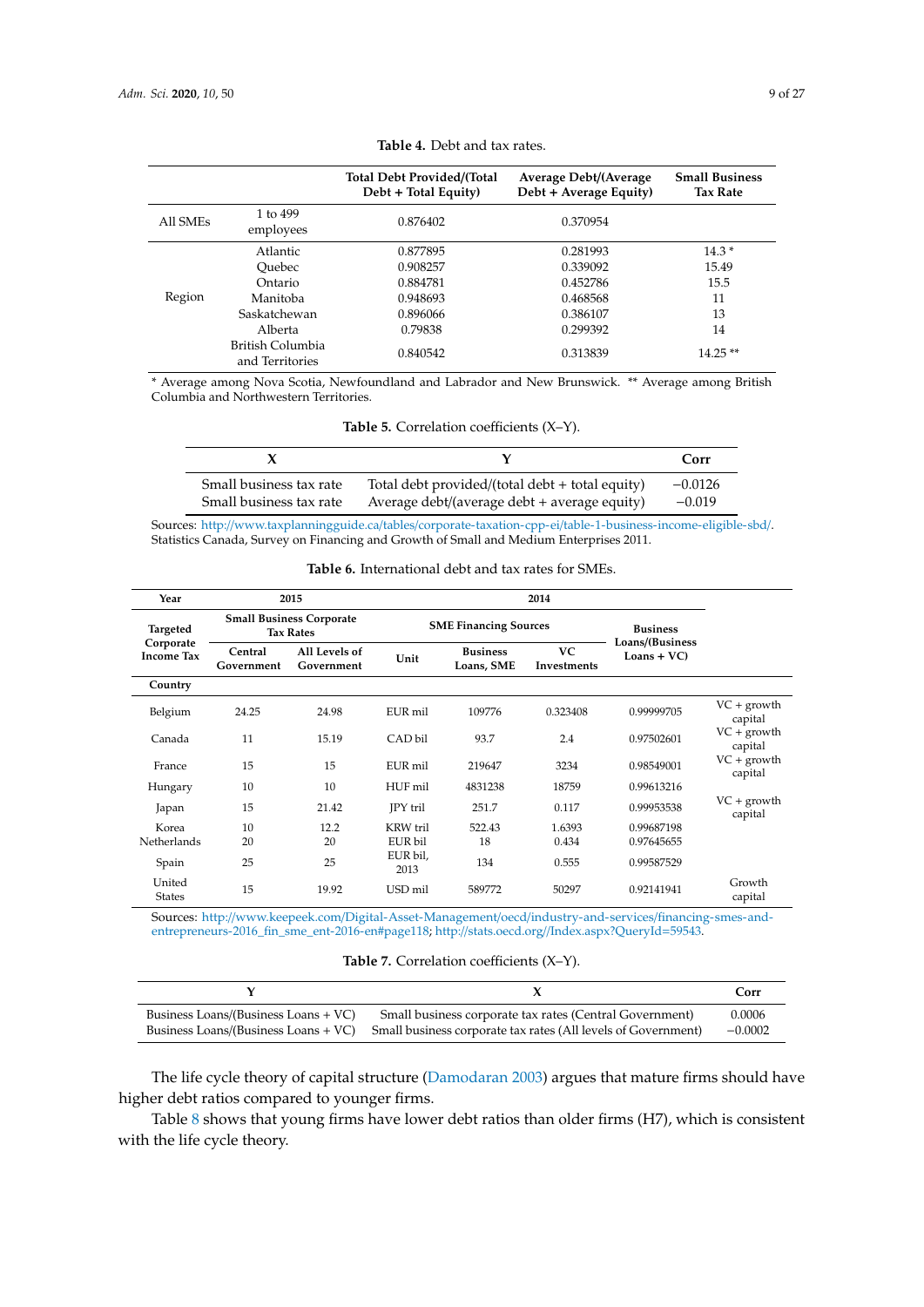| C.<br>. |  |  |  |
|---------|--|--|--|

<span id="page-9-0"></span>

|                 | Numbers (Average)                                                                                                                           | <b>Total Debt Provided/(Total</b><br>Debt + Total Equity) | Liabilities/Assets                           |
|-----------------|---------------------------------------------------------------------------------------------------------------------------------------------|-----------------------------------------------------------|----------------------------------------------|
| All SMEs        | 1 to 499 employees                                                                                                                          | 0.876402                                                  | 0.493849                                     |
| Age of Business | 2009–2011 (2 years or younger)<br>2001–2008 (3 to 10 years old)<br>1991-2000 (11 to 20 years old)<br>Prior to 1991 (more than 20 years old) | 0.442206<br>0.753462<br>0.902901<br>0.930078              | 0.382821<br>0.493482<br>0.459491<br>0.515598 |

**Table 8.** Debt and firm age.

Sources: Statistics Canada, Survey on Financing and Growth of Small and Medium Enterprises 2011.

*Crowdfunding*. Table [9](#page-10-0) presents the statistics of crowdfunding data for Canada by provinces.

The regression results are reported in Table [10.](#page-11-1) The results show that the number of crowdfunding providers is positively associated with the provincial population, internet access and entrepreneurial support. The relationship with GDP per capita and the market income per capita is insignificant. In general, the regression results are very strong. Ideally, raising funds via the internet should remove geographical barriers for firms [\(Agrawal et al.](#page-22-1) [2010\)](#page-22-1). However, the analysis suggests that provincial features are important for crowdfunding data. It may be related to the cost and efficiency arguments. First, consider them on the supply side. From the providers' point of view, the population size provides an indication of potential economies of scale for their business. Note that crowdfunding regulation in Canada is two-fold: there is the federal level and the provincial level as well. As we discussed in the previous section, some provinces are more advanced in terms of regulation on crowdfunding, e.g., Ontario. Hence, providers of crowdfunding services understand that their services depend on the regulations, and, therefore, the provincial population is a strong factor for them. Provinces with a small population do not have a significant number of providers. Secondly, on the demand side, the population can reflect the potential amount of feedback and benefits funders can receive from a platform [\(Belleflamme et al.](#page-23-13) [2014\)](#page-23-13): a large platform implies more interactions between funders and, therefore, more benefits for many of them (see, for example, [Belleflamme et al.](#page-23-14) [2015\)](#page-23-14). GDP per capita does not have a significant impact, probably because the difference between provinces is minimal. Perhaps it also reflects the idea that crowdfunding is suitable for different types of investors, including small and large ones. Entrepreneurial reputation has a positive impact on the number of crowdfunding providers. These results also suggest that cost and efficiency are important factors for crowdfunding. This also contributes to recent debates about local bias in crowdfunding (see, e.g., [Hornuf et al.](#page-24-12) [2020\)](#page-24-12).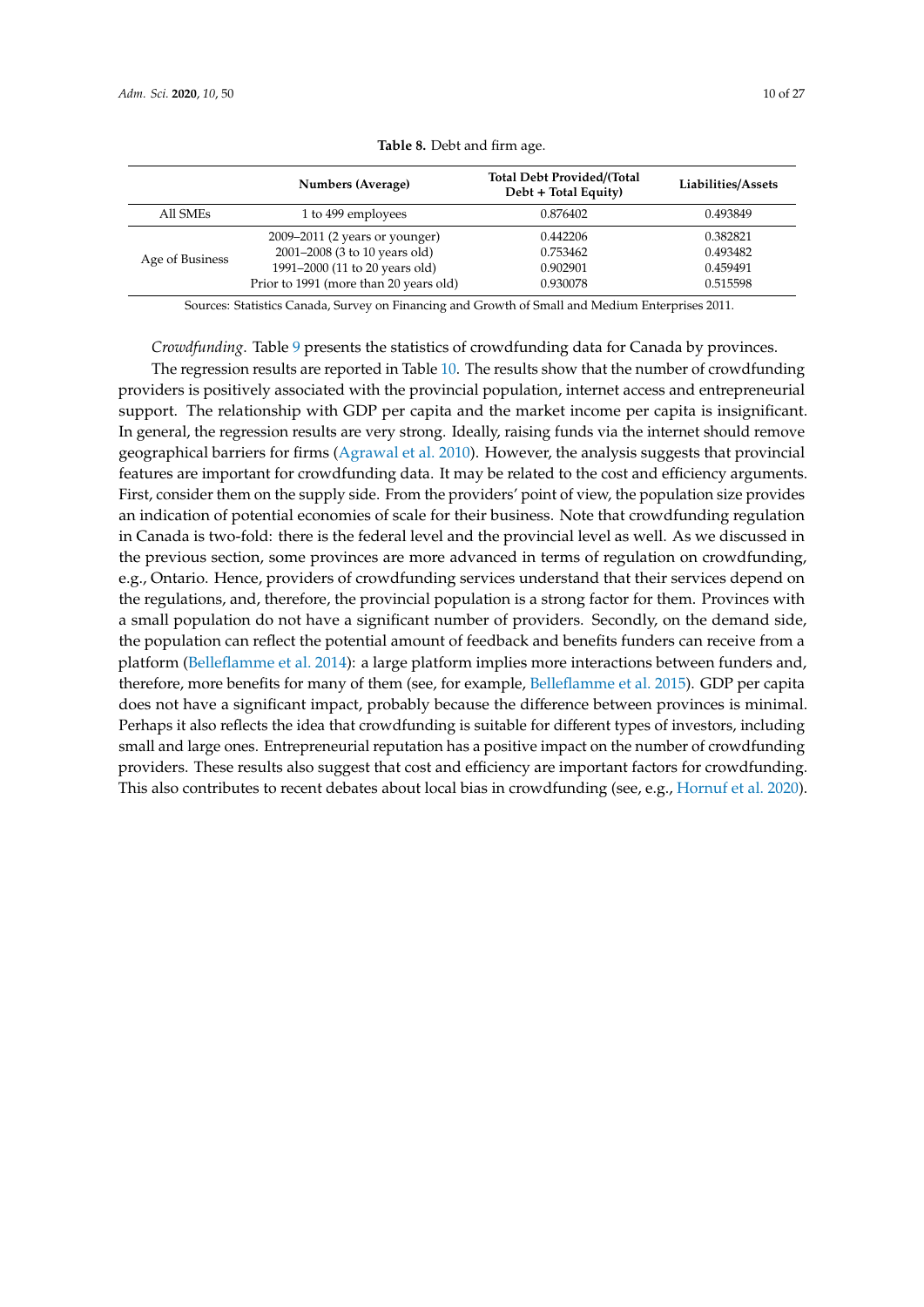| Number of Crowdfunding Service Providers, Jan 2019 |                                     |                            |                            |              |          |          |              |                           | <b>Households Having</b> |                                       |                    |                              |                                               |
|----------------------------------------------------|-------------------------------------|----------------------------|----------------------------|--------------|----------|----------|--------------|---------------------------|--------------------------|---------------------------------------|--------------------|------------------------------|-----------------------------------------------|
|                                                    | <b>Equity-Based</b><br>Crowdfunding | Debt-Based<br>Crowdfunding | Service-Based<br>Providers | Royalty      | Total    | Total, % | Population   | Population,<br>% of Total | GDP Per<br>Capita        | Market<br><b>Income Per</b><br>Capita | A Home<br>Computer | Internet<br>Use from<br>Home | Entrepreneurship<br>Opportunities<br>Rankings |
| Alberta                                            | $\overline{0}$                      |                            | 5                          | $\mathbf{0}$ | 6        | 0.0984   | 4,067,175    | 0.1157                    | 80,175                   | 39,056                                | 86.1               | 91.9                         | 97                                            |
| British Columbia                                   | 4                                   |                            | 5                          | $\Omega$     | 10       | 0.1639   | 4,648,055    | 0.1322                    | 59,066                   | 34,426                                | 88.8               | 93.2                         | 37                                            |
| Manitoba                                           | $\mathbf{0}$                        |                            | $\overline{0}$             | $\theta$     |          | 0.0000   | 1,278,365    | 0.0364                    | 53,708                   | 28,853                                | 79.6               | 86.1                         |                                               |
| New Brunswick                                      | $\mathbf{0}$                        | $\mathbf{0}$               | $\overline{0}$             | $\mathbf{0}$ | $\Omega$ | 0.0000   | 747,101      | 0.0213                    | 47,950                   | 26,992                                | 79.8               | 88.3                         |                                               |
| Newfoundland<br>and Labrador                       | $\mathbf{0}$                        | $\boldsymbol{0}$           | $\overline{0}$             | $\mathbf{0}$ | $\Omega$ | 0.0000   | 519,716      | 0.0148                    | 63,243                   | 29,646                                | 79                 | 87                           |                                               |
| Northwest<br>Territories                           | $\overline{0}$                      | $\boldsymbol{0}$           | $\overline{0}$             | $\mathbf{0}$ | $\Omega$ | 0.0000   | 41,786       | 0.0012                    | 105,214                  | 41,324                                |                    |                              |                                               |
| Nova Scotia                                        | $\mathbf{0}$                        | $\boldsymbol{0}$           | $\overline{0}$             | $\mathbf{0}$ | $\Omega$ | 0.0000   | 923,598      | 0.0263                    | 46,226                   | 28,672                                | 77                 | 85                           | 223                                           |
| Nunavut                                            | $\mathbf{0}$                        | $\theta$                   | $\overline{0}$             | $\theta$     |          | 0.0000   | 35,944       | 0.0010                    | 89,698                   | 26,174                                |                    |                              |                                               |
| Ontario                                            | 13                                  | 6                          | 18                         | $\Omega$     | 37       | 0.6066   | 13,448,494   | 0.3826                    | 59,879                   | 34,033                                | 85                 | 89.3                         | 24                                            |
| Prince Edward<br>Island                            | $\overline{0}$                      | $\mathbf{0}$               | $\overline{0}$             | $\theta$     | $\Omega$ | 0.0000   | 142,907      | 0.0041                    | 45,539                   | 27,043                                | 81.6               | 88.1                         |                                               |
| Quebec                                             | $\overline{2}$                      |                            | $\overline{4}$             |              | 8        | 0.1311   | 8,164,361    | 0.2323                    | 52,384                   | 29,689                                | 82.3               | 85.9                         |                                               |
| Saskachewan                                        | $\Omega$                            |                            | $\overline{0}$             | $\Omega$     |          | 0.0000   | 1,098,352    | 0.0312                    | 69,373                   | 31,724                                | 77.8               | 88.4                         |                                               |
| Yukon                                              | $\mathbf{0}$                        |                            |                            |              |          | 0.0000   | 35,874       | 0.0010                    | 75,002                   | 39,708                                |                    |                              |                                               |
| Total                                              | 19                                  | Q                          | 32                         |              | 61       |          | 35, 151, 728 |                           |                          |                                       |                    |                              |                                               |

**Table 9.** Crowdfunding statistics for Canada.

<span id="page-10-0"></span>Sources: https://www150.statcan.gc.ca/t1/tbl1/en/tv.action?pid=[1110022801&pickMembers%5B0%5D](https://www150.statcan.gc.ca/t1/tbl1/en/tv.action?pid=1110022801&pickMembers%5B0%5D=1.5)=1.5; https://[www.startupblink.com](https://www.startupblink.com/)/; https://[en.wikipedia.org](https://en.wikipedia.org/wiki/Population_of_Canada_by_province_and_territory)/wiki/Population\_of\_ [Canada\\_by\\_province\\_and\\_territory.](https://en.wikipedia.org/wiki/Population_of_Canada_by_province_and_territory)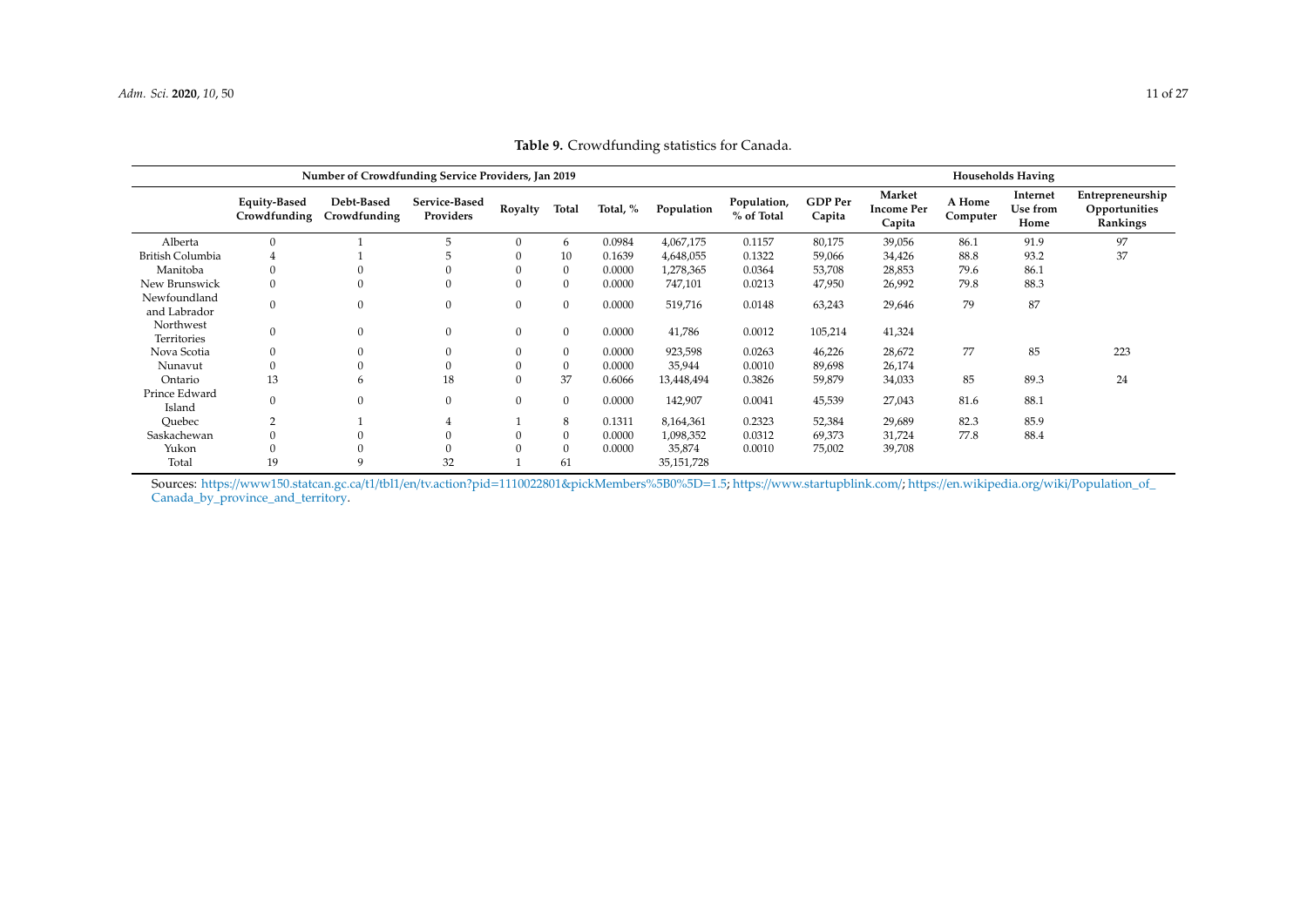| <b>Variables</b>                         | (1)                              | (2)                                | (3)                              |
|------------------------------------------|----------------------------------|------------------------------------|----------------------------------|
| Intercept                                | $-0.0910$ ( $-0.7535$ ) *        | $-1.4917(-1.2905)$ ***             | $0.5889(0.6729)$ **              |
| Population                               | $1.4026(7.7045)$ ***             | $1.7009(5.064)$ ***                | $1.0872(4.2437)$ ***             |
| GDP/capita                               | $6.4698 \times 10^{-7}$ (0.4431) | $-4.4505 \times 10^{-6}$ (-0.7015) | $9.1594 \times 10^{-6}$ (1.7314) |
| Market income/capita                     | $5.5746 \times 10^{-7}$ (0.1105) | $5.8075 \times 10^{-6}$ (0.2473)   | $-0.0001(-2.2404)$               |
| Households having a home computer        |                                  | $-0.0272(-1.3228)$                 | $-0.0004(-0.0343)$               |
| Households having Internet use from home |                                  | $0.0421(1.5887)$ *                 | $0.0017(0.0926)$ *               |
| entrepreneurship opportunities rankings  |                                  |                                    | $0.0967(3.3395)$ **              |
| Adj. $\mathbb{R}^2$                      | 0.8459                           | 0.8384                             | 0.9543                           |
| F-value                                  | 22.9649                          | 10.3405                            | 32.3468                          |

<span id="page-11-1"></span>**Table 10.** Regression results. The dependent variable is the number of crowdfunding providers (2019) ratio.

\*\*\* indicates significance at a 1% level, \*\* indicates significance at a 5% level, and \* indicates significance at a 10% level.

#### *Limitation Analysis*

The limitations of our analysis are mostly related to data availability. Statistics Canada conducts an entrepreneurs' survey every 3–4 years. If these data were available on an annual basis, this would lead to more precise results. Secondly, much more data is needed to analyze the patterns of crowdfunding. The data are very limited as of now. Much more data are expected in the future, including features of the firms conducting different types of crowdfunding campaigns (including their accounting and financial data), and not only the campaign features themselves. In general, it is known that small business data are more limited compared to large public companies. Nevertheless, recent developments in online accounting and other areas of Fintech will hopefully reduce the cost of collecting information for small firms, which can lead to more data about these firms in the future. Statistics Canada provides an enormously helpful service for researchers by conducting these surveys, but, in the future, it would be good to have more detailed information about the businesses and their operations.

# <span id="page-11-0"></span>**5. Conclusions**

This article analyzes the patterns of financing for entrepreneurial firms in Canada. We compared the predictions of the major theories of entrepreneurial finance (the flexibility theory of capital structure, the asymmetric information theory, the credit rationing theory, and the life cycle theory) with empirical evidence. We found, for example, that the flexibility theory and the credit rationing theory are consistent with many patterns of financing of SMEs in Canada. On the other hand, the tax theory of capital structure does not seem to play a significant role for SMEs, as opposed to large companies, but it may affect the choice of securities by firms that use venture capital. New forms of financing, such as crowdfunding, are on the rise. Ideally, raising funds via the internet should remove geographical barriers for firms. However, the analysis suggests that provincial features such as population size are important for crowdfunding data. It suggests that cost and efficiency are important factors for crowdfunding, and future research should continue aiming at revealing the most important factors that can help reduce the costs and improve the efficiency of crowdfunding campaigns.

As was mentioned, credit rationing plays a significant role in explaining the patterns of financing for entrepreneurial firms in Canada. Hence, debt financing is strongly affected by such factors as firm age, its size and firm owner's origin. In addition, small business interest rates margins are higher in Canada compared to average numbers from OCDE countries. As an avenue for future research, we think more ideas should be received regarding debt financing developments for entrepreneurial firms. This is consistent with a new wave of interest towards debt financing among theorists and practitioners (see, for example, [Robb and Robinson](#page-25-2) [2012;](#page-25-2) [Miglo](#page-25-3) [2016,](#page-25-3) chp. 8; [Miglo](#page-25-13) [2020\)](#page-25-13). Potential developments in this area can be related to improvements in intellectual property rights and patents and the usage of patents as collateral for loans, which is consistent with observed patterns in other countries [\(Gallini and Hollis](#page-24-13) [2019;](#page-24-13) [Mann](#page-25-14) [2018;](#page-25-14) [Bellucci et al.](#page-23-15) [2014\)](#page-23-15). With regard to Canada, note that some researchers have pointed out that the Canadian ratio of patents to GDP is relatively low compared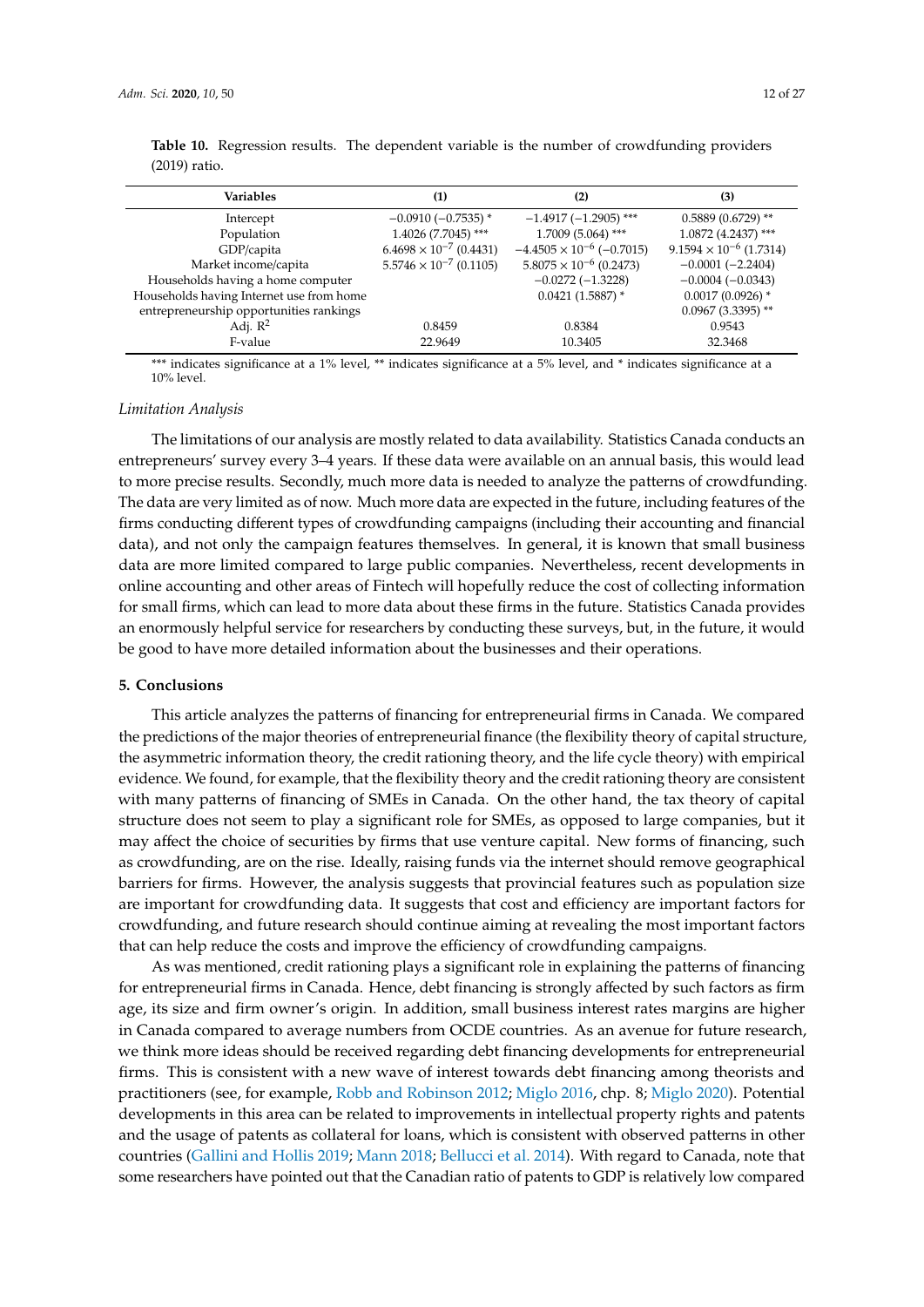to other developed countries [\(Gallini and Hollis](#page-24-13) [2019\)](#page-24-13) and that Canadian researchers often participate in joint research with researchers from other countries (mostly US) but do not own the intellectual property rights of much of the research. [Gallini and Hollis](#page-24-13) [\(2019\)](#page-24-13) have suggested several directions for potential improvements in this area of intellectual property regulation. Given our previous point that intellectual property and patents are directly related to debt financing (including SMEs that are responsible for a large part of innovative activities), this can be the next step in improving debt financing for SMEs in Canada.

As was previously mentioned, although crowdfunding is a new and potentially more efficient way of financing for entrepreneurial firms as compared to traditional financing, the analysis shows that cost and efficiency are important factors for crowdfunding and research should continue aiming at revealing the most important factors that can help to reduce the costs and improve the efficiency of crowdfunding campaigns. Perhaps, in the future, the focus of research should be on factors such as asymmetric information [\(Miglo and Miglo](#page-25-15) [2019\)](#page-25-15), moral hazards [\(Strausz](#page-26-3) [2017;](#page-26-3) [Chemla and Tinn](#page-23-16) [2019;](#page-23-16) [Schwienbacher](#page-25-16) [2018\)](#page-25-16), and behavioural finance elements [\(Fairchild et al.](#page-24-14) [2017\)](#page-24-14)<sup>14</sup>, discovered in the literature on crowdfunding. With the accumulation of more data, more research is expected in these areas.

Finally, note that a high-quality education system is an essential part of the successful development of entrepreneurial finance in Canada. It is hard to overstate the importance of education since the area is very complicated and requires a superior knowledge of econometrics, microeconomics, accounting, mathematics, game theory, contracts and law. Part of the research done for this article was collecting information about existing finance programs in Canada<sup>15</sup>. Finance programs exist in most universities. Most of them are not specifically focused on small- or medium-sized companies. Some universities, however, are working on creating such a program. For example, Nipissing University is implementing a finance program that offers a certificate in entrepreneurial finance, and many universities, including the University of British Columbia, McGill, and Western University, offer entrepreneurial finance and/or small business finance lectures/courses.

**Funding:** This research received no external funding.

**Acknowledgments:** I thank two anonymous referees, Jin Chen, Victor Miglo, Camilo Jimenez, Jason Pavunkovic, Bilal Maycid, Jonathon Dean, Zara Raza, Isabelle Mineault, Greg Charbonneau, Markus Hawco, Melissa Toner, Jacob Conrad and seminar participants of SME workshop at BCU at 2017 for their comments and for helping with research on some topics. Also many thanks to assistant editors Grace Yue and Ramona Goga for their help and encouragement.

**Conflicts of Interest:** The author declares no conflict of interest.

# <span id="page-12-0"></span>**Appendix A**

*Appendix A.1. Sources of Financing for Entrepreneurial Firms in Canada*

# Appendix A.1.1. Debt Financing

In 2011, 36 percent of SMEs requested some type of external financing, with 26 percent requesting debt, 7 percent requesting leasing, 8 percent requesting trade credit, 4 percent requesting government financing and 2 percent requesting equity financing<sup>16</sup>. In 2014, the fraction of SMEs requesting external financing and debt rose to 51.3 percent and 28.1 percent, respectively.

Table [A1](#page-13-0) shows the major suppliers of small business debt financing in Canada and the percentage of firms indicating their source financing. Chartered banks were the main suppliers of financing to SMEs in 2011 and 2014, followed by credit unions and caisses populaires. Microloans and community investment funds are two other loan sources. Examples include Alterna Savings, which is Ontario's

<sup>14</sup> See also [Belitski et al.](#page-23-17) [\(2019\)](#page-23-17).

 $^{15}\;$  We mostly use publicly available information from university and college websites.

<sup>16</sup> Some firms requested more than one type of external financing.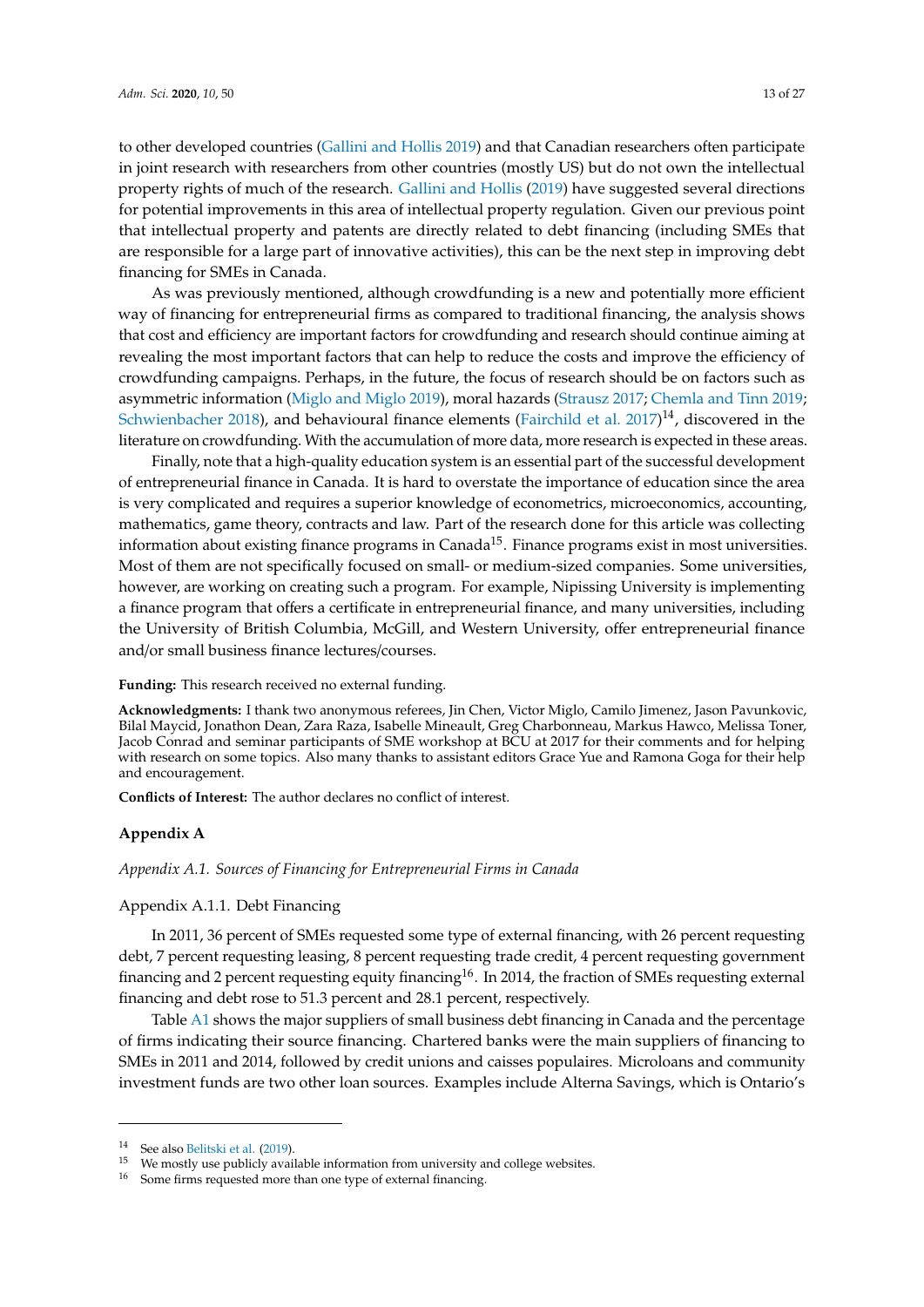second-largest credit union. Community investment funds are nonprofit organizations dedicated to helping people in Canada who cannot get the loans they need from traditional lending institutions. Depending on the particular loan fund, an individual may be able to get a small business loan from CAD2000 up to CAD150,000. In general, the Canadian banking system looks pretty balanced with regard to serving small businesses [\(Klyuev](#page-24-15) [2008\)](#page-24-15). Large banks have good international reputations, although some surveys show that entrepreneurs often feel that large Canadian banks are pretty distant from small firms<sup>17</sup>. Hence, other credit institutions serve as a good complement to large banks.

A part of debt financing is the growing area of online lending, which is a part of crowdfunding, and it is considered in Appendix [A.1.4.](#page-20-0) Government lending to SMEs is considered in Appendix [A.1.2.](#page-14-1)

Commercial lines of credit, used by 13.8% of SMEs in 2014, are the most used type of external funding, followed by commercial credit cards (11.2%) and commercial loans (6.9%).

<span id="page-13-0"></span>**Table A1.** Major sources of debt financing in Canada (by the percentage of firms among firms requesting external financing).

| Source                               | Percentage |          |
|--------------------------------------|------------|----------|
|                                      | 2011       | 2014     |
| Chartered banks                      | 55.3%      | 71.6%    |
| Credit Unions and Caisses Populaires | $16.3\%$   | $24.7\%$ |

Source: Statistics Canada, Survey of Suppliers of Business Financing 2011, 2014.

The data on SME loans in OCDE countries demonstrate different patterns of growth for different countries. The outstanding stock of SME loans in 2013 was still below the prerecession levels of 2007 in 7 out of the 18 countries for which comparable data was available (Estonia, Hungary, Ireland, Japan, Portugal, the United Kingdom and the United States). Although economic growth in OECD countries recovered in 2010, increasing annually on average by 6.5%, SME lending in most countries did not follow and, in some countries, declined even further in the following years. Canada is in the middle of the range among OCDE countries in terms of the growth rate of SME loans. The total value of SME loans increased from CAD86,428 million in 2009 to CAD90,172 million in 2013 $^{18}$ .

The 2013 Credit Conditions Survey results showed that credit conditions remained stable after having recovered from the 2009 recession. The average interest rate charged to small businesses has increased by 0.3 percentage points since 2011, reaching 5.6%. The average business prime rate (the rate charged to the most creditworthy borrowers) stayed flat at 3%. The business risk premium (measured as the difference between the average small business interest rate and the business prime rate) increased from 2.3% in 2011 to 2.6% in 2013. This reflects stable access for debt financing for small businesses in Canada.

In 2007–2010, in most countries, SMEs faced more severe credit conditions than large enterprises in the form of higher interest rates, shortened maturities and increased requests for collateral [\(OECD](#page-25-10) [2012\)](#page-25-10). Between 2007 and 2013, the interest rate spread between large firms and SMEs widened considerably for most Scoreboard countries for which data is available, with the exception of Belgium, Canada, Colombia, Korea, Serbia, Sweden and the United States.

In 2013, the collateral requirements decreased in seven out of ten countries. This marked a deviation from the trend in previous years. Canada, Finland and the United Kingdom witnessed an increase in the proportion of loans that were rejected in 2013. Overall, it seems like there were a few factors according to which the credit conditions loosened in most countries between 2011–2014, like softer collateral requirements. For example, in Canada, the percentage of small businesses asked to pledge collateral to secure their loans returned to 2009 levels (56%).

<sup>17</sup> See, for example, [Kazarian and McFarland](#page-24-16) [\(2016\)](#page-24-16); [Kelly](#page-24-17) [\(2013\)](#page-24-17); [Saltzman](#page-25-17) [\(2015\)](#page-25-17).

<sup>18</sup> OCDE SME Financing 2015.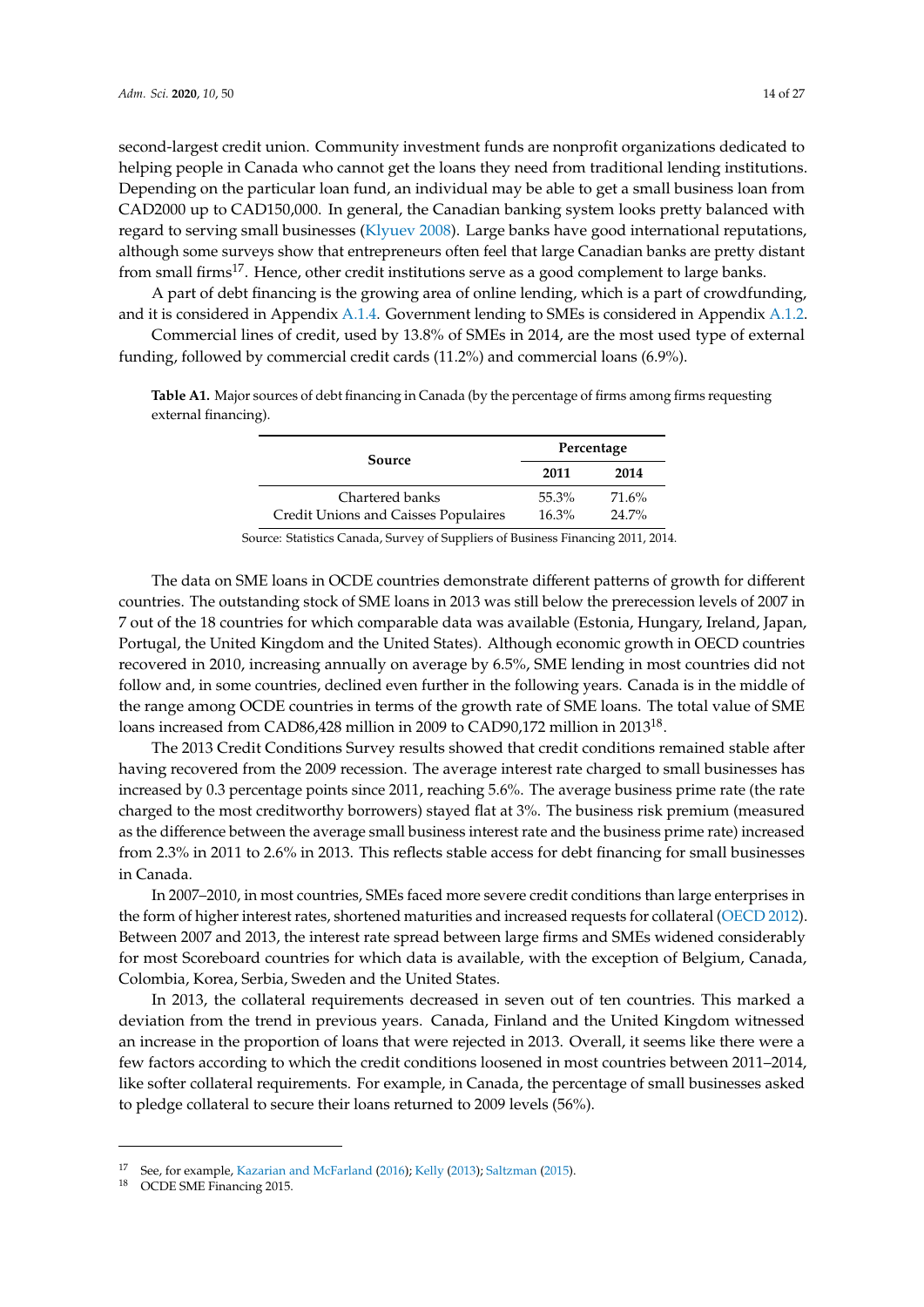It is well known that the Canadian economy is closely related to the US economy. In contrast to Canada, however, in the USA, the total value of SME loans decreased from USD695,228 million in 2009 to USD585,347 million in 2013. Hence, an interesting question is whether the difference between Canada and the USA can be explained by the difference in credit conditions and whether or not the credit conditions are softening in Canada. On the one hand, we can see, for example, that interest rates for SMEs in Canada increased in 2013, unlike any other country. Additionally, the total volume of loans in Canada increased even more than loans to SMEs. Finally, Canada witnessed an increase in the proportion of loans that were rejected in 2013. On the other hand, the percentage of small businesses asked to pledge collateral to secure their loans decreased in 2014 and returned to 2009 levels.

<span id="page-14-1"></span>Appendix A.1.2. Government Funding and International Foundations

Government grants and loans are used by 20.9% of Canadian SMEs. Additionally, as was mentioned above, government institutions serve 7% of all financing requests. Table [A2](#page-14-0) shows the major government programs.

<span id="page-14-0"></span>

| Program                                                                     | <b>Main Features</b>                                                                                                                                                                                                                                                                                                                                                                                                                                                                                                                                                                                                                                                                                    |
|-----------------------------------------------------------------------------|---------------------------------------------------------------------------------------------------------------------------------------------------------------------------------------------------------------------------------------------------------------------------------------------------------------------------------------------------------------------------------------------------------------------------------------------------------------------------------------------------------------------------------------------------------------------------------------------------------------------------------------------------------------------------------------------------------|
| Canada Small<br><b>Business Financing</b><br>(CSBF) Program                 | Term loans of up to CAD500,000 for acquiring real property and equipment and making<br>leasehold improvements. The government is liable to pay 85% of eligible losses on defaulted<br>loans registered under the program, which allows private-sector lenders to comfortably<br>increase the amount of financing extended to small businesses. The program is supported by<br>charging 3% above prime and a 2% registration fee paid by the borrowers. The repayment of<br>the loan can be amortized over a period longer than 10 or 15 years.                                                                                                                                                          |
| <b>Business Development</b><br>Bank of Canada (BDC)                         | Loans up to CAD100,000. The business should be Canadian-based. For the duration of the<br>COVID-19 crisis, the small business loan is offered at a 2.80% interest rate, which is BDC's<br>floating base rate of 4.55% (effective 31 March 2020) minus 1.75%. The interest rate is subject to<br>change without notice. The loans are repaid over 60 months. A capital postponement is<br>offered for the first 6 months, and the initial six payments are interest only. Commencing on<br>the 7th month, the loan is repaid in 60 monthly payments, and all payments are due on the<br>10th day of the month.                                                                                           |
| CanExport                                                                   | Funding is provided on a cost-sharing basis between the recipient and CanExport SMEs.<br>The program reimburses up to 75 percent of eligible expenses; the applicant is responsible for<br>the remaining 25% (in-kind contributions do not count toward the 25%)                                                                                                                                                                                                                                                                                                                                                                                                                                        |
| Futurpreneur Canada<br>(former Canada Youth<br><b>Business Foundation</b> ) | Several different financing programs to support entrepreneurs aged 18 to 34, including one<br>that provides start-up small business loans of up to CAD20,000 with a term over five years.<br>Interest is charged at CIBC's prime rate + 3.75%. Interest-only payments for the first year.<br>Principal repayments are made in equal monthly instalments together with interest, over the<br>remaining four years.<br>No penalty for early repayment.                                                                                                                                                                                                                                                    |
| <b>Aboriginal Business</b><br>Canada                                        | Grants of up to CAD99,999 for eligible individual Aboriginal entrepreneurs                                                                                                                                                                                                                                                                                                                                                                                                                                                                                                                                                                                                                              |
| Western Economic<br>Diversification<br>Canada (WD)                          | Several programs (e.g., Western Innovation Initiative, Community<br>Futures Loan Program) to strengthen western innovation,<br>business development and community economic development.                                                                                                                                                                                                                                                                                                                                                                                                                                                                                                                 |
| Alberta Micro<br>Voucher Program                                            | Eligible applicants can apply for up to CAD10,000, paid directly to the service provider,<br>to cover eligible expenses charged by the service provider for the purpose of one or more of<br>the following activities:<br>New product research and development; design, engineering and prototype development;<br>product testing and refinement; patent development (excluding patent maintenance fees);<br>advanced market assessment or segmentation analysis; advanced business and/or marketing<br>strategies; other technology development activities that will be considered on a case-by-case<br>basis. The applicant pays a minimum 25% cash contribution of the total eligible project costs. |

**Table A2.** Major government programs.

Sources: https://www.ic.gc.ca/eic/site/[csbfp-pfpec.nsf](https://www.ic.gc.ca/eic/site/csbfp-pfpec.nsf/eng/la03089.html)/eng/la03089.html; https://[www.bdc.ca](https://www.bdc.ca/en/financing/business-loans/pages/small-business-loan-up-50k.aspx?gclid=CLqHjpuqjs0CFQyEaQodltAI7g)/en/financing/businessloans/pages/[small-business-loan-up-50k.aspx?gclid](https://www.bdc.ca/en/financing/business-loans/pages/small-business-loan-up-50k.aspx?gclid=CLqHjpuqjs0CFQyEaQodltAI7g)=CLqHjpuqjs0CFQyEaQodltAI7g; http://[www.international.](http://www.international.gc.ca/canexport/applicant-guide-requerant.aspx?lang=eng) gc.ca/canexport/[applicant-guide-requerant.aspx?lang](http://www.international.gc.ca/canexport/applicant-guide-requerant.aspx?lang=eng)=eng; http://[www.futurpreneur.ca](http://www.futurpreneur.ca/en/get-started/financing-and-mentoring/spin-master-innovation-fund/?gclid=COjtvOKqjs0CFQsPaQodJKMGJw)/en/get-started/financingand-mentoring/spin-master-innovation-fund/?gclid=[COjtvOKqjs0CFQsPaQodJKMGJw;](http://www.futurpreneur.ca/en/get-started/financing-and-mentoring/spin-master-innovation-fund/?gclid=COjtvOKqjs0CFQsPaQodJKMGJw) https://[www.aadnc-aandc.](https://www.aadnc-aandc.gc.ca/eng/1375201178602/1375202816581) gc.ca/eng/1375201178602/[1375202816581;](https://www.aadnc-aandc.gc.ca/eng/1375201178602/1375202816581) http://[www.wd.gc.ca](http://www.wd.gc.ca/eng/259.asp)/eng/259.asp; https://[albertainnovates.ca](https://albertainnovates.ca/programs/micro-voucher/)/programs/ [micro-voucher](https://albertainnovates.ca/programs/micro-voucher/)/.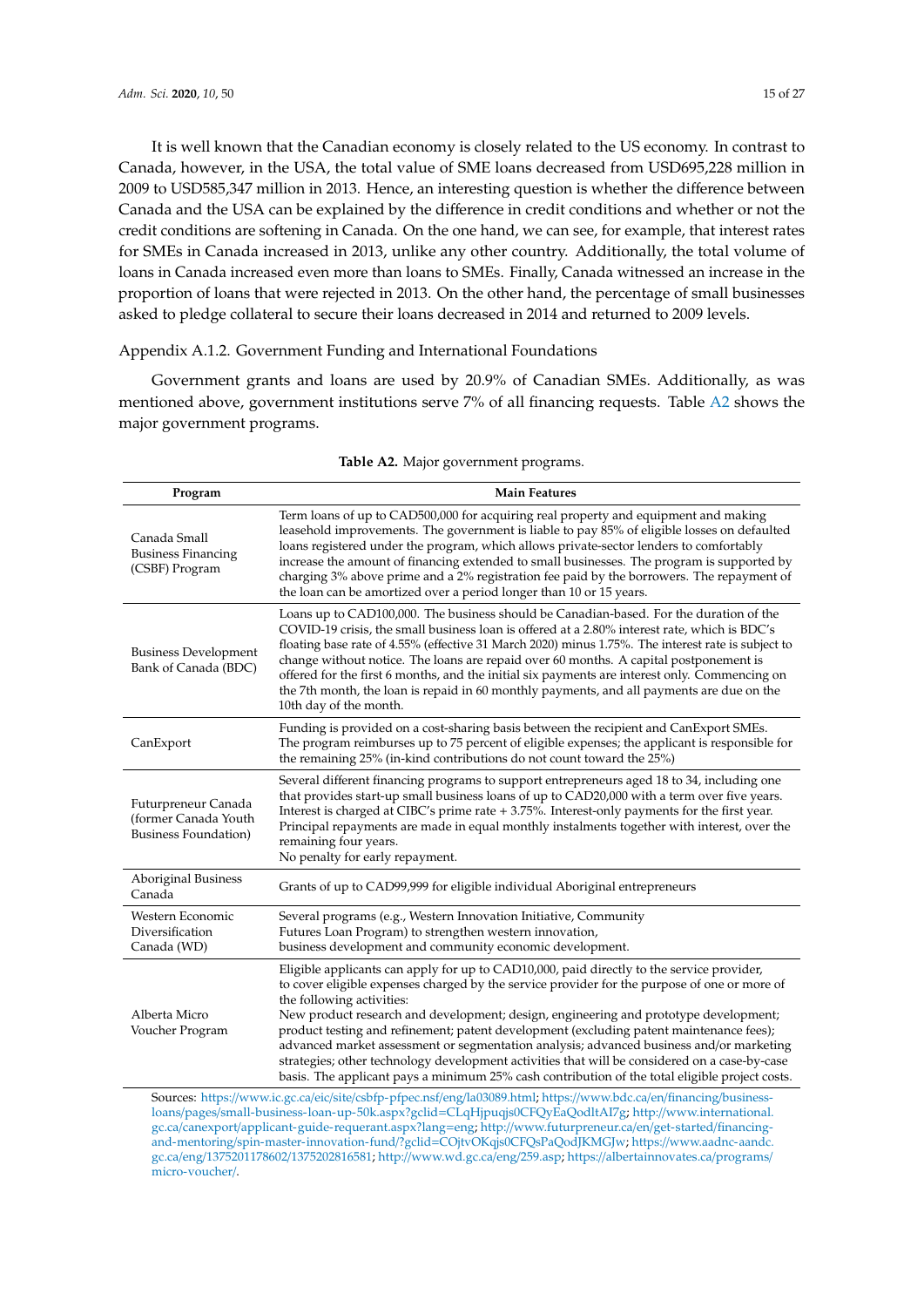The CSBF Program aims to increase the availability of financing for the establishment, expansion, modernization and improvement of small businesses. It insures a portion of loans made to qualifying small businesses by the private sector. It supports some 10,000 financings valued at around CAD1 billion each year. Under the CSBF Program, Industry Canada and commercial lenders share the risk of providing small businesses with term loans of up to CAD500,000 for acquiring real property and equipment and making leasehold improvements. The government is liable to pay 85% of eligible losses on defaulted loans registered under the program, which allows private-sector lenders to comfortably increase the amount of financing extended to small businesses. The program is supported by charging 3% above prime and a 2% registration fee paid by the borrowers. A lot of research has been done to evaluate the efficiency of different programs, including CSBF. Much of it shows the significant economic impact of these programs.<sup>19</sup>

The Business Development Bank of Canada (BDC) has a mandate to "create and develop Canadian businesses through financing, venture capital and consulting services"<sup>20</sup>. The bank supports more than 29,000 Canadian small and medium enterprises (SMEs) with financing and other commitments valued at some CAD17.7 billion.

On 5 January 2016, the Minister of International Trade launched CanExport, a new program that will provide \$50 million over five years to help increase the competitiveness of export-ready small- and medium-sized enterprises (SMEs) that target new export opportunities. It is open, with few exceptions, to all industry sectors and to companies looking at export markets worldwide. To be considered for possible funding, a firm must meet the following basic criteria: be a for-profit company, be an incorporated legal entity or a limited liability partnership (LLP), have a Canada Revenue Agency (CRA) business identifier number, have a minimum of one full-time equivalent (FTE) employee and a maximum of 250 FTE employees, and have no less than CAD200,000 and no more than CAD50 million in annual revenue declared in Canada.

Other notable programs include the Futurpreneur Canada (former Canada Youth Business Foundation—a charitable organization heavily supported by the government), Export Development Corporation (EDC), Aboriginal Business Canada and Indian and Northern Affairs Canada. Futurpreneur Canada helps young entrepreneurs by providing mentorship, learning resources and start-up financing when commercial lending is unavailable. It offers several different financing programs to support entrepreneurs aged 18 to 34, including one that provides start-up small business loans of up to CAD15,000. Founded in 1996, this program has invested in more than 3300 young people, whose businesses have generated more than 16,600 new Canadian jobs, CAD93 million in tax revenue and hundreds of millions of dollars in sales and export revenue. Export Development Corporation (EDC) supports large and small businesses with critical export financing; of its 8300 clients, about 80% are SMEs. Although EDC does not offer any grants, they do offer loan guarantees for companies exporting their products. If a company expects to export products and wants to minimize its risk, EDC is a great resource. Aboriginal Business Canada offers grants of up to CAD99,999 for eligible individual Aboriginal entrepreneurs. Indian and Northern Affairs Canada has made progress in increasing the participation of Aboriginal entrepreneurs in the Canadian economy through the Aboriginal Business Development Fund<sup>21</sup>.

<sup>19</sup> For references regarding research on economic efficiency of different government programs, including CSBF, see, for example, https://[www.ic.gc.ca](https://www.ic.gc.ca/eic/site/ae-ve.nsf/eng/03111.html)/eic/site/ae-ve.nsf/eng/03111.html.

<sup>20</sup> BDC is a Crown corporation. Canadian Crown corporations are enterprises owned by the Crown or Queen in right of Canada. They report to the government via a minister of the Crown in the relevant cabinet, though they are "shielded from constant government intervention and legislative oversight" and thus "generally enjoy greater freedom from direct political control than government departments". For more information, see, for example, [Iacobucci and Trebilcock](#page-24-18) [\(2012\)](#page-24-18).

<sup>&</sup>lt;sup>21</sup> Other programs include the Business Credit Availability Program (BCAP), the Hiring Credit for Small Business, and Canada Job Fund Agreements, which include the introduction of the Canada Job Grant (CJG), programs offered by the Federal Economic Development Agency for Southern Ontario (FedDev Ontario), Advanced Manufacturing Fund (AMF), Export Development Canada (EDC), the Business Innovation Access Programme, to be delivered through the National Research Council's Industrial Research Assistance Programme (NRC-IRAP), programs offered by Sustainable Development Technology Canada, the Canada Accelerator and Incubator Programme (CAIP) and the Women Entrepreneurs of Canada (WEC).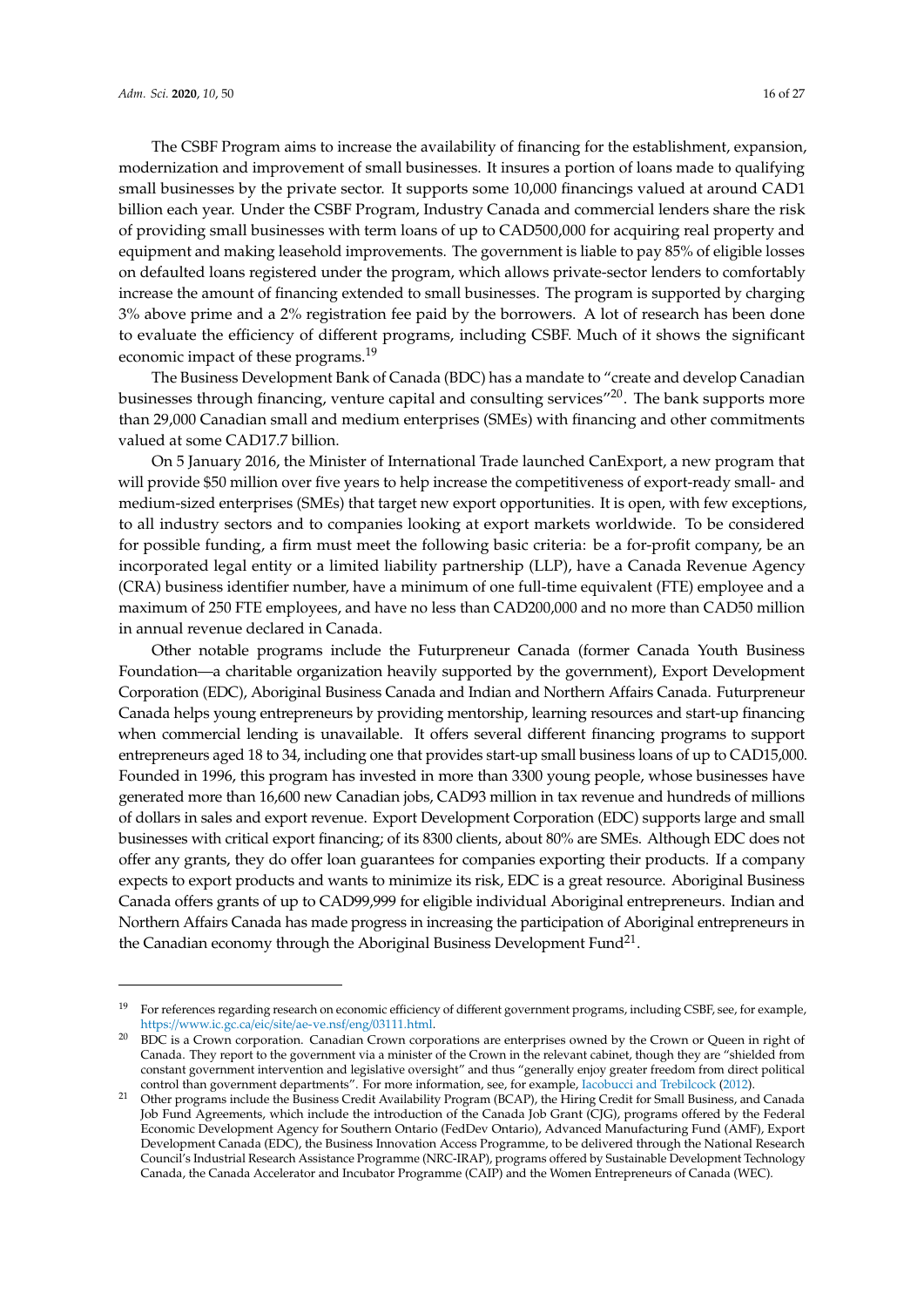Microloans and community investment funds are two other loan sources. In Canada, microloans of up to CAD15,000 are available through some organizations for people who would have difficulty getting a traditional business loan. Examples include Western Economic Diversification Canada, a government entity in western Canada that works to strengthen western innovation, business development and community economic development.

Many governments, including the Canadian government, offer entrepreneurs opportunities to access alternative financing options that are often nonequity and nondebt based<sup>22</sup>. The types of financing that offer these opportunities can be found through the Government of Canada, both provincially and federally, as well as through entrepreneurship competitions and international organizations. Grants and dual contribution grants offered by the Canadian Government can take a number of forms. First, there are full, nonrepayable grants. The majority of them are aimed at research and development (R&D) projects. In order to gain access to these R&D grants, a business typically, but not always, needs to be performing R&D in partnership with a researcher, usually affiliated with a university. Since there are a lot of risks and uncertainties surrounding R&D in general and in decision-making regarding grants allocation, it is always good from the government's point of view to see that companies are making an effort to gain financial support from other sources as well. To some extent, it reduces the government's responsibility and risk as the main funder, but most importantly, it also increases business credibility $^{23}$ . Thus, the second type of grant available is a dual contribution grant. These are more often the type of grant available to businesses and are often nonrepayable. They do, however, require the business to contribute in some way to the project being funded. Some programs require the company to match the government's financial contribution. This matching could be done using the companies' own funds or funds from another source, such as bootstrapping, angel investors or venture capital. The reason for this is that it allows the government to gauge how the market views the opportunity [\(Lerner](#page-25-5) [2009\)](#page-25-5). Matching requirements differ between programs. There could be a one-for-one matching requirement, where the company's contribution needs to be monetarily equivalent to the government's; other funds may have a different matching ratio requirement. The matching requirement could only require a partial monetary contribution along with "in-kind" contributions. For example, if a government grant is being used to fund the hiring of staff, an in-kind contribution could take the form of mentorship for the new staff members or supporting their professional development.

Vouchers are a relatively new funding tool. In some cases, it helps entrepreneurs to access business services via prepaid funds. Vouchers can be administered by the government, universities and business plan competitions. Services usually include business planning, market research, intellectual property strategy, grant writing, and access to discounted rates $^{24}$ . The Microvoucher, Voucher and Product Demonstration Program of the government of Alberta could help your Alberta-based business to commercialize its innovative products and services. It includes, among others, the microvoucher that provides up to CAD10,000 to assist with early start-up development.<sup>25</sup>

The EY G20 Entrepreneurship Barometer 2013 introduces a model for scoring G20 countries across the five pillars of entrepreneurship<sup>26</sup>. Canada has scored pretty well in terms of overall funding opportunities for entrepreneurs. However, Canada scores poorly on several dimensions regarding government support, including mentorship, the provision of incubators by businesses and universities, and the availability of networks such as entrepreneur clubs and associations. This explains why Canada's entrepreneurs are calling for more government start-up programs and better access to

<sup>22</sup> See also [Cumming and Hellmann](#page-23-18) [\(2013\)](#page-23-18) and [Taylor](#page-26-4) [\(2012\)](#page-26-4).

<sup>23</sup> More discussion regarding this point will be provided in the next section.

<sup>24</sup> See [Cumming and Hellmann](#page-23-18) [\(2013\)](#page-23-18); [Funding Portal](#page-24-19) [\(2013\)](#page-24-19).

<sup>25</sup> http://[www.entreprisescanada.ca](http://www.entreprisescanada.ca/eng/program/2415/)/eng/program/2415/, https://[albertainnovates.ca](https://albertainnovates.ca/programs/micro-voucher/)/programs/micro-voucher/.

<sup>26</sup> http://www.ey.com/CA/en/Services/Strategic-Growth-Markets/[G20-Entrepreneurship-Barometer-2013-Overview.](http://www.ey.com/CA/en/Services/Strategic-Growth-Markets/G20-Entrepreneurship-Barometer-2013-Overview)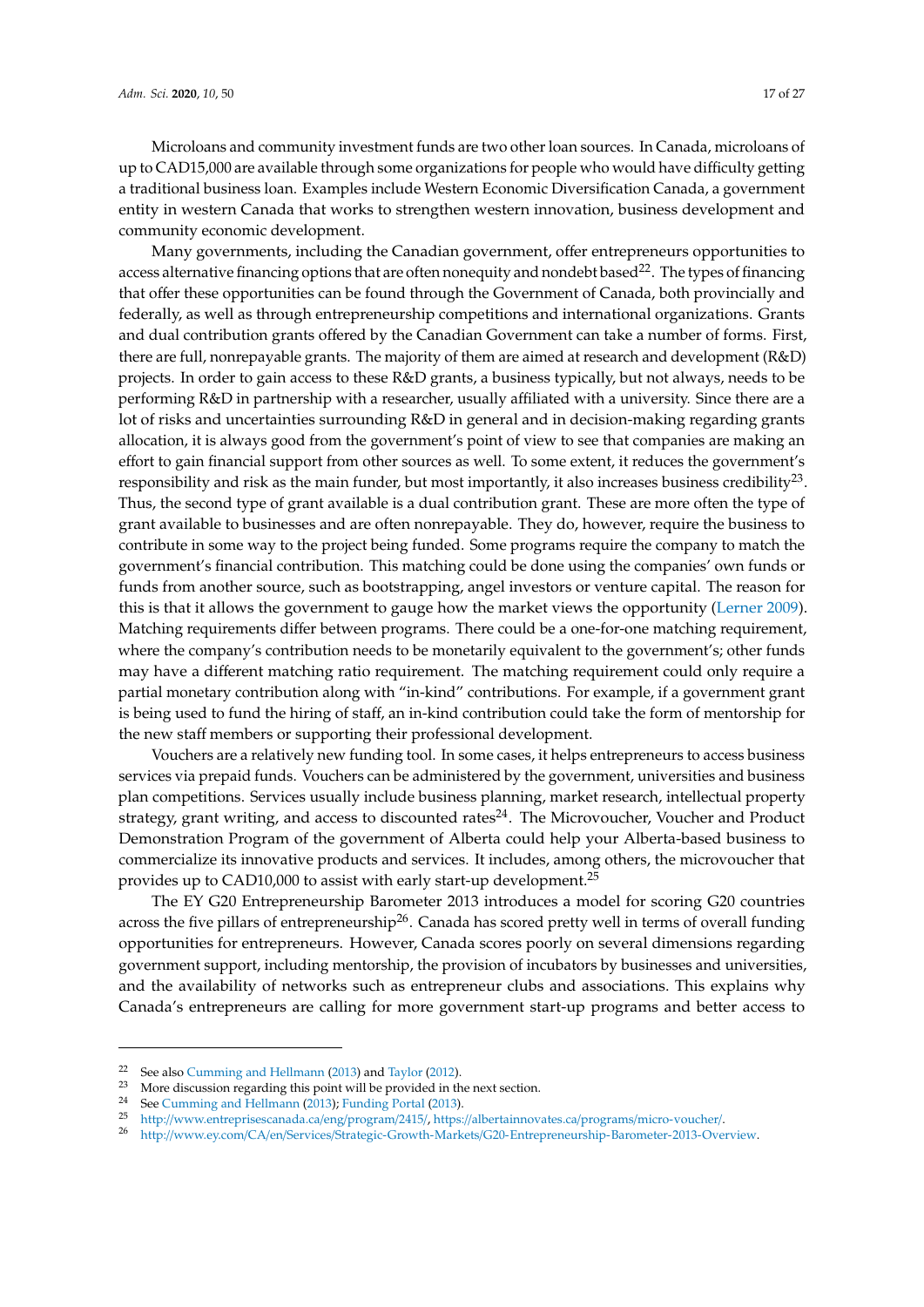business incubators and mentoring programs. This is also consistent with previous years' results of some surveys, when many entrepreneurs felt that that government programs need improvement $^{27}$ .

Compared to other OCDE countries, the amount of government loan guarantees in 2013 was below the 2007 and 2009 levels (2007 was the precrisis level, and 2009 was the year of large government capital injections to support small businesses after the crisis). In most countries, the volume of government guaranties in 2013 was higher than in 2007 (the exceptions are Austria, Finland, Greece, United Kingdom). Direct government loans were below their level of 2009, although slightly higher than that of 2007.

There are a large number of prizes offered by international foundations and organizations; some governments may even have programs for international development (e.g., the USAID Development Innovation Venture). The prizes offered by international foundations and organizations can take the form of international recognition and/or monetary rewards. Some are focused on start-up companies; others consider companies or individuals that have already made a significant contribution to their field. Typically, there are well-defined criteria for each prize, including commitments required by winners of these awards, as they are often expected to be involved in the promotion of their results. Additionally, there are a number of business plan competitions that take place every year<sup>28</sup>. These events offer start-ups a significant amount of publicity to the entrepreneurial community, as well as the potential to receive funding through prizes or investments. The top applicants are usually asked to present their business plan to a panel of judges. Some competitions require initial business plan submissions, after which the top applicants are taken through a mentoring program to improve their initial business plans, after which the improved business plans are presented to a panel of judges. The competition judging panels typically consist of a combination of entrepreneurs, industry experts, "angel" investors and venture capitalists. The panel chooses the best business plan(s) based on the presentation.

Among the most recent government programs of support for SME loans is, notably, CEBA, an emergency program of support during the 2020 COVD-19 crisis. Scotiabank, together with other leaders in the banking community, has been consulting with the government on these measures, designing them specifically to help small business owners with their most pressing needs in order to position the economy to recover. The CEBA program provides access to a CAD40,000 loan with the following features: 0% interest until 31 December 2022; no principal payments until 31 December 2022; principal repayments can be voluntarily made at any time without fees or penalties $^{29}$ .

# Appendix A.1.3. Equity Financing

SMEs receive equity financing in the form of the entrepreneurs' own funds, "sweet" equity from family and friends, angel financing, venture capital and equity-based crowdfunding. As was mentioned previously, most start-up firms use their own funds and funds from friends and relatives since profits are limited or inexistent and external funds are hard to obtain. The percentage of SMEs that use venture capital to start-up business is not large (see Table [A3\)](#page-18-0). Entrepreneurial firms begin to look for venture capital at later stages.

Venture capitalists provide support to entrepreneurs in the form of equity or equity-linked investments, as opposed to "pure" debt. Hence, they usually play an active role in the company. [Cumming](#page-23-19) [\(2006\)](#page-23-19) argues that Canadian venture capital-backed firms receive financing via issuing common equity, preferred equity, warrants, convertible debt and convertible preferred equity.

<sup>&</sup>lt;sup>27</sup> The CGA Entrepreneurship Survey found that 52% of members viewed government support for entrepreneurship as only being fair, with 26% of members viewing it to be poor.

<sup>28</sup> For example, the Startup Canada Awards (http://[startupaward.ca](http://startupaward.ca/2016-awards/)/2016-awards/) or Queen's Entrepreneurs' Competition (http://[theqec.com](http://theqec.com/)/).

<sup>29</sup> https://[www.scotiabank.com](https://www.scotiabank.com/ca/en/personal/scotia-support/business-banking/small-business/canada-emergency-business-account.html)/ca/en/personal/scotia-support/business-banking/small-business/canada-emergency[business-account.html.](https://www.scotiabank.com/ca/en/personal/scotia-support/business-banking/small-business/canada-emergency-business-account.html)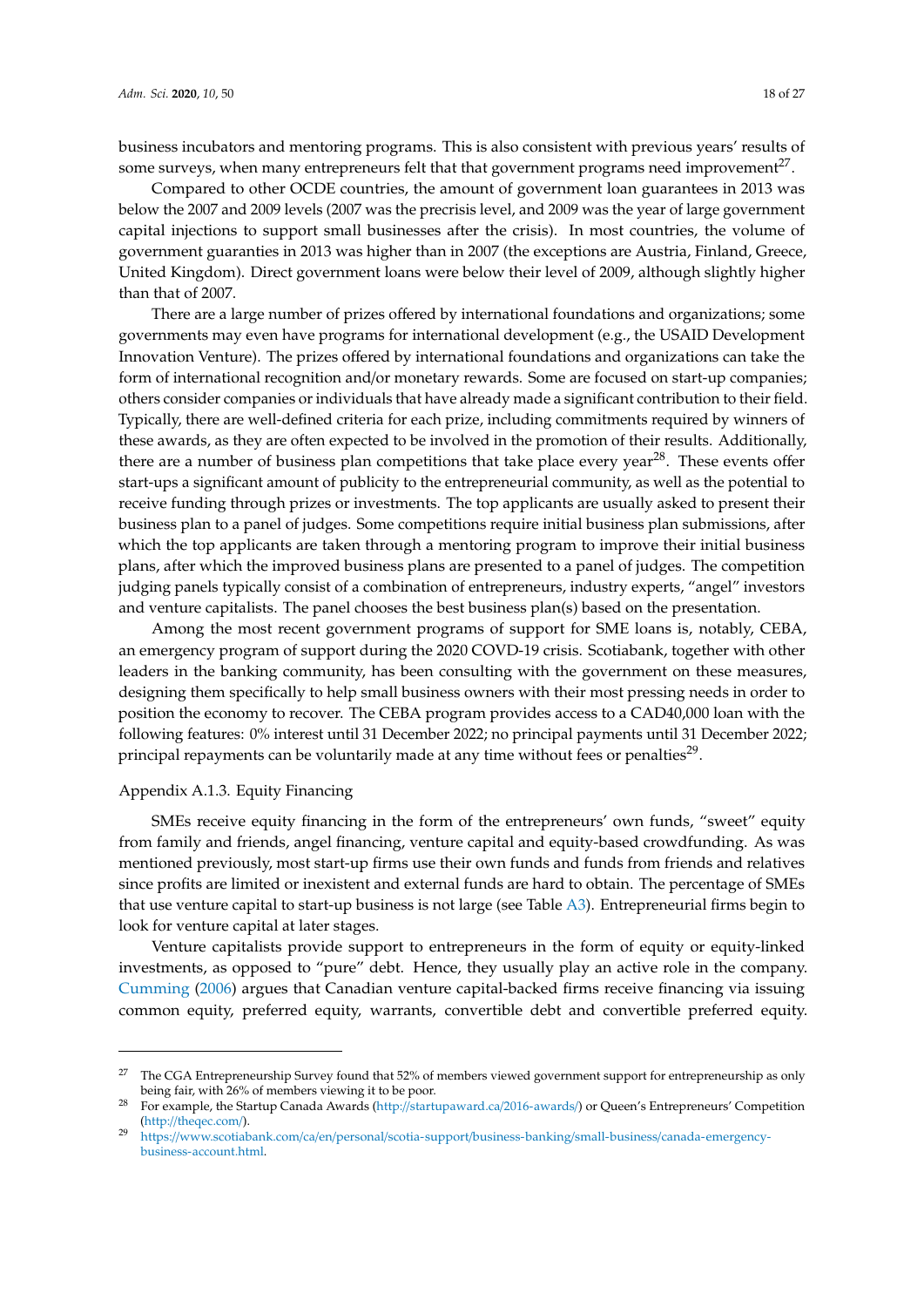<span id="page-18-0"></span>[Cumming](#page-23-19) [\(2006\)](#page-23-19) also argues that unlike US venture capital firms, convertible preferred equity is not the most dominant type of security due to regulation differences between the US and Canada.

| Source                                                       | Percentage |       |
|--------------------------------------------------------------|------------|-------|
|                                                              | 2011       | 2014  |
| Personal financing                                           | 79.5%      | 84.3% |
| Retained earnings (from previous or other business)          | 13.0%      | 13.3% |
| Financing from angel investors and venture capital providers | $0.6\%$ *  | 1.8%  |

**Table A3.** Percentage of start-up firms that used different types of equity financing in Canada.

\* Only venture capital funds. Source: Statistics Canada, Survey of Suppliers of Business Financing 2011, 2014.

[Industry Canada](#page-24-20) [\(2014\)](#page-24-20) shows that venture capital-backed companies grow significantly stronger (in terms of assets, sales, wages and R&D) than nonbacked companies. At the same time, any significant difference in profitability was not found.

Historically, venture capital financing reached its peak in 2000, and, afterwards, the volumes were not very impressive. In 2009, for example, the total volume of venture capital investments was about 3 times lower than in 2000. Some factors behind this pattern included the tech bubble of 1999/2000 and the great recession of 2008/2009. In addition, in Canada, the venture capital industry had some specific features which lessened its competitiveness compared to, for example, the US. Among these features, note the relatively low listing requirements of Canadian exchanges. As was mentioned previously, this reduces the incentive for SMEs to partner with venture capital firms on the one hand, and on the other hand, it creates a lot of asymmetric information about SMEs [\(Carpentier and Suret](#page-23-7) [2010\)](#page-23-7) and difficulties in raising public funds and, respectively, a reduced interest from venture capital firms. Another interesting aspect of the venture capital industry in Canada is the large presence of labour-sponsored venture capital funds  $(LSVCF)^{30}$ . Historically, they played an important role in the creation of the venture capital industry, especially in Quebec. However, it seems like their institutional structure needs some major revisions in order to move the venture capital industry forward [\(Cumming](#page-23-2) [and MacIntosh](#page-23-2) [2006;](#page-23-2) [Cumming et al.](#page-23-8) [2007;](#page-23-8) [Lerner](#page-25-5) [2009;](#page-25-5) [MacIntosh](#page-25-6) [2012;](#page-25-6) [Suret](#page-26-0) [2008\)](#page-26-0). In 2007–2013, the Canadian venture capital industry was experiencing a very difficult transition. As is the case for many other venture capital industries around the world, the industry was not able to deliver strong enough returns to consistently attract Canadian and foreign institutional investors. As a result, Canada's venture capital investments, as a percentage of GDP, only rank 16th in the world. Financing in the form of venture capital increased by 26.5% in 2013 to reach CAD1.9 billion but remained below the levels in 2007. Venture capital funds are used by only 12.4% of SMEs. Interestingly, the volume of venture capital investments at all stages of entrepreneurial firms was lower in 2013 than in 2007, except at later stages (Table [A4\)](#page-18-1).

| Source                 | <b>CAD Million</b> |        |  |
|------------------------|--------------------|--------|--|
|                        | 2007               | 2013   |  |
| Seed                   | 98.2               | 43.3   |  |
| Early stages           | 491                | 332.5  |  |
| Expansion              | 795.5              | 516.5  |  |
| Later and other stages | 966.5              | 1037.3 |  |

<span id="page-18-1"></span>**Table A4.** Venture and growth capital in Canada, 2007–2013.

Source: OCDE SME Financing 2015.

<sup>&</sup>lt;sup>30</sup> LSVCFs are generally sponsored by labor unions and offer tax breaks from government to encourage retail investors to purchase the funds. Generally, these retail venture capital funds only invest in companies where the majority of employees are in Canada. See [Sandler](#page-25-18) [\(2004\)](#page-25-18) for a review.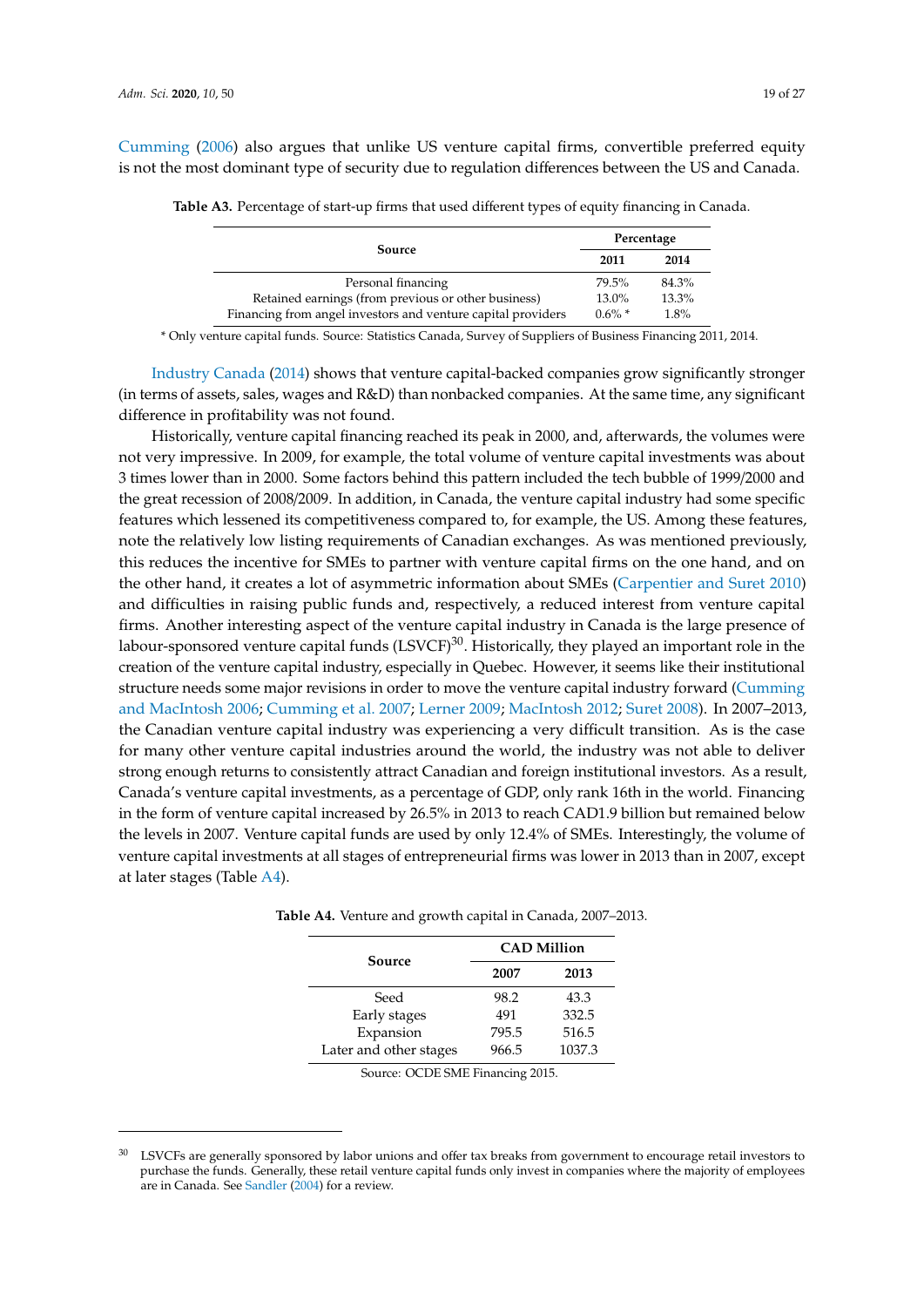The situation has been changing since 2013/2014. The government-implemented venture capital support program (The Venture Capital Action Plan) of January 2013 represents a strategy that had several objectives, including deploying CAD400 million in new capital over the next 7 to 10 years and demonstrating that Canada's innovative firms represent superior return opportunities. More specifically, the plan made available CAD350 million to establish up to four "funds of funds" (a "funds of funds" portfolio consists of investments in several venture capital funds) and an aggregate investment of CAD50 million in a few high-performing venture capital funds in Canada. Following a rigorous selection process, the government announced, in fall 2013, the selection of high-performing venture capital funds in Canada to receive an aggregate investment of CAD50 million from the government. New "funds of funds" are expected to attract close to CAD1 billion in private sector investments. On 21 January 2014, the Government announced the first closing of the Northleaf Venture Catalyst Fund, with CAD217 million in commitments. Two other funds, Teralys Capital and Kensington Capital Partners, were announced in 2014.

A Canadian Venture Capital Association (CVCA) report revealed a furious level of venture capital activity at lower-dollar funding levels in 2014: Ontario led the way in dollars invested, while Quebec took the lead in terms of the number of deals [\(Dingman](#page-23-20) [2015\)](#page-23-20). Several private or independent companies stood out for their pace of investment, among them Real Ventures (42 deals). BDC Capital Inc., the government agency committed to early-stage startup financing, had 102 deals. There are prominent Series A round funding companies such as Rho Ventures, Relay Ventures and iNovia Capital (14 deals in 2014)<sup>31</sup>. For companies looking to raise an A-round, there are a number of top-tier \$50-million funds. There are two Canadian companies that will open their wallets and spend CAD10 or CAD20 million on a single deal: Toronto-based Georgian Partners Inc. (seven deals in 2014) and OMERS Ventures (nine deals). Some of the biggest funding deals of 2014 were led by US money (the low Canadian dollar makes Canadian investments cheaper for Americans), including Silicon Valley investors such as Accel Partners, Sequoia Capital, and Bessemer Venture Partners, companies with billions of dollars under management. These companies come with advantages in terms of advice from major industry players and introductions to key international markets.

Equity markets around the globe, including public and private markets, were severely impacted by the financial crisis. Most countries in OCDE's report experienced a sharp decline in venture capital and growth capital investments between 2008 and 2010. This decline was uniform over venture capital for seed and early growth investments, later-stage venture capital investments and growth capital investments. In Canada, the total volume of venture capital investments in all stages of entrepreneurial firm development in 2013 was down by 14%, compared to the level of 2008. Interestingly, expansion capital and later and other stages venture capital increased by 215% for the same period. This is the highest percentage among all the countries. In fact, the only other countries that saw an increase in later-stage investments are Austria, Finland and Ireland.

It is interesting to compare the situation in the venture capital industry of two close neighbours: Canada and the USA. The venture capital industry is dominated by private firms in the US (more than 80%). In Canada, LSVCFs cover almost 40% of all venture capital investments, and institutional funds have about 15% [\(Sandler](#page-25-18) [2004\)](#page-25-18). Until recently, venture capital investments in Canada were not syndicated, and the venture capital industry was not very well developed in most of Canada, including Ontario and Atlantic provinces (see, for example, [Amit et al.](#page-22-4) [1997\)](#page-22-4). As was mentioned previously, a significant part of this industry in Canada represents LSVCFs. Some research has shown that these funds' profitability is very low [\(Cumming](#page-23-21) [2005;](#page-23-21) [Nicholson](#page-25-19) [2009\)](#page-25-19). The Ontario government cancelled tax reliefs for investors in these funds in 2005. It led to shifts in investment policies for these funds, including a reduction in investments in entrepreneurial companies. Additionally, note that Canadian

 $31$  Types of funding and support available to Canadian companies include accelerators and incubators (no money), angels (under CAD1 million), seed funding (CAD500,000 to CAD2 million), Series A (CAD2 million to CAD5 million) and Series B (CAD5 million or more).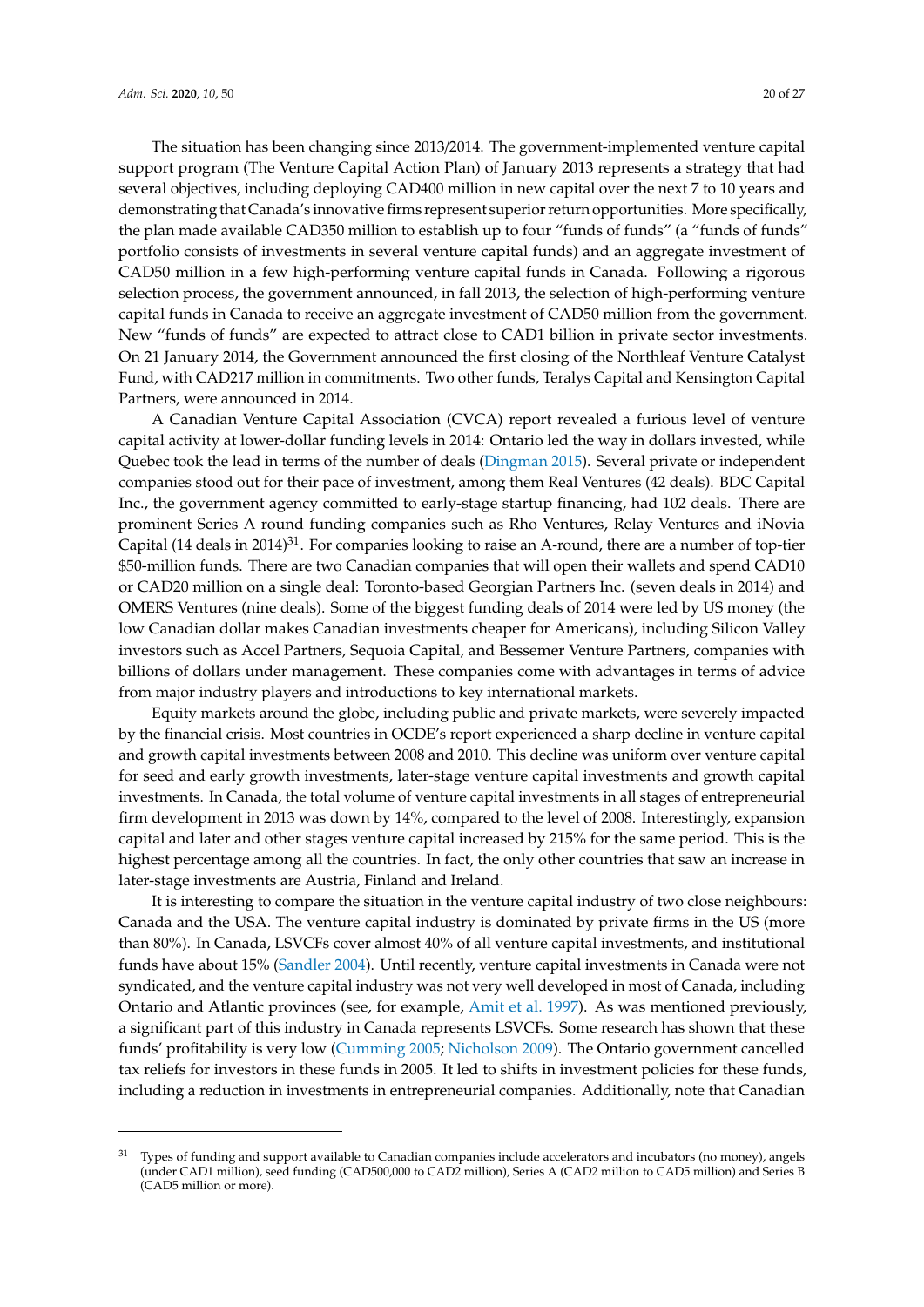venture capital companies invest in more companies (proportionally), but the average investment in a company is significantly larger in the US than in Canada, which can explain why the number of high-quality "winners" is larger in the USA. Finally, note that unlike the USA, where the dominant form of contract between entrepreneurs and venture capitalists are convertible preferred shares (i.e., [Kaplan and Strömberg](#page-24-21) [2003\)](#page-24-21), in Canada, venture firms use a variety of securities, including straight common equity, preferred equity and convertible preferred equity [\(Cumming](#page-23-21) [2005;](#page-23-21) [Cumming and](#page-23-22) [Johan](#page-23-22) [2008\)](#page-23-22). [Gilson and Schizer](#page-24-22) [\(2003\)](#page-24-22) argued that this is because the taxes in the US favour convertible preferred shares.

The wave of success in 2014/2015 might also be explained by factors such as the low Canadian dollar, which makes investments cheaper for foreign investors, primarily US investors, and the fact that Canadian technology companies have attracted interest from the global venture capital community partially as a result of a generous tax incentive through the Scientific Research and Experimental Development (SR&ED) investment tax credit program. The basic incentive available to any Canadian corporation performing R&D is a refundable tax credit that is equal to 20% of "qualifying" R&D expenditures (labour, material, R&D contracts, and R&D equipment). An enhanced 35% refundable tax credit is available to certain (i.e., small) Canadian-controlled private corporations (CCPCs). As the CCPC rules require a minimum of 50% Canadian ownership in the company performing R&D, foreign investors who would like to benefit from the larger 35% tax credit must accept a minority position in the company, which might not be desirable. The SR&ED program does not restrict the export of any technology or intellectual property that may have been developed with the benefit of SR&ED tax incentives. Additionally, we note that Canada has a unique venture exchange in Alberta that has no direct analogue in the world $32$ .

Angel investors are investors of high net worth who are willing to provide seed money to businesses, often in exchange for returns of 20% to 30% through equity ownership. In Canada, angel investors are currently investing over CAD3 billion in Canadian businesses each year. Industry Canada created a longitudinal dataset of 110 angel-backed firms by linking data from NACO's Canadian Angel Group Surveys of 2010, 2011 and 2012 to Statistics Canada administrative databases. The Angel Group data set provides a reliable picture of the characteristics and activity of the visible angel capital market in Canada. The 2014 Angel Group Survey was completed by 30 angel investment groups. These 30 angel investment groups reported 237 investments and 217 deals in 181 companies in 2014, for a total amount of CAD90.5 million. A higher share of investment went to new companies in 2014, as opposed to existing portfolio companies, which represents a reversal of the trend observed in 2013. Angel group investment activity remains concentrated in Central Canada. Of the CAD90.5 million reported angel investments, 89% were made in Central Canada, 10% in Western Canada, and 1% in Eastern Canada.

# <span id="page-20-0"></span>Appendix A.1.4. Crowdfunding

Crowdfunding is the practice of funding a start-up company or a project by raising funds from a large number of people ("crowd"). It is usually performed via the internet<sup>33</sup>. The concept can also be executed through mail-order subscriptions, benefit events, and other methods. [Moritz and Block](#page-25-20) [\(2014\)](#page-25-20), [Cumming and Hornuf](#page-23-23) [\(2018\)](#page-23-23), [Estrin et al.](#page-23-24) [\(2018\)](#page-23-24), and [Mochkabadi and Volkmann](#page-25-21) [\(2020\)](#page-25-21) provide good reviews of the literature in this field. A small TV show called "Blue Mountain State" had been cancelled by Spike TV in 2010, but in 2014, they decided to make a movie. Spike would not fund them, so they decided to crowdfund through a "Kickstarter" campaign<sup>34</sup>. The BMS movie reached its goal of USD1.5 million in less than a month. This is just one example of how crowdfunding is an important tool for entrepreneurial firms and small business ideas.

<sup>32</sup> For more discussion, see [Carpentier and Suret](#page-23-7) [\(2010\)](#page-23-7).

<sup>33</sup> See, for example, [Schwienbacher and Larralde](#page-25-22) [\(2012\)](#page-25-22).

<sup>34</sup> https://dorkofalltrades.net/2015/08/03/[go-kickstart-blue-mountain-state-sloots](https://dorkofalltrades.net/2015/08/03/go-kickstart-blue-mountain-state-sloots/)/.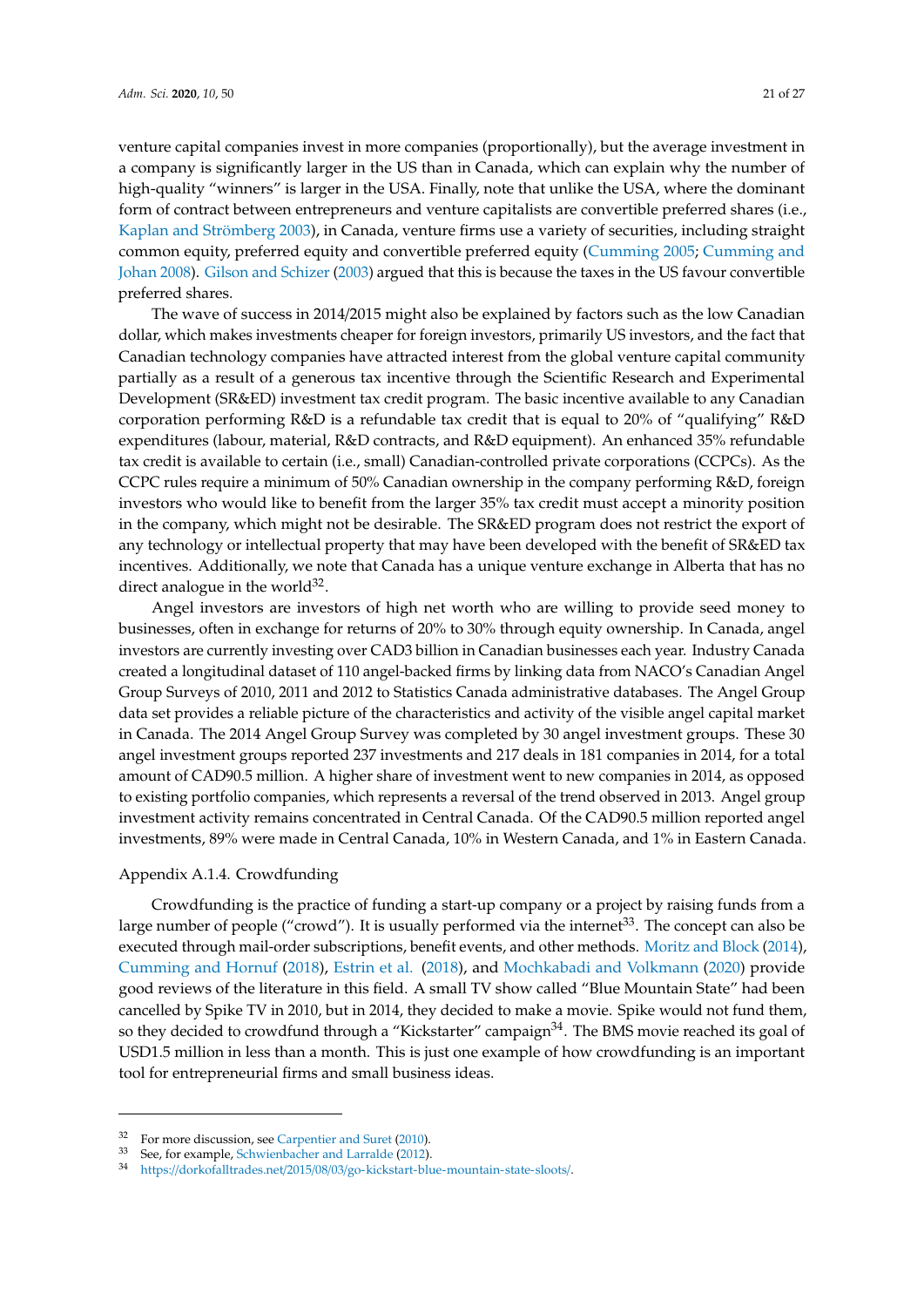There are four different types of crowdfunding: equity-based, where investors will receive shares of the company; reward-based, where investors are counting on some extra benefits from the company, like future product discounts, among other things; donation crowdfunding, where donations take place, which is good for nonprofits and causes; debt-based crowdfunding, where the money comes in the form of loans.

Reward-based crowdfunding often includes significant interactions between firms and funders/customers in the form of product feedback. Backers are able to pay different levels of money to receive items such as a Jet Black Pebble Watch with a CAD99 pledge<sup>35</sup>. The highest level, in that case, was a CAD10,000 pledge to receive 100 Pebble watches. Thirty-one people made that pledge. Pebble crowdfunding was a great success and a blueprint for entrepreneurial firms.

Canada is one of the leading countries in the world when it comes to setting up crowdfunding campaigns. Canada ranked 10th in the world for crowdfunding in 2018 by the total amount of funds raised with crowdfunding. Table [A5](#page-21-0) presents an overview of the main statistics concerning this type of funding in 2014, 2015, 2019 and 2020.

<span id="page-21-0"></span>

|                            | 2014      | 2015      | 2019      | 2020    |
|----------------------------|-----------|-----------|-----------|---------|
| Projects                   | 9400      | 8677      | 3910      | 4300    |
| Success rate               | 21%       | 20%       | 42%       | N/A     |
| Average amount per project | CAD14,700 | CAD20,140 | CAD29,517 | CAD4813 |

Sources: https://[www.statiAsta.com](https://www.statiAsta.com/outlook/335/108/crowdfunding/canada)/outlook/335/108/crowdfunding/canada, https://[p2pmarketdata.com](https://p2pmarketdata.com/crowdfunding-statistics-worldwide/)/ [crowdfunding-statistics-worldwide](https://p2pmarketdata.com/crowdfunding-statistics-worldwide/)/, Canada 2016: The State of Crowdfunding Nation, The Crowdfunding Center. https://[www.thecrowdfundingcenter.com](https://www.thecrowdfundingcenter.com/data/places?location=CA)/data/places?location=CA.

According to CMF (the Canadian Media Fund), there are many different platforms that vary widely in the way that they are structured. Most crowdfunding platforms solely focus on one model, such as the donation model, but there are some that offer a choice of different models or offer a "hybrid" model that combines elements from one or more of the three key models out there. The three main crowdfunding platforms are

- Specialized platforms that cater to specific industries such as television, music recording and video games.
- General-purpose platforms that do not really have any restrictions as to what they can feature. This platform is the most popular and most recognized as it has spread through social media for funding things like medical procedures, weddings, and artistic projects.
- There is also the activity-specific platform that caters to a variety of industries but focuses on certain types of projects.

The most popular crowdfunding platform among Canadian firms is Kickstarter (US-based), both in terms of the number of campaigns that have reached their target and the funds collected. For example, 972 campaigns collected USD25.1 million on Kickstarter in 2015. A total of about 10,000 Canadian projects used Kickstarter in the last 6 years<sup>36</sup>. Indiegogo and FundRazr are also very popular websites for entrepreneurs in Canada. The Toronto-based company named TellSpec raised USD386,392 on Indiegogo to market their invention of a device that shows the allergens in the food you are eating. Another crowdfunding example in Ontario is how an Ottawa man named Frank Bouchard raised USD424,314 for his product called Wipebook, a notebook that acts as a whiteboard so that you

<sup>35</sup> https://www.kickstarter.com/projects/597507018/[pebble-e-paper-watch-for-iphone-and-android](https://www.kickstarter.com/projects/597507018/pebble-e-paper-watch-for-iphone-and-android/description)/description.

<sup>36</sup> https://www.cbc.ca/news/canada/montreal/[what-10-000-kickstarter-projects-reveal-about-canada-s-entrepreneurs-1.](https://www.cbc.ca/news/canada/montreal/what-10-000-kickstarter-projects-reveal-about-canada-s-entrepreneurs-1.4084372) [4084372.](https://www.cbc.ca/news/canada/montreal/what-10-000-kickstarter-projects-reveal-about-canada-s-entrepreneurs-1.4084372)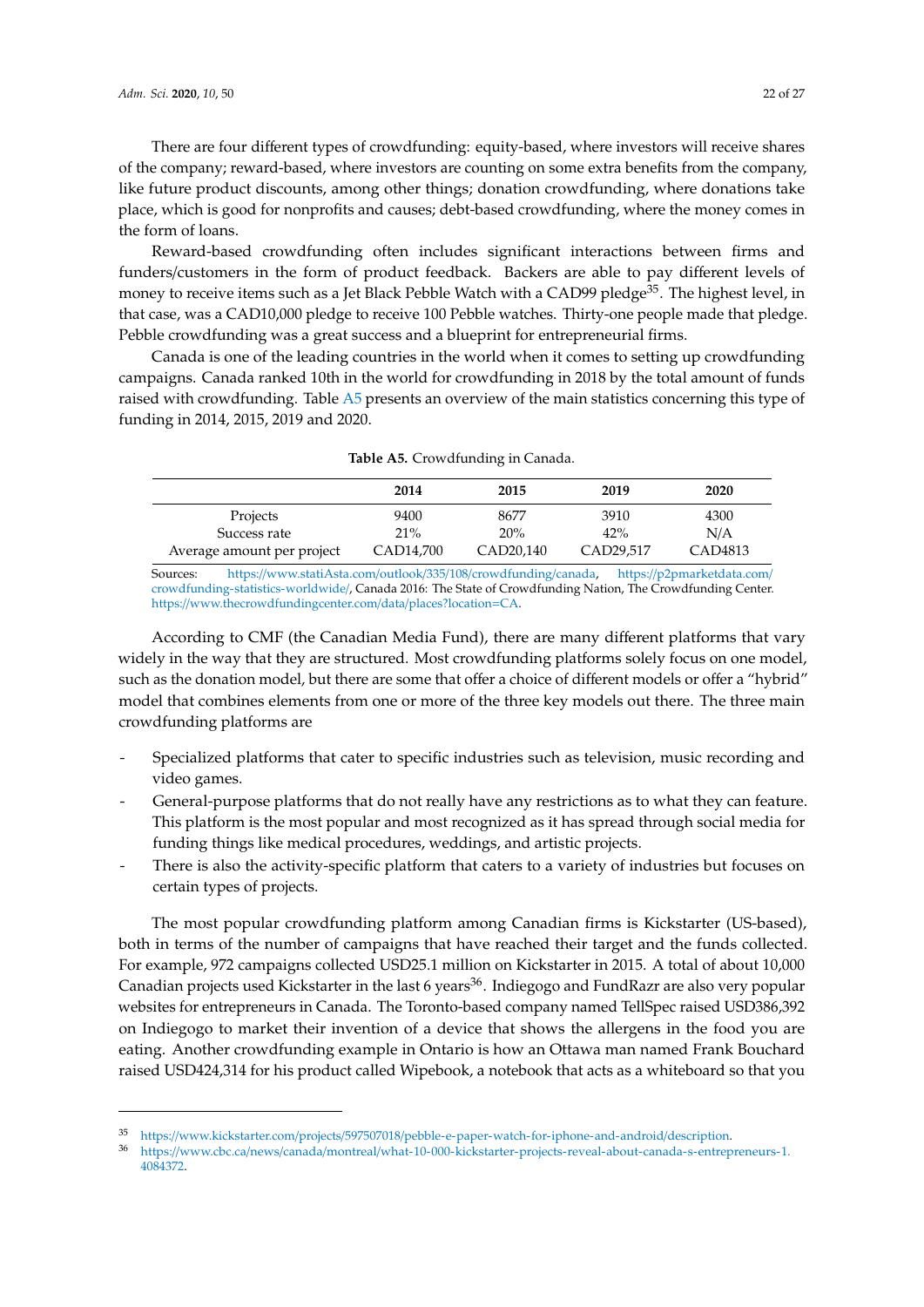can generate ideas from anywhere you want. This highly surpassed his original goal of USD4000 [\(Scarrow](#page-25-23) [2014\)](#page-25-23). Crowdfunding platforms use social networks to spread their messages.

Regardless of which model you choose, there are two ways that the platforms typically get structured to allocate the funds. One of the structures is called the "all or nothing" model. This model has a set goal to raise and a funding period set. Once the funding period comes to an end, the project owner only receives the funds if the project's goal is met or surpassed. In the case that the goal is not met, the contributors are reimbursed their pledges or their credit cards are not charged for their donation amount. The other structure used is known as the "keep what you earn" model. This model allows the project owner to keep any and all funds raised during the funding period, regardless of if the initial goal was met or not. Crowdfunding platforms also have a variety of fee structures they use for the service they provide, namely, commission, subscription or a flat fee $^{37}$ .

Certain project categories are more popular than others in Canada. These include creative projects, arts, games and technology. Creative projects generally obtained a good success rate (27% for art, 60.6% for theatre, 58% for comics, 51% for design, 50.9% for dance) $38$ . The success rate for video games is relatively low (32.7%), but they are usually among the projects that raise the most funds in all. These patterns remained quite similar in 2015–2019.

In terms of crowdfunding regulation, it is noted that back in May 2015, the Globe and Mail newspapers came out with an article that outlined the six provinces that would be allowed to raise capital through crowdfunding websites<sup>39</sup>. Provincial securities regulators in British Columbia, Saskatchewan, Manitoba, Quebec, New Brunswick and Nova Scotia announced that companies in the early-stage would be allowed to issue shares to investors through crowdfunding websites. Ontario was also among the last of the six provinces but decided that they would not be participating in the new crowdfunding regime for start-ups. Instead, they would continue to develop a broader crowdfunding rule to cover both start-up companies as well as reporting issuers. In January 2016, the Ontario Securities Commission released the Companion Policy 45-108CP Crowdfunding, with a more detailed list of rules, regulations and explanations<sup>40</sup>. More recently, Alberta also adopted rules regulating crowdfunding activities $^{41}$ .

# **References**

- <span id="page-22-3"></span>Adair, Philippe, and Mohamed Adaskou. 2015. Trade-off-theory vs. pecking order theory and the determinants of corporate leverage: Evidence from a panel data analysis upon French SMEs (2002–2010). *Cogent Economics & Finance* 3: 1–12.
- <span id="page-22-1"></span>Agrawal, Ajay, Christian Catalini, and Avi Goldfarb. 2010. *The Geography of Crowdfunding*. NBER Working Paper No. 16820. [\[CrossRef\]](http://dx.doi.org/10.2139/ssrn.1692661)
- <span id="page-22-0"></span>Ahlers, Gerrit, Douglas Cumming, Christina Günther, and Denis Schweizer. 2015. Signaling in Equity Crowdfunding. *Entrepreneurship Theory and Practice* 39: 955–80. [\[CrossRef\]](http://dx.doi.org/10.1111/etap.12157)
- <span id="page-22-2"></span>Ahlstrom, David, Douglas Cumming, and Silvio Vismara. 2018. New methods of entrepreneurial firm financing: Fintech, crowdfunding and corporate governance implications. *Corporate Governance: An International Review* 26: 310–13. [\[CrossRef\]](http://dx.doi.org/10.1111/corg.12258)
- <span id="page-22-4"></span>Amit, Raphael, James Brander, and Christoph Zott. 1997. Venture capital financing of entrepreneurship in Canada. In *Financing Growth in Canada*. Edited by P. Halpern. Calgary: University of Calgary Press.

<sup>37</sup> http://crowdfunding.cmf-fmc.ca/facts\_and\_stats/[types-of-crowdfunding-platforms.](http://crowdfunding.cmf-fmc.ca/facts_and_stats/types-of-crowdfunding-platforms)

<sup>38</sup> https://www.cbc.ca/news/canada/montreal/[what-10-000-kickstarter-projects-reveal-about-canada-s-entrepreneurs-1.](https://www.cbc.ca/news/canada/montreal/what-10-000-kickstarter-projects-reveal-about-canada-s-entrepreneurs-1.4084372) [4084372.](https://www.cbc.ca/news/canada/montreal/what-10-000-kickstarter-projects-reveal-about-canada-s-entrepreneurs-1.4084372)

<sup>39</sup> http://www.theglobeandmail.com/report-on-business/[six-provinces-approve-crowdfunding-ontario-to-develop](http://www.theglobeandmail.com/report-on-business/six-provinces-approve-crowdfunding-ontario-to-develop-separate-standards/article24444942/)[separate-standards](http://www.theglobeandmail.com/report-on-business/six-provinces-approve-crowdfunding-ontario-to-develop-separate-standards/article24444942/)/article24444942/.

<sup>40</sup> http://www.osc.gov.on.ca/en/[SecuritiesLaw\\_cp\\_20160114\\_45-108\\_crowdfunding.htm.](http://www.osc.gov.on.ca/en/SecuritiesLaw_cp_20160114_45-108_crowdfunding.htm)

<sup>41</sup> See, e.g., https://ncfacanada.org/[canada-update-alberta-updates-crowdfunding-regulations-but-where-does-canada-stand](https://ncfacanada.org/canada-update-alberta-updates-crowdfunding-regulations-but-where-does-canada-stand-in-the-national-harmonization-of-rules-what-about-fintech-development/)[in-the-national-harmonization-of-rules-what-about-fintech-development](https://ncfacanada.org/canada-update-alberta-updates-crowdfunding-regulations-but-where-does-canada-stand-in-the-national-harmonization-of-rules-what-about-fintech-development/)/.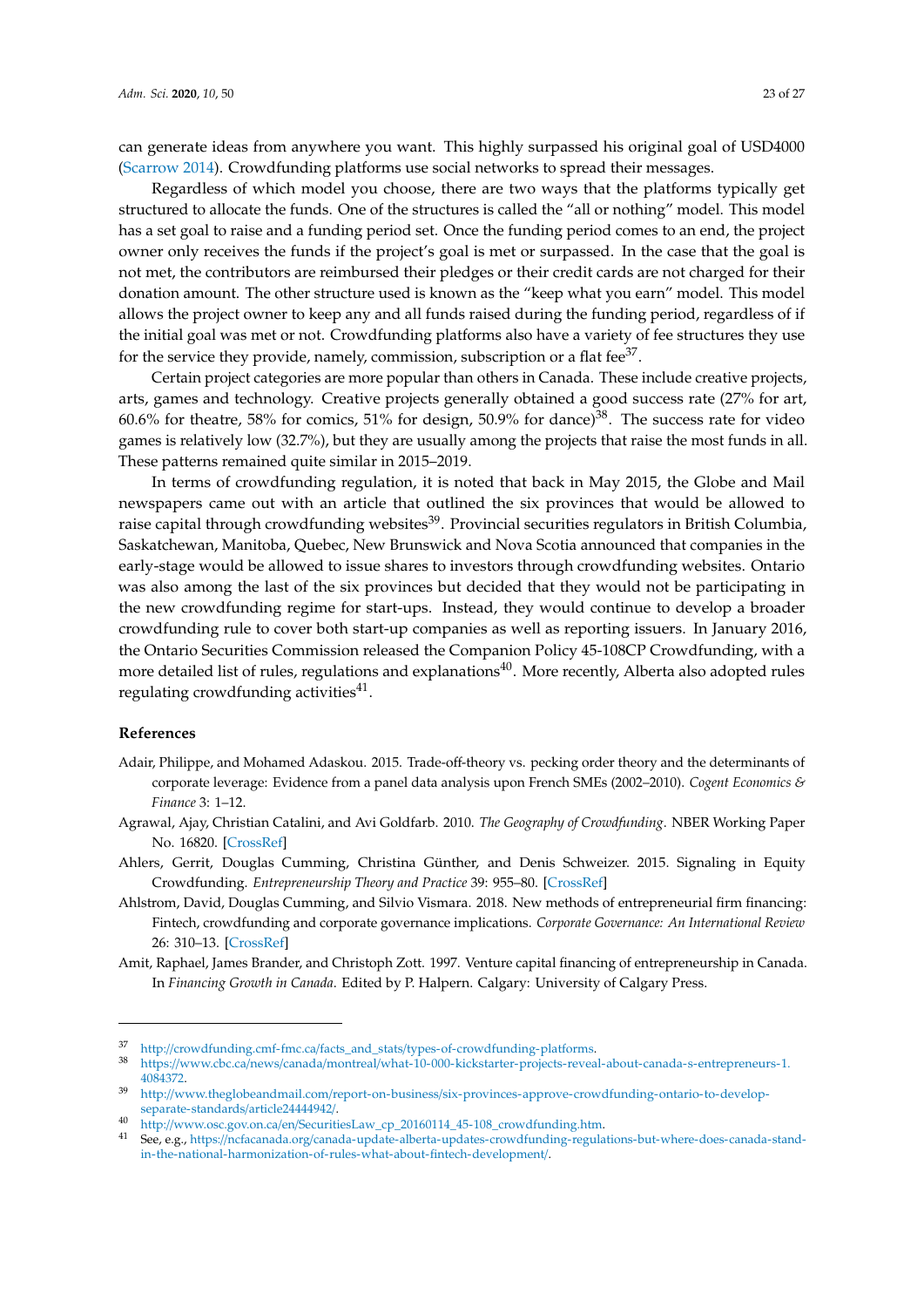- <span id="page-23-11"></span>Baldwin, John, and Joanne Johnson. 1996. *Business Strategies in Innovative and Non-Innovative Firms in Canada*; Statistics Canada Working Paper 73; Victoria: Statistics Canada.
- <span id="page-23-6"></span>Beck, Thorsten, Asli Demirgüc-Kunt, and Vojislav Maksimovic. 2008. Financing patterns around the world: Are small firms different? *Journal of Financial Economics* 89: 467–87. [\[CrossRef\]](http://dx.doi.org/10.1016/j.jfineco.2007.10.005)
- <span id="page-23-17"></span>Belitski, Maksim, Rosa Caiazza, and Erik Lehmann. 2019. Knowledge frontiers and boundaries in entrepreneurship research. *Small Business Economics*. [\[CrossRef\]](http://dx.doi.org/10.1007/s11187-019-00187-0)
- <span id="page-23-13"></span>Belleflamme, Paul, Thomas Lambert, and Armin Schwienbacher. 2014. Crowdfunding: Tapping the Right Crowd. *Journal of Business Venturing: Entrepreneurship, Entrepreneurial Finance, Innovation and Regional Development* 29: 585–609. [\[CrossRef\]](http://dx.doi.org/10.1016/j.jbusvent.2013.07.003)
- <span id="page-23-14"></span>Belleflamme, Paul, Nessrine Omrani, and Martin Peitz. 2015. The Economics of Crowdfunding Platforms. *Information Economics and Policy* 33: 11–28. [\[CrossRef\]](http://dx.doi.org/10.1016/j.infoecopol.2015.08.003)
- <span id="page-23-15"></span>Bellucci, Andrea, Ilario Favaretto, and Germana Giombini. 2014. *Does Innovation A*ff*ect Credit Access? New Empirical Evidence from Italian Small Business Lending*. IAW Discussion Papers 104.
- <span id="page-23-10"></span>Bhaumik, Sumon, Stuart Fraser, and Mike Wright. 2015. What Do We Know About Entrepreneurial Finance and Its Relationship with Growth? *International Small Business Journal* 33: 70–88.
- <span id="page-23-7"></span>Carpentier, Cécile, and Jean-Marc Suret. 2010. The Canadian Public Venture Capital Market. *Strategic Change: Briefings in Entrepreneurial Finance* 19: 303–23. [\[CrossRef\]](http://dx.doi.org/10.1002/jsc.878)
- <span id="page-23-16"></span>Chemla, Gilles, and Katrin Tinn. 2019. Learning through Crowdfunding. *Management Science* 66: 1783–2290. [\[CrossRef\]](http://dx.doi.org/10.1287/mnsc.2018.3278)
- <span id="page-23-21"></span>Cumming, Douglas. 2005. Agency costs, institutions, learning, and taxation in venture capital contracting. *Journal of Business Venturing* 20: 573–622. [\[CrossRef\]](http://dx.doi.org/10.1016/j.jbusvent.2003.07.001)
- <span id="page-23-19"></span>Cumming, Douglas. 2006. Adverse Selection and Capital Structure: Evidence from Venture Capital. *Entrepreneurship Theory and Practice* 30: 155–84. [\[CrossRef\]](http://dx.doi.org/10.1111/j.1540-6520.2006.00116.x)
- <span id="page-23-18"></span>Cumming, Shannon, and Thomas Hellmann. 2013. *Non-Dilutive Funding Opportunities for Entrepreneurs in British Columbia, Canada*. Project Report. Vancouver: University of British Columbia, Sauder School of Business.
- <span id="page-23-23"></span>Cumming, Douglas, and Lars Hornuf. 2018. *The Economics of Crowdfunding Startups, Portals and Investor Behavior*. New York: Palgrave Macmillan. [\[CrossRef\]](http://dx.doi.org/10.1007/978-3-319-66119-3)
- <span id="page-23-22"></span>Cumming, Douglas, and Sofia Johan. 2008. Information Asymmetries, Agency Costs and Venture Capital Exit Outcomes. *Venture Capital, an International Journal of Entrepreneurial Finance* 10: 197–231. [\[CrossRef\]](http://dx.doi.org/10.1080/13691060802151788)
- <span id="page-23-1"></span>Cumming, Douglas, and Jeffrey MacIntosh. 2003. Venture capital exits in Canada and the United States. *University of Toronto Law Journal* 53: 101–200. [\[CrossRef\]](http://dx.doi.org/10.2307/3650880)
- <span id="page-23-2"></span>Cumming, Douglas, and Jeffrey MacIntosh. 2006. Crowding Out Private Equity: Canadian Evidence. *Journal of Business Venturing* 21: 569–609. [\[CrossRef\]](http://dx.doi.org/10.1016/j.jbusvent.2005.06.002)
- <span id="page-23-8"></span>Cumming, Douglas, Jeffrey MacIntosh, and Keith Godin. 2007. Crowding Out Private Equity: Canadian Evidence, Fraser Alert. Available online: https://pdfs.semanticscholar.org/bab0/[190103eae482746f6c359872024cdf4f247b.](https://pdfs.semanticscholar.org/bab0/190103eae482746f6c359872024cdf4f247b.pdf) [pdf](https://pdfs.semanticscholar.org/bab0/190103eae482746f6c359872024cdf4f247b.pdf) (accessed on 4 August 2020).
- <span id="page-23-9"></span>Cumming, Douglas, Marc Deloof, Sophie Manigart, and Mike Wright. 2019. New directions in entrepreneurial finance. *Journal of Banking & Finance* 100: 252–60.
- <span id="page-23-4"></span>Damodaran, Aswath. 2003. *Corporate Finance: Theory and Practice*. New York: Wiley Series in Finance.
- <span id="page-23-5"></span>Das, Sanjiv. 2019. The future of FinTech. *Financial Management* 48: 981–1007. [\[CrossRef\]](http://dx.doi.org/10.1111/fima.12297)
- <span id="page-23-0"></span>de Jong, Abe, Rezaul Kabir, and Thuy Thu Nguyen. 2008. Capital Structure around the World: The Roles of Firmand Country-Specific Determinants. *Journal of Banking and Finance* 32: 1954–69. [\[CrossRef\]](http://dx.doi.org/10.1016/j.jbankfin.2007.12.034)
- <span id="page-23-12"></span>Devereux, Michael, Giorgia Maffini, and Jing Xing. 2017. Corporate Tax Incentives and Capital Structure: New Evidence from UK Firm-Level Tax Returns. Available online: https://core.ac.uk/[download](https://core.ac.uk/download/pdf/288289071.pdf)/pdf/ [288289071.pdf](https://core.ac.uk/download/pdf/288289071.pdf) (accessed on 4 August 2020).
- <span id="page-23-3"></span>Diamond, Douglas. 1991. Monitoring and Reputation: The Choice between Bank Loans and Directly Placed Debt. *Journal of Political Economy* 99: 689–721. [\[CrossRef\]](http://dx.doi.org/10.1086/261775)
- <span id="page-23-20"></span>Dingman, Shane. 2015. *As Canadian Startups Grow, Local Venture Capital Funding Dries up*. Technology Reporter. The Globe and Mail. Available online: https://[www.theglobeandmail.com](https://www.theglobeandmail.com/report-on-business/small-business/sb-money/as-canadian-startups-grow-local-venture-capital-funding-dries-up/article22972770/)/report-on-business/small-business/ sb-money/[as-canadian-startups-grow-local-venture-capital-funding-dries-up](https://www.theglobeandmail.com/report-on-business/small-business/sb-money/as-canadian-startups-grow-local-venture-capital-funding-dries-up/article22972770/)/article22972770/ (accessed on 4 August 2020).
- <span id="page-23-24"></span>Estrin, Saul, Daniel Gozman, and Susanna Khavul. 2018. The Evolution and Adoption of Equity Crowdfunding: Entrepreneur and Investor Entry into a New Market. *Small Business Economics* 51: 425–39. [\[CrossRef\]](http://dx.doi.org/10.1007/s11187-018-0009-5)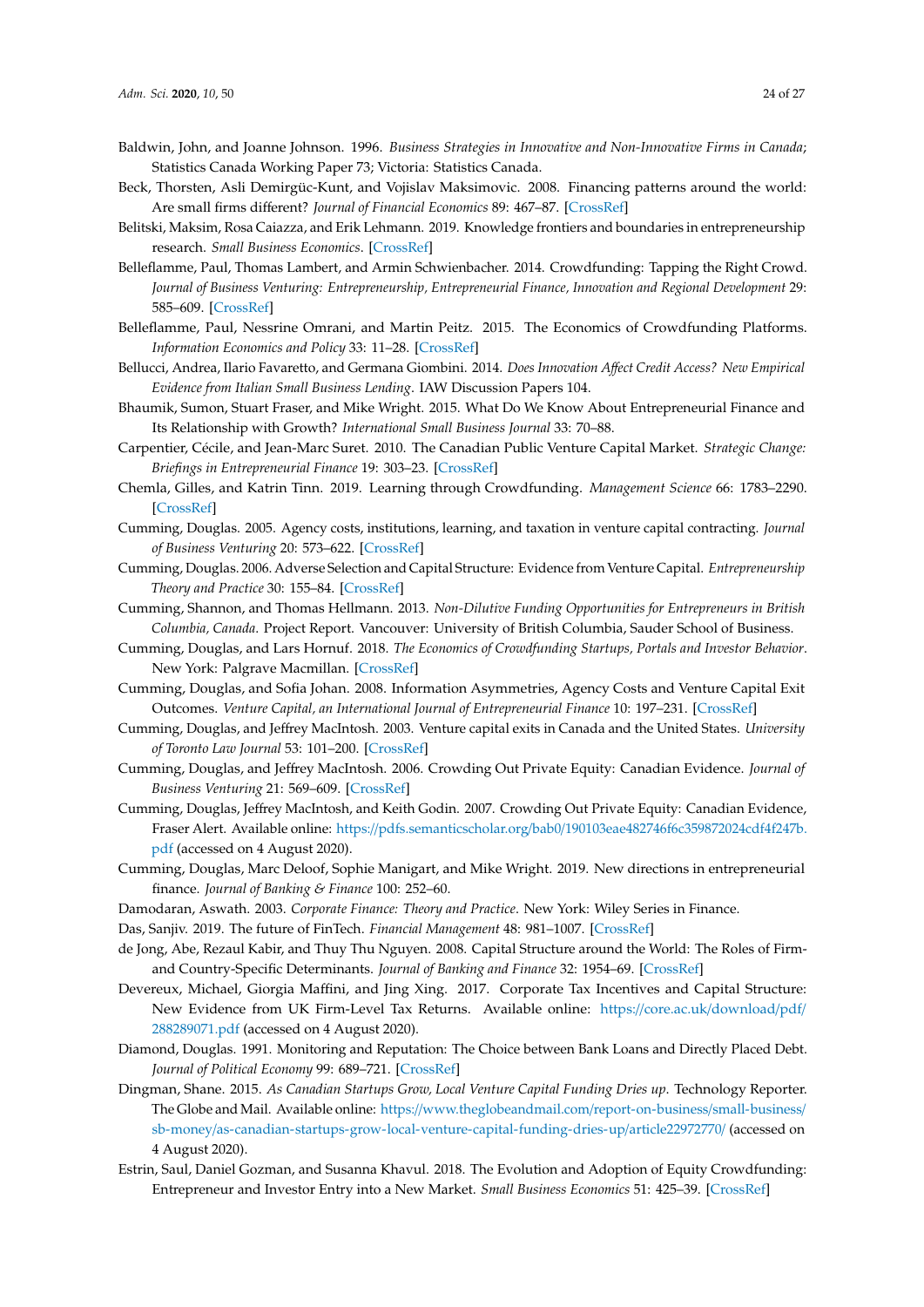- <span id="page-24-14"></span>Fairchild, Richard, Weixi Liu, and Yang Yao. 2017. An Entrepreneur's Choice of Crowd-Funding or Venture Capital Financing: The Effect of Entrepreneurial Overconfidence and CF-Investors' Passion. Working Paper. Available online: https://[ssrn.com](https://ssrn.com/abstract=2926980)/abstract=2926980 (accessed on 4 August 2020). [\[CrossRef\]](http://dx.doi.org/10.2139/ssrn.2926980)
- <span id="page-24-3"></span>Frank, Murray, and Vidhan Goyal. 2003. Testing the Pecking Order Theory of Capital Structure. *Journal of Financial Economics* 67: 217–48. [\[CrossRef\]](http://dx.doi.org/10.1016/S0304-405X(02)00252-0)
- <span id="page-24-19"></span>Funding Portal. 2013. Best Practices for Finding Your Optimal Sources of Funding. Available online: [https:](https://fundingportal.com/blog/best-practices-for-finding-your-optimal-sources-of-funding/)// fundingportal.com/blog/[best-practices-for-finding-your-optimal-sources-of-funding](https://fundingportal.com/blog/best-practices-for-finding-your-optimal-sources-of-funding/)/ (accessed on 1 June 2016).
- <span id="page-24-13"></span>Gallini, Nancy, and Aidan Hollis. 2019. *To Sell or Scale Up: Canada's Patent Strategy in a Knowledge Economy*. IRPP STUDY August 2019. No. 72. Available online: https://irpp.org/research-studies/[to-sell-or-scale-up-canadas](https://irpp.org/research-studies/to-sell-or-scale-up-canadas-patent-strategy-in-a-knowledge-economy/)[patent-strategy-in-a-knowledge-economy](https://irpp.org/research-studies/to-sell-or-scale-up-canadas-patent-strategy-in-a-knowledge-economy/)/ (accessed on 4 August 2020).
- <span id="page-24-6"></span>Gill, Amarjit, and Neil Mathur. 2011. Factors that Influence Financial Leverage of Canadian Firms. *Journal of Applied Finance & Banking* 1: 19–37.
- <span id="page-24-22"></span>Gilson, Ronald, and David Schizer. 2003. Venture capital structure: A tax explanation for convertible preferred stock. *Harvard Law Review* 116: 875–916. [\[CrossRef\]](http://dx.doi.org/10.2307/1342584)
- <span id="page-24-4"></span>Graham, John R., and Campbell R. Harvey. 2001. The Theory and Practice of Corporate Finance: Evidence from the Field. *Journal of Financial Economics* 60: 187–243. [\[CrossRef\]](http://dx.doi.org/10.1016/S0304-405X(01)00044-7)
- <span id="page-24-10"></span><span id="page-24-1"></span>Harris, Milton, and Artur Raviv. 1991. The Theory of Capital Structure. *Journal of Finance* 46: 297–356. [\[CrossRef\]](http://dx.doi.org/10.1111/j.1540-6261.1991.tb03753.x)
- Hashi, Iraj, and Valentin Toçi. 2010. Financing Constraints, Credit, Rationing, and Financing Obstacles: Evidence from Firm Level Data in South Eastern Europe. In *Money, Banking and Financial Markets in Central and Eastern Europe*. London: Palgrave Macmillan, pp. 62–97.
- <span id="page-24-12"></span>Hornuf, Lars, Matthias Schmitt, and Eliza Stenzhorn. 2020. *Does a Local Bias Exist in Equity Crowdfunding?* CESifo Working Paper Series 8154.
- <span id="page-24-8"></span>Huang, Winifred, Michele Meoli, and Silvio Vismara. 2019. The geography of initial coin offerings. *Small Business Economics*. [\[CrossRef\]](http://dx.doi.org/10.1007/s11187-019-00135-y)
- <span id="page-24-18"></span>Iacobucci, Edward, and Michael Trebilcock. 2012. The Role of Crown Corporations in the Canadian Economy: An Analytical Framework. SPP Research Paper No. 12-9. Available online: http://[ssrn.com](http://ssrn.com/abstract=2029931)/abstract=2029931 (accessed on 4 August 2020).
- <span id="page-24-20"></span>Industry Canada. 2014. SME Research and Statistics, "Survey on Financing of Small and Medium Enterprises". Available online: http://[www.ic.gc.ca](http://www.ic.gc.ca/eic/site/061.nsf/eng/02997.html)/eic/site/061.nsf/eng/02997.html (accessed on 4 August 2020).
- <span id="page-24-0"></span>Jõeveer, Karin. 2013. What Do We Know about the Capital Structure of Small Firms? *Small Business Economics* 41: 479–501. [\[CrossRef\]](http://dx.doi.org/10.1007/s11187-012-9440-1)
- <span id="page-24-9"></span>Jude, Forbeneh, and Ntieche Adamou. 2018. Bank Loan Financing Decisions of Small and Medium-Sized Enterprises: The Significance of Owner/Managers' Behaviours. *International Journal of Economics and Finance, Canadian Center of Science and Education* 10: 231–41. [\[CrossRef\]](http://dx.doi.org/10.5539/ijef.v10n5p231)
- <span id="page-24-21"></span>Kaplan, Steven, and Per Strömberg. 2003. Financial contracting theory meets the real world: An empirical analysis of venture capital contracts. *Review of Economic Studies* 70: 281–315. [\[CrossRef\]](http://dx.doi.org/10.1111/1467-937X.00245)
- <span id="page-24-11"></span>Kashefi-Pour, Eilnaz, Meziane Lasfer, and Maria Carapeto. 2010. The Determinants of Capital Structure across Firms' Sizes: The U.K Main and AIM Markets Evidence. Available online: http://[ssrn.com](http://ssrn.com/abstract=1680892)/abstract=1680892 (accessed on 4 August 2020).
- <span id="page-24-16"></span>Kazarian, Diane, and Bill McFarland. 2016. Canadian Banks 2016 Perspectives on the Canadian Banking Industry PWC Report. Available online: http://www.pwc.com/ca/en/industries/[banking-capital-markets](http://www.pwc.com/ca/en/industries/banking-capital-markets/publications/canadian-banks.html)/publications/ [canadian-banks.html](http://www.pwc.com/ca/en/industries/banking-capital-markets/publications/canadian-banks.html) (accessed on 1 June 2016).
- <span id="page-24-17"></span>Kelly, Dan. 2013. For many small businesses, the best bank isn't a bank at all. *Financial Posts*. June 3, 9:52 AM ET. Available online: http://business.financialpost.com/executive/c-suite/[for-many-small-businesses-the-best](http://business.financialpost.com/executive/c-suite/for-many-small-businesses-the-best-bank-isnt-a-bank-at-all)[bank-isnt-a-bank-at-all](http://business.financialpost.com/executive/c-suite/for-many-small-businesses-the-best-bank-isnt-a-bank-at-all) (accessed on 4 August 2020).
- <span id="page-24-5"></span>King, Michael, and Eric Santor. 2008. Family Values: Ownership Structure, Performance, and Capital Structure of Canadian Firms. *Journal of Banking & Finance* 32: 2423–32.
- <span id="page-24-2"></span>Klein, Linda Schmid, Thomas O'Brien, and Stephen Peters. 2002. Debt vs. Equity and Asymmetric Information: A Review. *Financial Review* 37: 317–49. [\[CrossRef\]](http://dx.doi.org/10.1111/1540-6288.00017)
- <span id="page-24-15"></span>Klyuev, Vladimir. 2008. Show Me the Money: Access to Finance for Small Borrowers in Canada. IMF Working Papers. pp. 1–29. Available online: http://[ssrn.com](http://ssrn.com/abstract=1089688)/abstract=1089688 (accessed on 4 August 2020).
- <span id="page-24-7"></span>Kraus, Alan, and Robert Litzenberger. 1973. A State-preference Model of Optimal Financial Leverage. *Journal of Finance* 28: 911–22. [\[CrossRef\]](http://dx.doi.org/10.1111/j.1540-6261.1973.tb01415.x)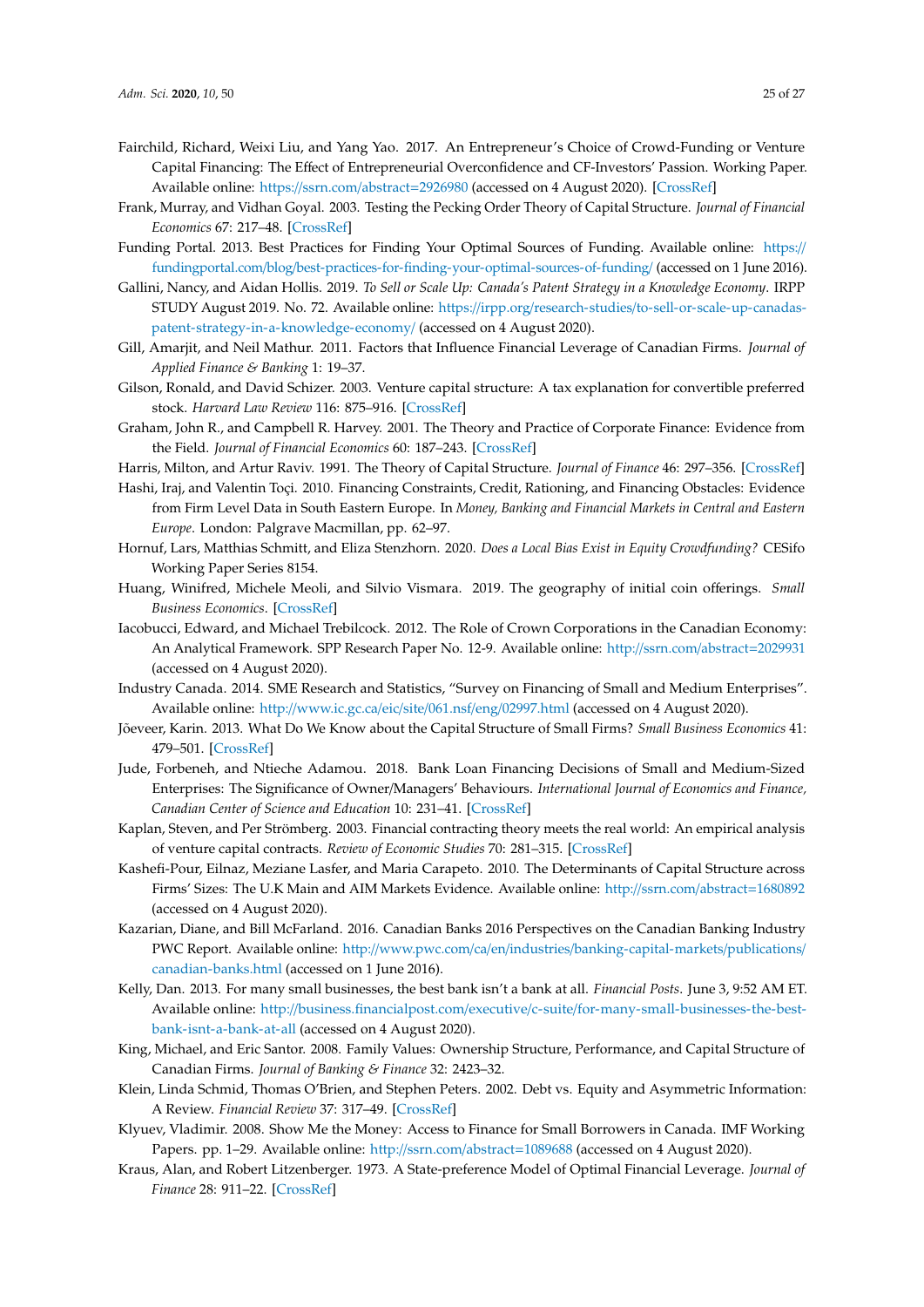- <span id="page-25-1"></span>Lee, Neil, Hiba Sameen, and Marc Cowling. 2015. Access to finance for innovative SMEs since the financial crisis. *Research Policy* 44: 370–80. [\[CrossRef\]](http://dx.doi.org/10.1016/j.respol.2014.09.008)
- <span id="page-25-4"></span>Leland, Hayne, and David Pyle. 1977. Information asymmetries, financial structure, and financial intermediation. *Journal of Finance* 32: 371–87. [\[CrossRef\]](http://dx.doi.org/10.2307/2326770)
- <span id="page-25-5"></span>Lerner, Josh. 2009. *Boulevard of Broken Dreams: Why Public E*ff*orts to Boost Entrepreneurship and Venture Capital Have Failed—And What to Do About It*. Princeton: Princeton University Press.
- <span id="page-25-6"></span>MacIntosh, Jeffrey. 2012. *Tantalus Unbound: Government Policy and Innovation in Canada*. SPP Research Papers. Calgary: University of Calgary, vol. 5.
- <span id="page-25-14"></span>Mann, William. 2018. Creditor Rights and Innovation: Evidence from Patent Collateral. *Journal of Financial Economics* 130: 25–47. [\[CrossRef\]](http://dx.doi.org/10.1016/j.jfineco.2018.07.001)
- <span id="page-25-0"></span>Miglo, Anton. 2011. Trade-off, Pecking Order, Signaling and Market Timing Models. In *Capital Structure and Corpo-Rate Financing Decisions: Theory, Evidence, and Practice*. Edited by H. K. Baker and G. S. Martin. New York: Wiley, chp. 10. pp. 171–90.
- <span id="page-25-3"></span>Miglo, Anton. 2016. *Capital Structure in the Modern World*. New York: Springer/Palgrave MacMillan.
- <span id="page-25-13"></span>Miglo, Anton. 2020. *Theories of Financing for Entrepreneurial Firms: A Review*. Unpublished working paper.
- <span id="page-25-15"></span>Miglo, Anton, and Victor Miglo. 2019. Market Imperfections and Crowdfunding. *Small Business Economics Journal* 53: 51–79. [\[CrossRef\]](http://dx.doi.org/10.1007/s11187-018-0037-1)
- <span id="page-25-21"></span>Mochkabadi, Kazem, and Christine Volkmann. 2020. Equity Crowdfunding: A Systematic Review of the Literature. *Small Business Economics* 54: 75–118. [\[CrossRef\]](http://dx.doi.org/10.1007/s11187-018-0081-x)
- <span id="page-25-12"></span>Modigliani, Franco, and Merton Miller. 1963. Corporate income taxes and the cost of capital: A correction. *American Economic Review* 53: 433–43.
- <span id="page-25-20"></span>Moritz, Alexandra, and Jörn Hendrich Block. 2014. Crowdfunding: A Literature Review and Research Directions. Available online: http://[ssrn.com](http://ssrn.com/abstract=2554444)/abstract=2554444 (accessed on 4 August 2020). [\[CrossRef\]](http://dx.doi.org/10.2139/ssrn.2554444)
- <span id="page-25-19"></span>Nicholson, P. 2009. *Innovation and Business Strategy: Why Canada Falls Short*. Council of Canadian Academies. Available online: file:///C:/Users/ID125945/Downloads/[Innovation\\_and\\_Business\\_Strategy\\_Why\\_Canada\\_](file:///C:/Users/ID125945/Downloads/Innovation_and_Business_Strategy_Why_Canada_Falls_%20(1).pdf) [Falls\\_%20\(1\).pdf](file:///C:/Users/ID125945/Downloads/Innovation_and_Business_Strategy_Why_Canada_Falls_%20(1).pdf) (accessed on 4 August 2020).
- <span id="page-25-10"></span>OECD (Organisation for Economic Co-operation and Development). 2012. Financing SMEs and Entrepreneurs 2012 An OECD Scoreboard. Available online: http://[www.oecd-ilibrary.org](http://www.oecd-ilibrary.org/industry-and-services/financing-smes-and-entrepreneurship_9789264166769-en)/industry-and-services/financing[smes-and-entrepreneurship\\_9789264166769-en](http://www.oecd-ilibrary.org/industry-and-services/financing-smes-and-entrepreneurship_9789264166769-en) (accessed on 1 January 2015).
- <span id="page-25-11"></span>Ozkan, A. 1996. Costs of Financial Distress and Capital Structure of Firms. Ph.D. thesis, University of York, York.
- <span id="page-25-7"></span>Rainey, McKenzie, Sheen Sagalongos, James Tansey, and Varun Srivatsan. 2017. Equity Crowdfunding: A New Model for Financing Start-Ups and Small Businesses. Available online: https://[static1.squarespace.com](https://static1.squarespace.com/static/598b47ff6a49631e85d75e53/t/5a20764cc8302566a3a23863/1512076878794/SauderS3i_Equity_Crowdfunding_FINAL.pdf)/static/ 598b47ff6a49631e85d75e53/t/5a20764cc8302566a3a23863/1512076878794/[SauderS3i\\_Equity\\_Crowdfunding\\_](https://static1.squarespace.com/static/598b47ff6a49631e85d75e53/t/5a20764cc8302566a3a23863/1512076878794/SauderS3i_Equity_Crowdfunding_FINAL.pdf) [FINAL.pdf](https://static1.squarespace.com/static/598b47ff6a49631e85d75e53/t/5a20764cc8302566a3a23863/1512076878794/SauderS3i_Equity_Crowdfunding_FINAL.pdf) (accessed on 4 August 2020).
- <span id="page-25-2"></span>Robb, Alicia, and David Robinson. 2012. The capital structure decisions of new firms. *The Review of Financial Studies* 1: 1–27.
- <span id="page-25-17"></span>Saltzman, Aaron. 2015. Bank Fees for Small Business: Where's the Value for Money? *CBC News*. April 28, 5:00 AM ET Last Updated: April 28, 4:00 PM ET. Available online: http://[www.cbc.ca](http://www.cbc.ca/news/business/bank-fees-for-small-business-where-s-the-value-for-money-1.3045924)/news/business/bank-fees[for-small-business-where-s-the-value-for-money-1.3045924](http://www.cbc.ca/news/business/bank-fees-for-small-business-where-s-the-value-for-money-1.3045924) (accessed on 4 August 2020).
- <span id="page-25-18"></span>Sandler, Daniel. 2004. *Venture Capital and Tax Incentives: A Comparative Study of Canada and the United States*. Toronto: Canadian Tax Foundation, ISSN 0008-512X.
- <span id="page-25-23"></span>Scarrow, Katherine. 2014. Ten of Canada's Most Successful Crowdfunding Campaigns. Retrieved October 21. Available online: http://[www.theglobeandmail.com](http://www.theglobeandmail.com/report-on-business/small-business/sb-money/business-funding/photos-the-years-top-crowdfunders/article16111603/)/report-on-business/small-business/sb-money/businessfunding/[photos-the-years-top-crowdfunders](http://www.theglobeandmail.com/report-on-business/small-business/sb-money/business-funding/photos-the-years-top-crowdfunders/article16111603/)/article16111603/ (accessed on 4 August 2020).
- <span id="page-25-8"></span>Schmidt, Holger, Roger Mason, Juan-Pierré Bruwer, and Jonathan Aspeling. 2017. Access to finance problems for small retail businesses in South Africa: Comparative views from finance seekers (retailers) and finance providers (banks). *Banks and Bank Systems* 12: 20–30. [\[CrossRef\]](http://dx.doi.org/10.21511/bbs.12(2).2017.02)
- <span id="page-25-16"></span>Schwienbacher, Armin. 2018. Entrepreneurial Risk-taking in Crowdfunding Campaigns. *Small Business Economics* 51: 843–59. [\[CrossRef\]](http://dx.doi.org/10.1007/s11187-017-9965-4)
- <span id="page-25-22"></span>Schwienbacher, Armin, and Benjamin Larralde. 2012. Alternative Types of Entrepreneurial Finance. In *The Oxford Handbook of Entrepreneurial Finance*. Edited by Douglas Cumming. New York: Oxford University Press.
- <span id="page-25-9"></span>Solesvik, Marina, Paul Westhead, and Harry Matlay. 2014. Cultural factors and entrepreneurial intention: The role of entrepreneurship education. *Education* + *Training* 56: 680–96. [\[CrossRef\]](http://dx.doi.org/10.1108/ET-07-2014-0075)